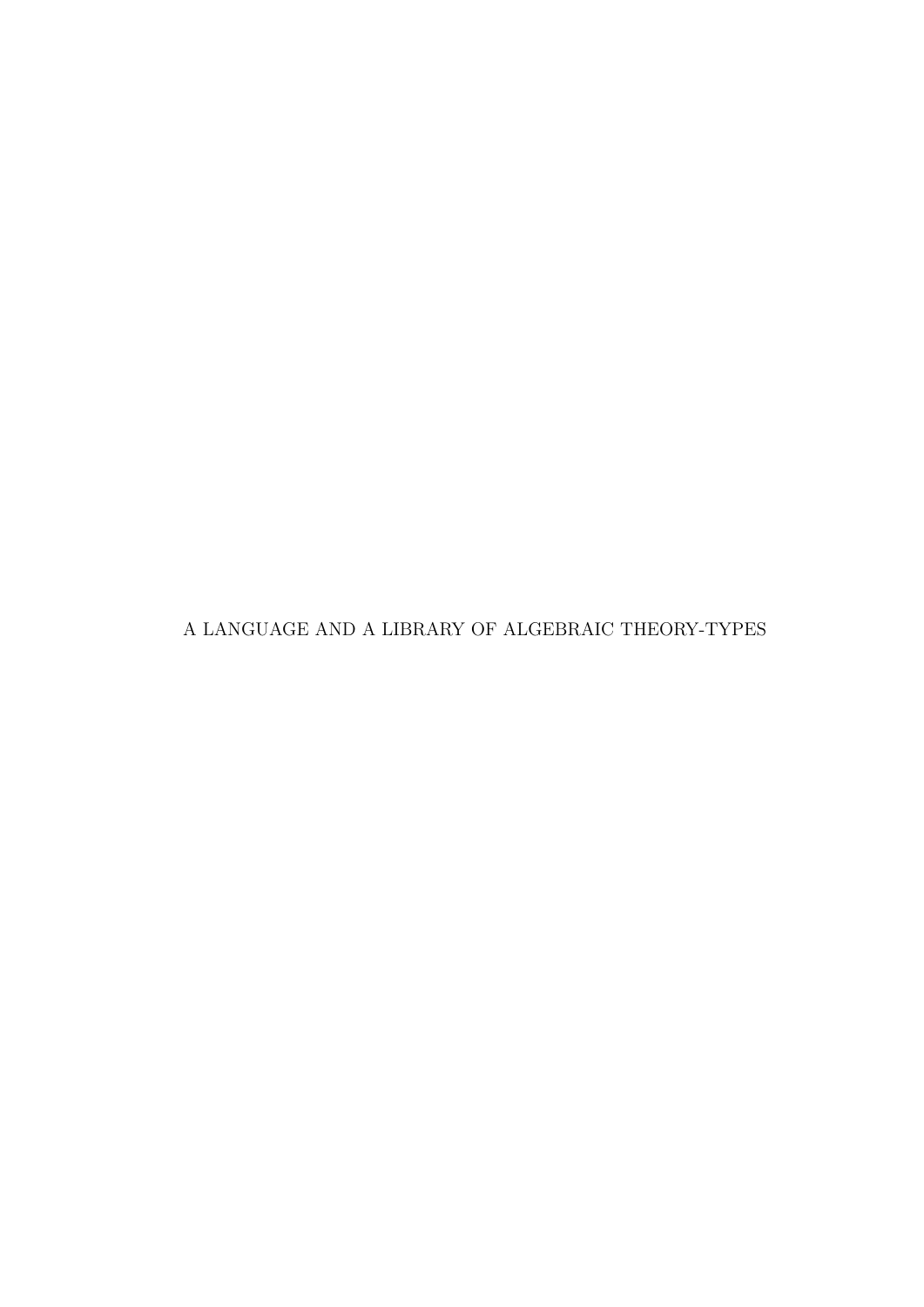#### A LANGUAGE AND A LIBRARY OF ALGEBRAIC THEORY-TYPES

By

HUAN ZHANG, B.SC.

A Thesis

Submitted to the School of Graduate Studies

in Partial Fulfillment of the Requirements

for the Degree

Master of Science

McMaster University

c Copyright by Huan Zhang, September 2009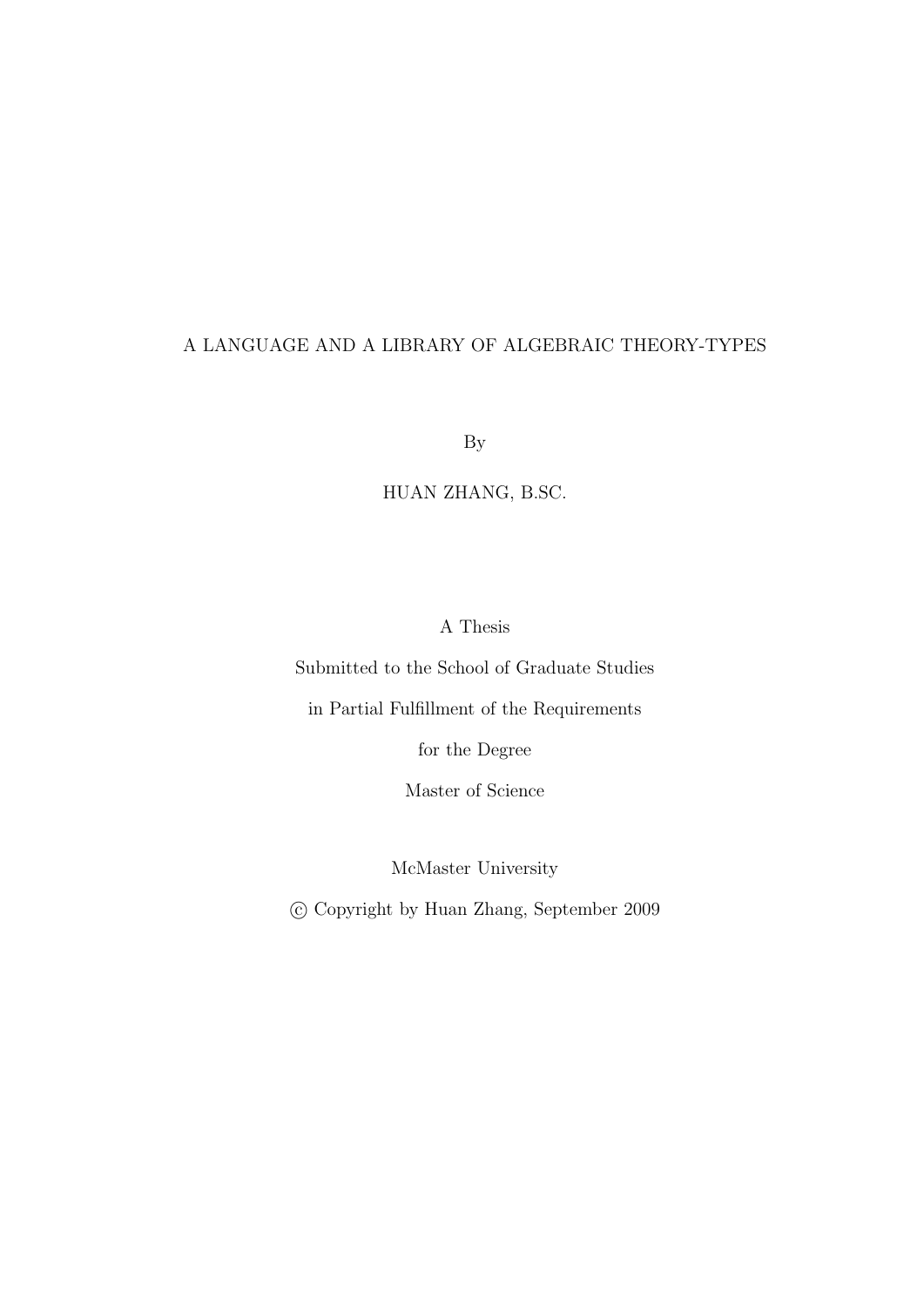MASTER OF SCIENCE (2009) McMaster University (Computing and Software) Hamilton, Ontario

| TITLE:                  | A Language and a Library of Algebraic Theory-types    |
|-------------------------|-------------------------------------------------------|
| AUTHOR:                 | Huan Zhang, B.Sc. (The University of Western Ontario) |
| SUPERVISOR:             | Dr. Jacques Carette                                   |
| NUMBER OF PAGES: ix, 60 |                                                       |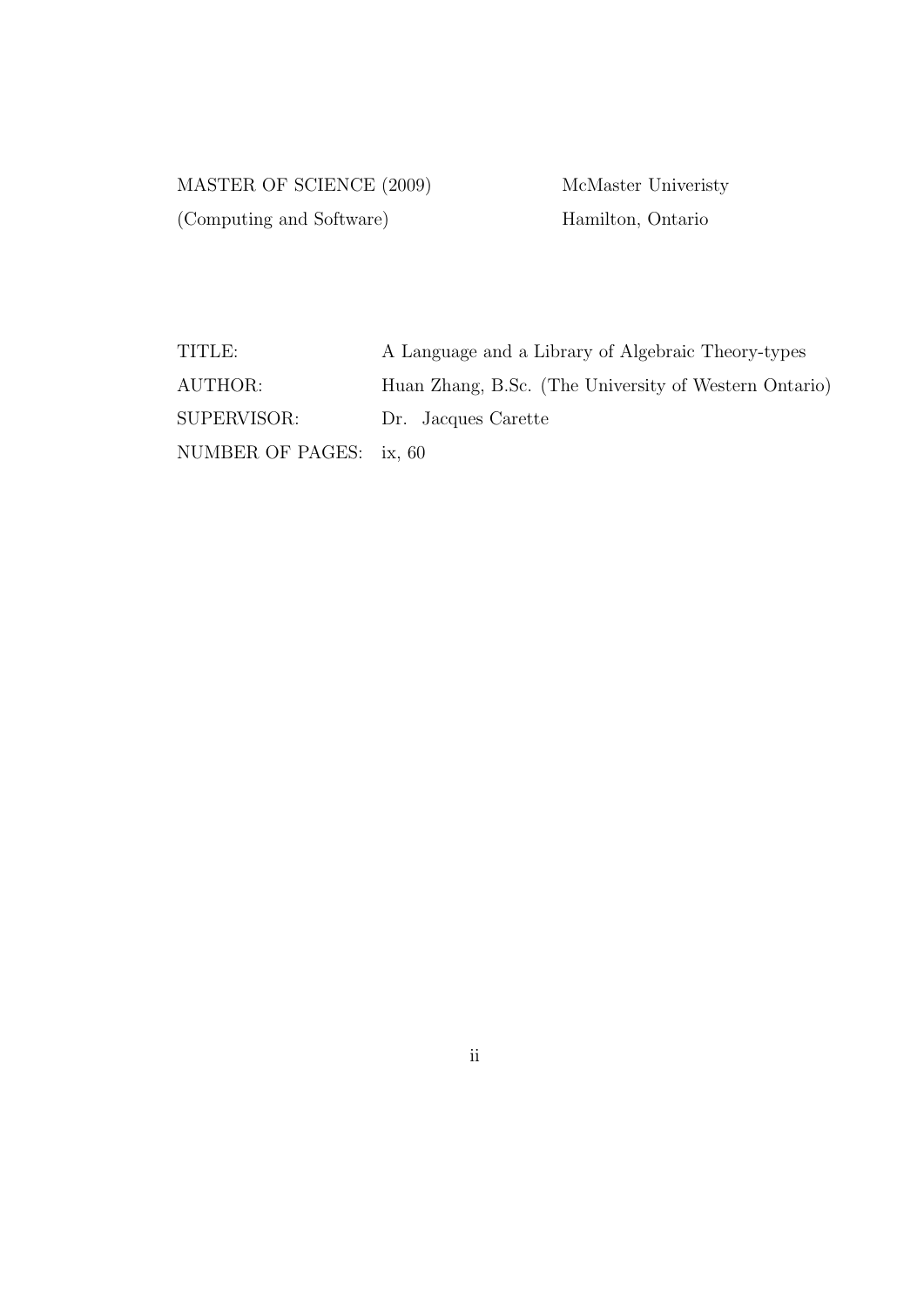# Abstract

Many issues stand in the way of the development of contemporary mechanized mathematics systems (MMS) and the following are two major obstacles:

- Dedicated languages with mathematical specifications for MMS.
- A well-endowed theory library which serves as a database of mathematics.

We implement a *MathScheme Language (MSL)*, which represents *theory* types useful for covering basic algebraic structures and improving the expressive power of mathematical modeling systems. The development of MSL primarily focuses on language syntax and its logic independence.

More importantly, we present a library of theory types developed based on module systems of typed programming languages and algebraic specification languages. The modularity mechanism used in our library aims for the interface manipulation and high level expressivity of MMSs. The theories are organized according to the little theories method [10]. Our module system extensively supports several building operations to construct new theories from existing theories.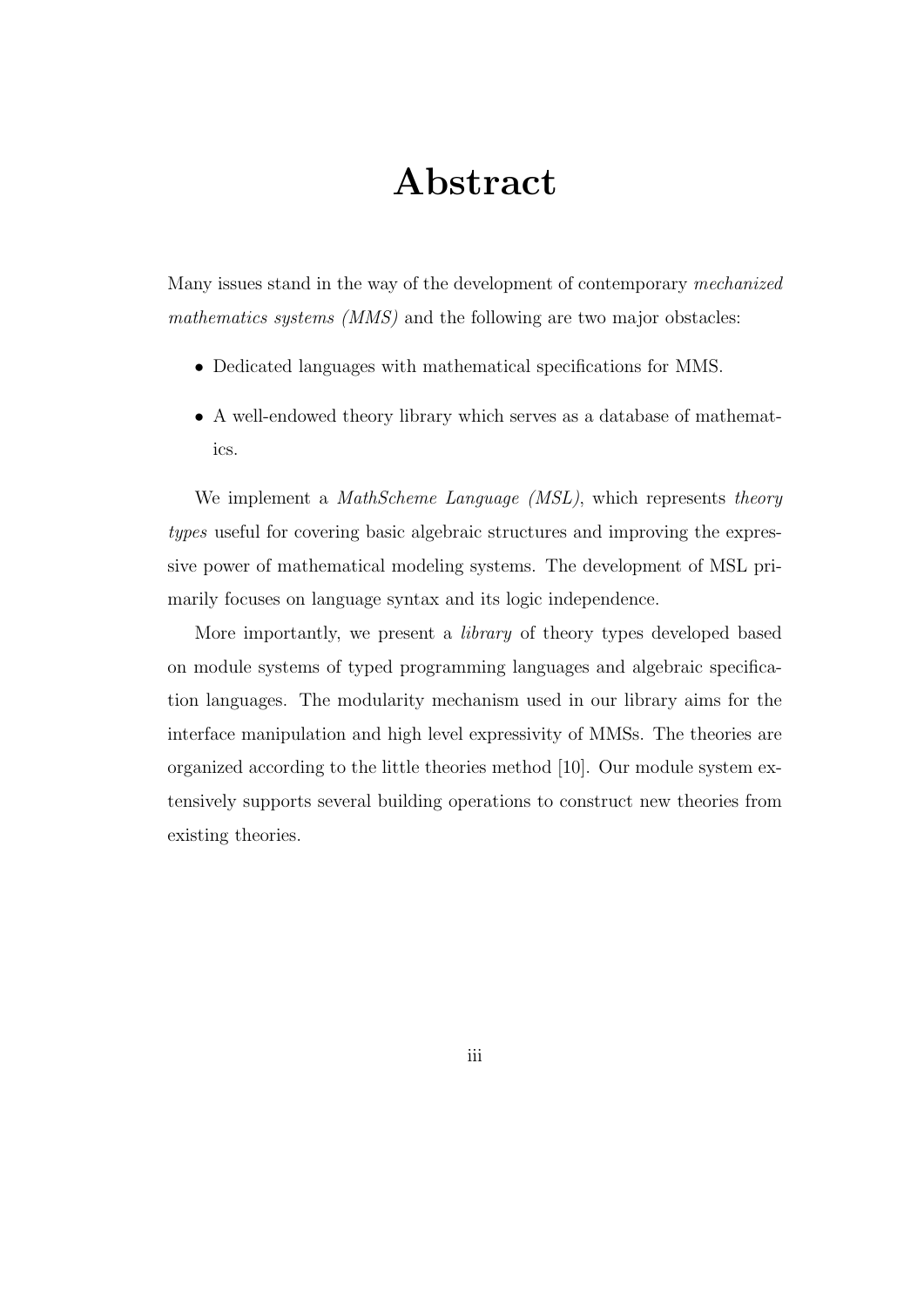# Acknowledgements

I would first and foremost like to express my deep-felt gratitude to my supervisor, Dr. Jacques Carette, who shared with me a lot of his expertise and research insight through my studies. This thesis was made possible by his advice, assistance and guidance.

My special thanks and appreciation goes to the members of my examination committee, Dr. Jacques Carette, Dr. William M. Farmer, and Dr. Spencer Smith.

Many helpful suggestions and comments by various members of the Math-Scheme project group have helped to improve the quality of this work.

And finally, I would like to thank my family and friends, for their love, encouragement and continuous support.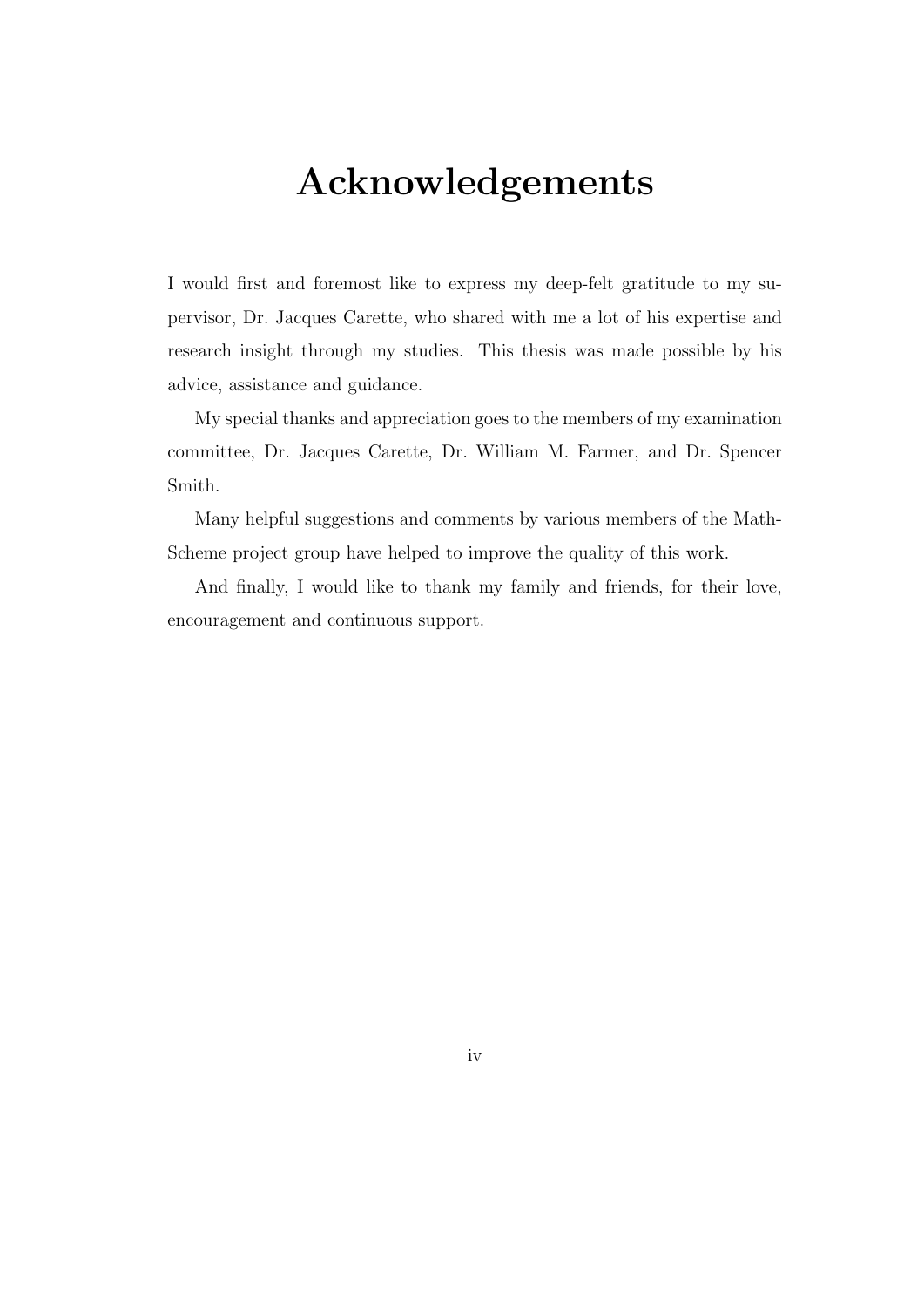# Table of Contents

|   |         |                                                                           | Page                    |
|---|---------|---------------------------------------------------------------------------|-------------------------|
|   |         |                                                                           | iii                     |
|   |         |                                                                           | iv                      |
|   |         |                                                                           | $\overline{\mathrm{V}}$ |
|   |         |                                                                           | ix                      |
|   | Chapter |                                                                           |                         |
| 1 |         |                                                                           | $\mathbf{1}$            |
|   | 1.1     |                                                                           | $\mathbf{1}$            |
|   | 1.2     | Programming and specification languages for MMS                           | $\overline{2}$          |
|   | 1.3     | Theory library for MMS $\ldots \ldots \ldots \ldots \ldots \ldots \ldots$ | 3                       |
| 2 |         | Intersection Between MMS and Programming and Specification Lan-           |                         |
|   |         |                                                                           | $\overline{4}$          |
|   | 2.1     |                                                                           | $\overline{4}$          |
|   | 2.2     |                                                                           | $\overline{5}$          |
| 3 |         |                                                                           | $\overline{7}$          |
|   | 3.1     | Theory library in an interactive mathematics laboratory $\ldots$          | $\overline{7}$          |
|   | 3.2     |                                                                           | 8                       |
|   |         | DG1: A library of well-presented theories<br>3.2.1                        | 8                       |
|   |         | DG2: A library of well-structured theories<br>3.2.2                       | 9                       |
|   |         | 3.2.3<br>DG3: A library of interconnected and extended theories           | 11                      |
|   |         | DG4: An expressive language of signatures $\dots \dots$<br>3.2.4          | 12                      |
| 4 |         |                                                                           | 13                      |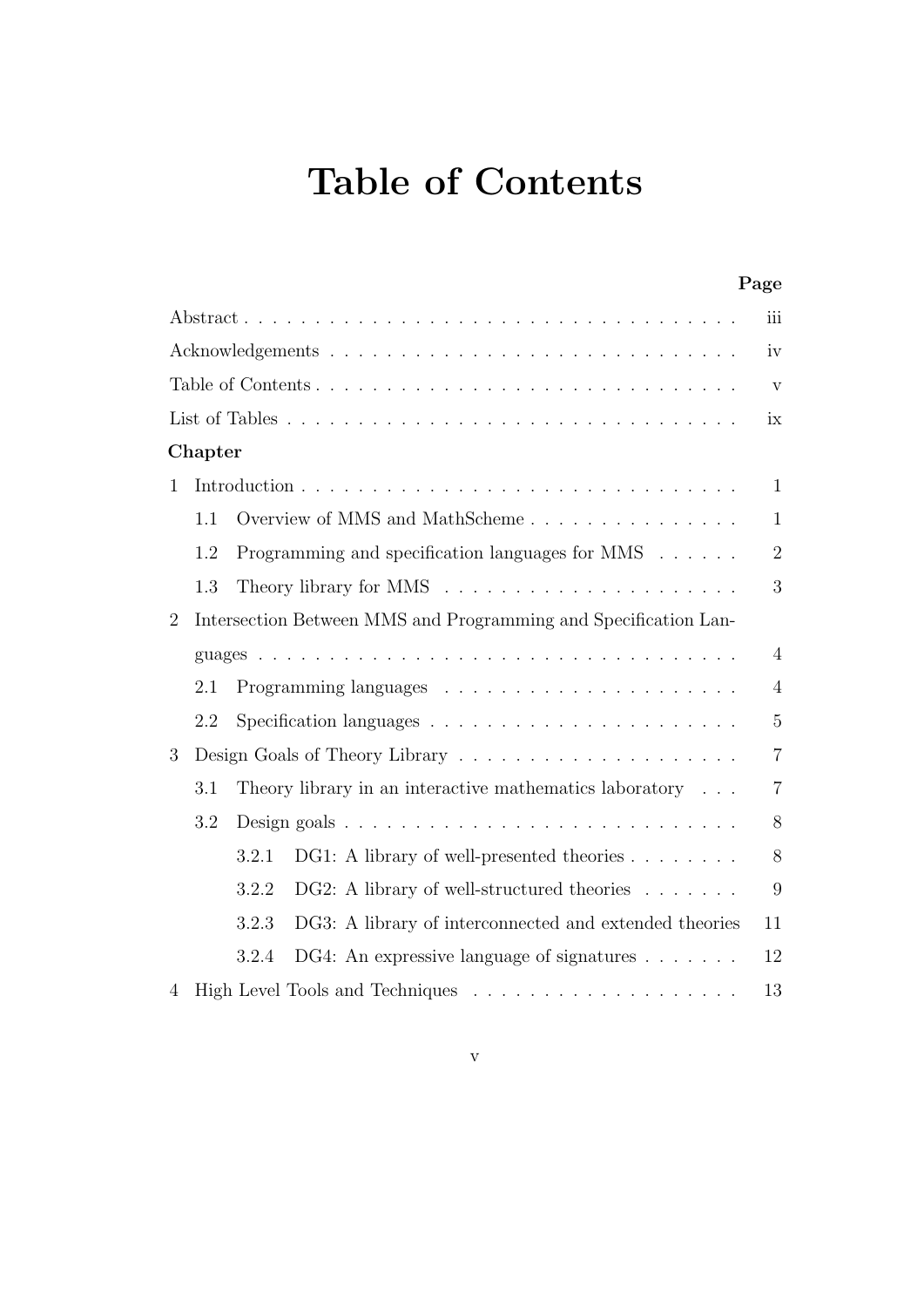|   | 4.1 |       | Biform theory in chiron                                                       | 13 |
|---|-----|-------|-------------------------------------------------------------------------------|----|
|   | 4.2 |       |                                                                               | 14 |
|   |     | 4.2.1 |                                                                               | 14 |
|   |     | 4.2.2 |                                                                               | 15 |
|   | 4.3 |       |                                                                               | 20 |
| 5 |     |       | A Module System of Theory Representations                                     | 21 |
|   | 5.1 |       |                                                                               | 21 |
|   | 5.2 |       |                                                                               | 22 |
|   | 5.3 |       |                                                                               | 23 |
|   |     | 5.3.1 |                                                                               | 23 |
|   |     | 5.3.2 |                                                                               | 24 |
|   |     | 5.3.3 |                                                                               | 25 |
| 6 |     |       | MathScheme Language Generation and Implementation                             | 27 |
|   | 6.1 |       |                                                                               | 27 |
|   | 6.2 |       | Lexer and parser generator $\ldots \ldots \ldots \ldots \ldots \ldots \ldots$ | 28 |
|   | 6.3 |       |                                                                               | 29 |
|   |     | 6.3.1 | Blanks, comments and identifiers                                              | 29 |
|   |     | 6.3.2 | Keywords and logical operators                                                | 29 |
|   |     |       |                                                                               | 29 |
|   |     |       |                                                                               | 32 |
|   |     | 6.3.3 | Special tokens $\dots \dots \dots \dots \dots \dots \dots \dots \dots$        | 32 |
|   | 6.4 |       | Representing parse trees in OCaml $\ldots \ldots \ldots \ldots \ldots$        | 33 |
|   | 6.5 |       |                                                                               | 34 |
|   |     | 6.5.1 |                                                                               | 34 |
|   |     | 6.5.2 |                                                                               | 35 |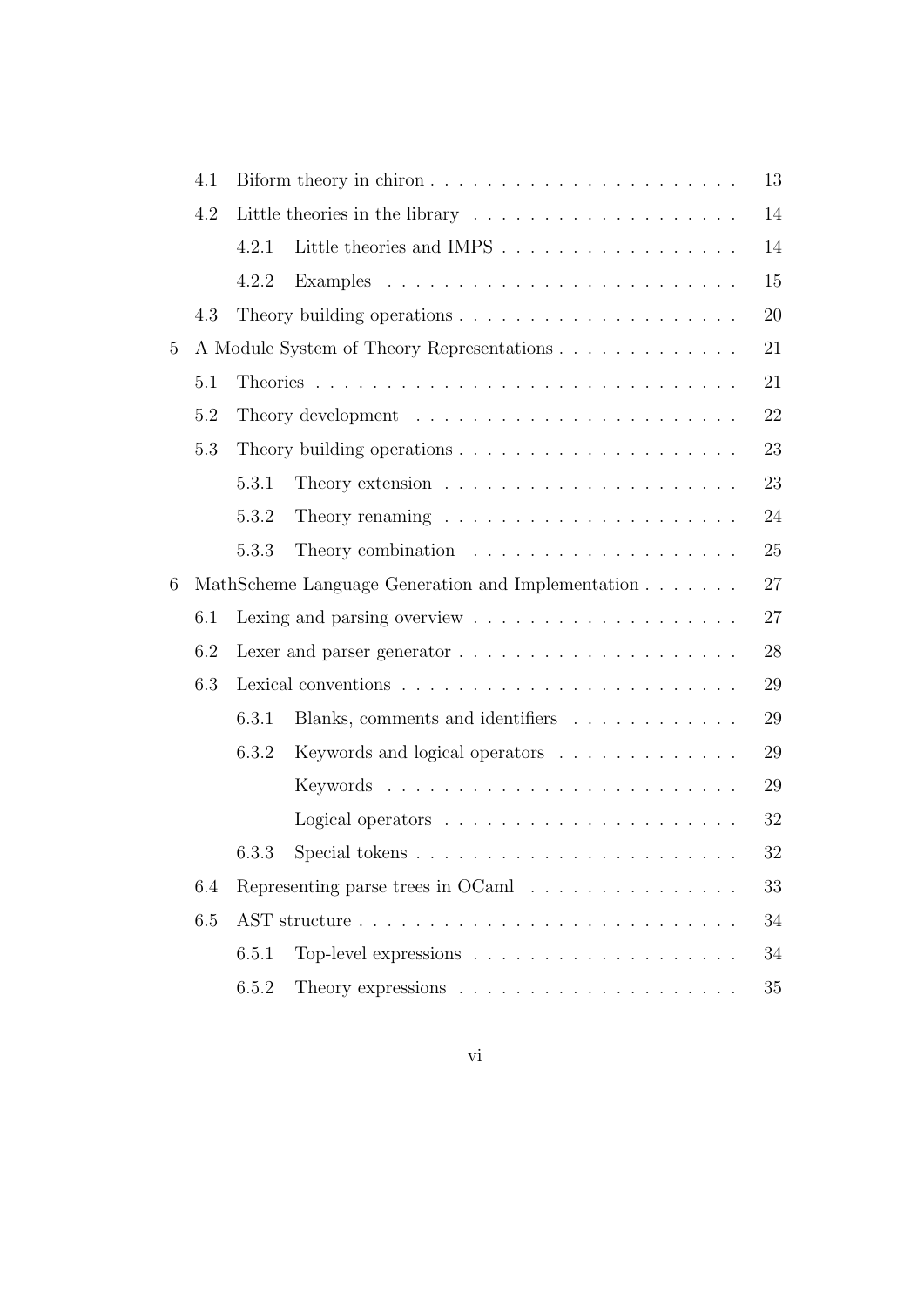|                |          | 6.5.3  |                                                                                | 36     |
|----------------|----------|--------|--------------------------------------------------------------------------------|--------|
|                |          | 6.5.4  |                                                                                | 38     |
|                |          | 6.5.5  | Type definition of application $\ldots \ldots \ldots \ldots$                   | 39     |
|                |          | 6.5.6  | Type definition of types $\dots \dots \dots \dots \dots \dots$                 | $39\,$ |
|                |          | 6.5.7  | Function definition, theory type declaration, simple ap-                       |        |
|                |          |        | plication and substitutions $\ldots \ldots \ldots \ldots \ldots$               | 40     |
|                |          | 6.5.8  | Type definition of composed types $\dots \dots \dots \dots$                    | 41     |
|                |          | 6.5.9  | Type definition of property and constructor $\ldots \ldots$                    | 42     |
|                |          | 6.5.10 | Type definition of variable specification                                      | $42\,$ |
| $\overline{7}$ |          |        | Implementation of Algebraic Structures in Theory Library and Some              |        |
|                |          |        |                                                                                | 43     |
|                | 7.1      |        |                                                                                | 43     |
|                | 7.2      |        | Notion of theory $\dots \dots \dots \dots \dots \dots \dots \dots \dots \dots$ | 44     |
|                | 7.3      |        | Theory extractor - A tool for literate programming $\dots \dots$               | 44     |
|                |          | 7.3.1  |                                                                                | 45     |
|                |          | 7.3.2  |                                                                                | 46     |
|                | 7.4      |        |                                                                                | 47     |
|                |          | 7.4.1  | Example single-level expansion                                                 | 47     |
|                |          | 7.4.2  | Example multi-level expansion                                                  | 49     |
| 8              |          |        |                                                                                | $52\,$ |
|                | 8.1      |        |                                                                                | $52\,$ |
|                | 8.2      |        |                                                                                | 53     |
|                |          |        |                                                                                | 54     |
|                | Appendix |        |                                                                                |        |
|                |          |        |                                                                                | 58     |
|                |          |        |                                                                                |        |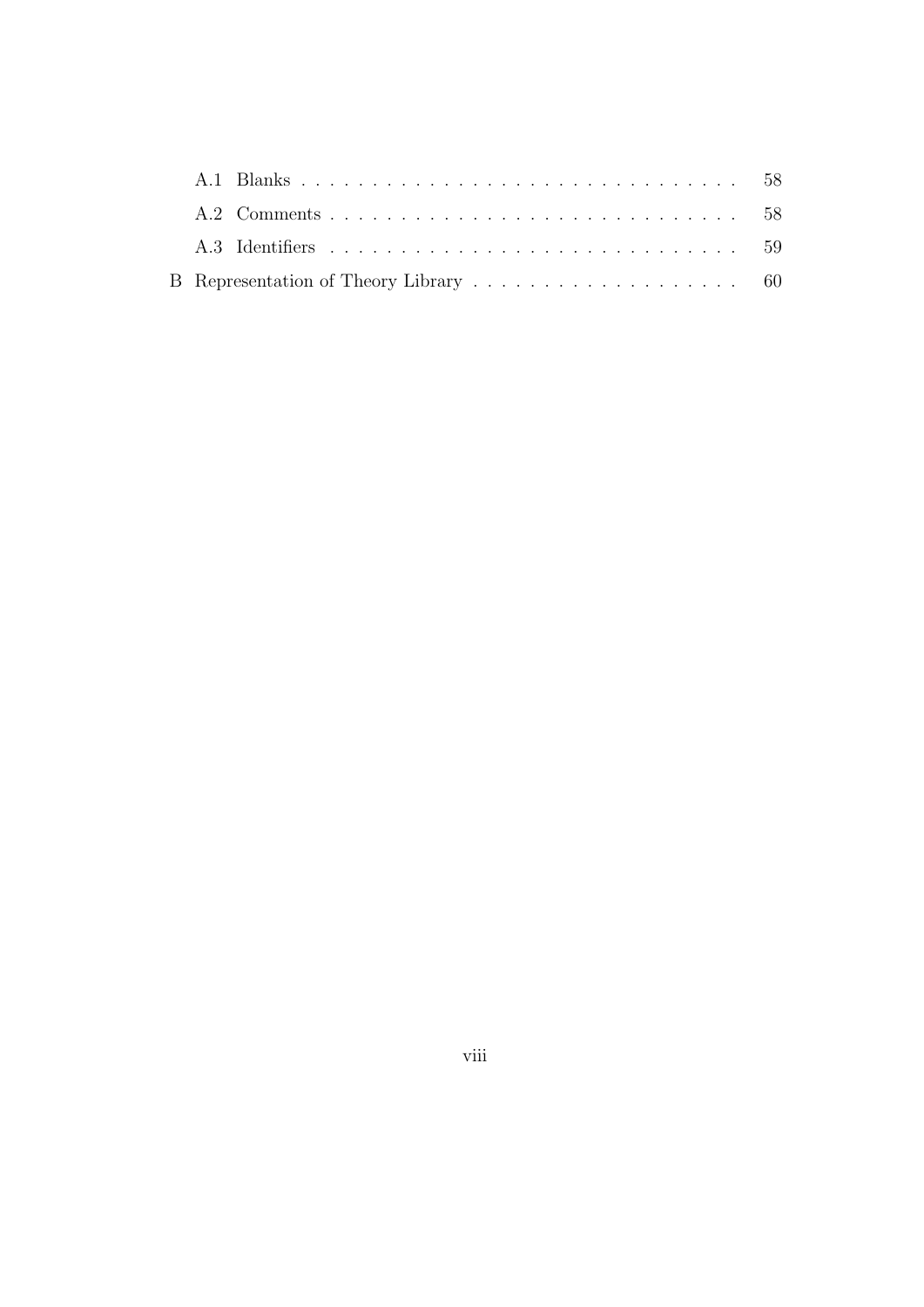# List of Tables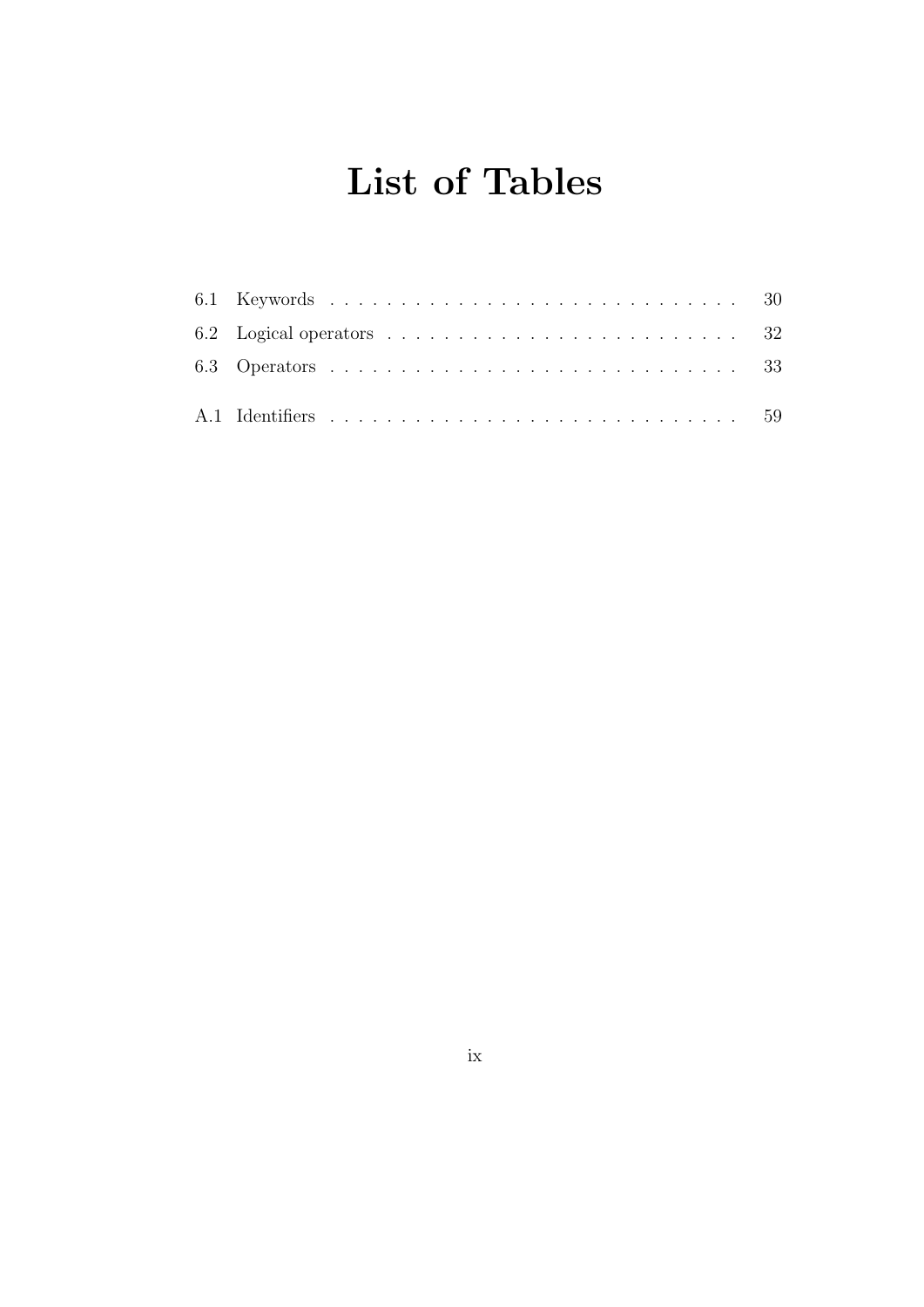# Chapter 1

# Introduction

## 1.1 Overview of MMS and MathScheme

The mathematics activity consists of formulating mathematical models and then exploring them by stating and proving conjectures and by performing calculations. The goal of mechanized mathematics system (MMS) is to produce a computer environment that is intended to support and improve rigorous mathematics activity. Today MMSs include two major types: computer algebra systems  $(CAS)$  and theorem proving systems  $(TPS)$ . The MathScheme [15] system is a mechanized mathematics system based on the integrated framework for computer algebra systems and theorem proving systems. CASs, such as Axiom [12], Maple [2] and Mathematica [21], provide high-level symbolic computation based on algorithmic theories, while TPSs, such as Coq [3], HOL [11], IMPS [9], Mizar [20] and PVS [18], provide low-level reasoning environments based on axiomatic theories. As an MMS, MathScheme is a computer system that aims to support and improve both aspects and provides tools for building and extending theories.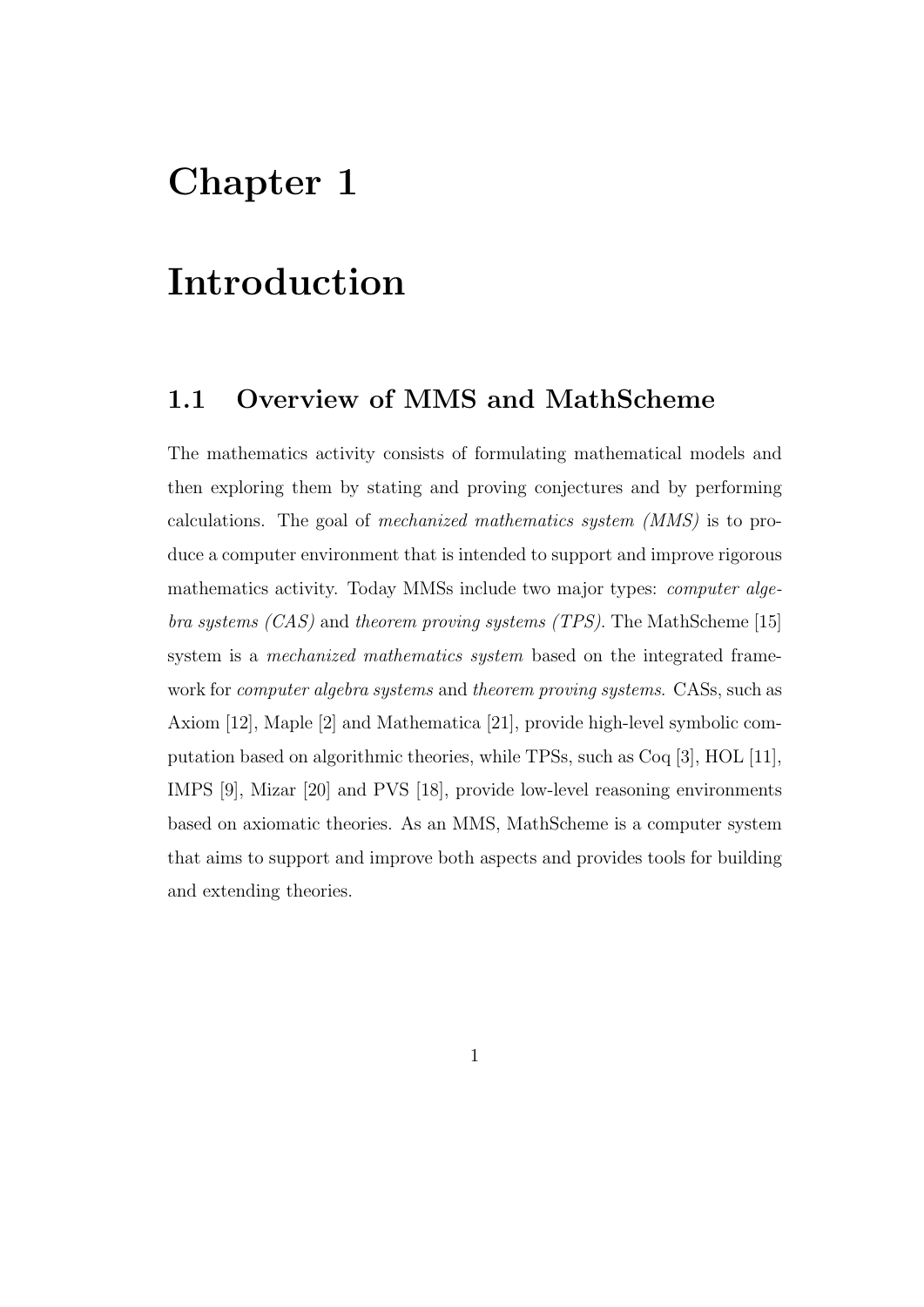# 1.2 Programming and specification languages for MMS

Most programming languages and specification languages have module systems for organizing large software developments and specifications. Current MMSs involve various ways in which it intersects with programming languages and specification languages. Many systems for mathematics contain a dedicated input language and are frequently built in that same language. For instance, the Latc language in Coq, mathematical languages as in Mizar, and other languages built into computer algebra systems. Another important observation is that modeling languages used for many systems for mathematics cover both fields of functional languages and specification languages, such as a number of portions of HOL are similar to ML and Haskell and languages like Casl [16] and SPECTRAL [14] improve the expressivity of formal specification. We know that good programming and specification languages provide powerful means of expression within their domains, which will be examined in Chapter 2. The tendency in both programming language and specification language design seems to be towards providing structuring mechanisms with increasingly more power. Hence, it is our intention to implement a specialized language that can build theories as "types" and aid the detailed representation of their relationships as "interfaces". Such expressive language of "theory types" should be close to a typed functional language and contains very rich specification capabilities.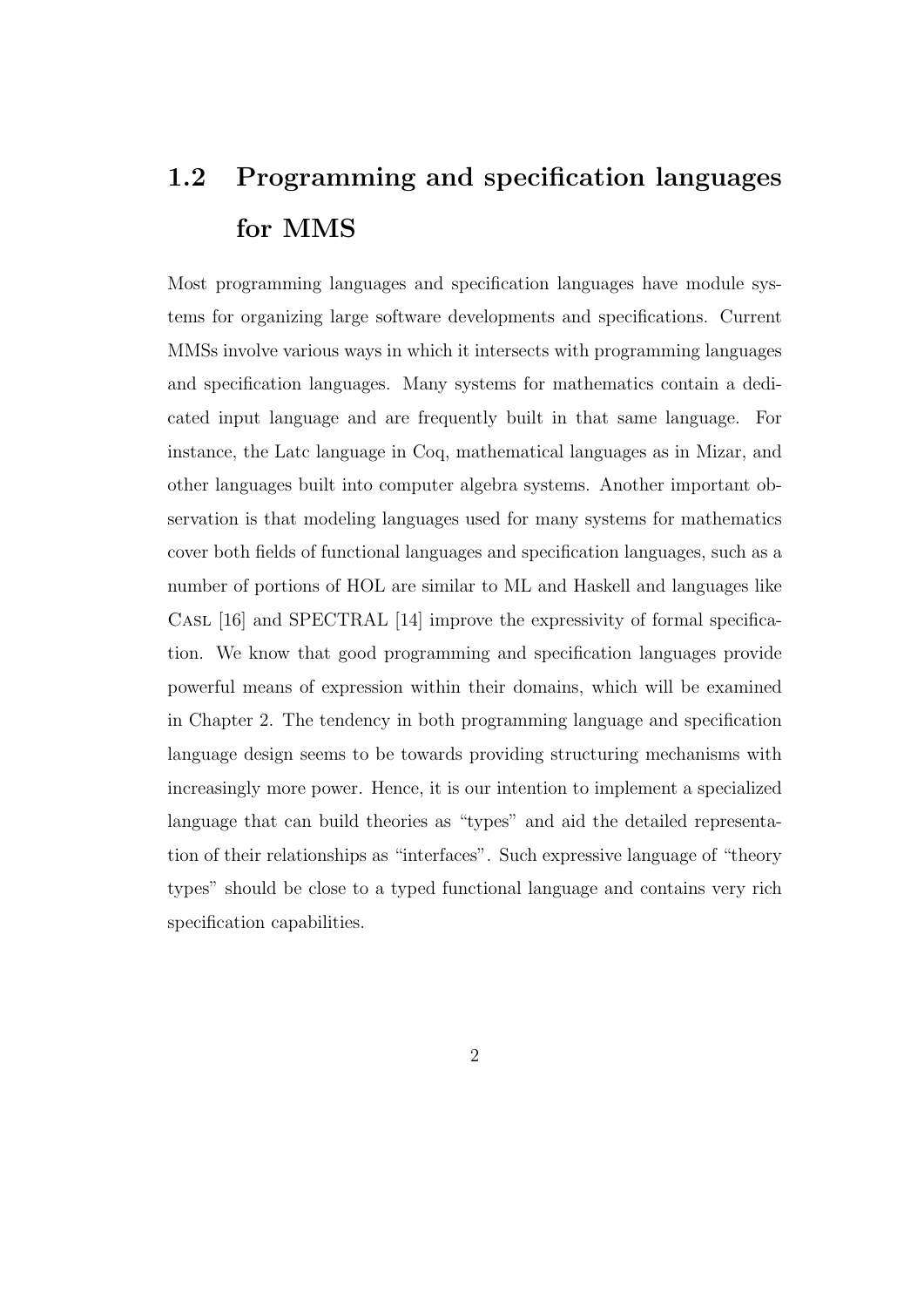## 1.3 Theory library for MMS

An effective MMS needs a well organized and constructed theory library which contains sufficient mathematical knowledge to support mathematical activities. Unfortunately, very few MMSs have a sophisticated theory library supported by a good module system and there is no consensus in current MMSs for how the library should be organized and constructed. We developed a theory library built in MSL, the specialized language of "theory types", which employs and formalizes a collection of basic algebraic structures. The library emphasizes the interface-manipulation and expressivity of theory abstractions rather than full-fledged low-level axiomatic and algorithmic theories. The library also supports some *specification-building operations*, such as theory combination, renaming, and extension to construct new theories from existing theories in a structured fashion. In fact, our work on library module system construction derives from many structuring mechanisms developed in many algebraic specification languages.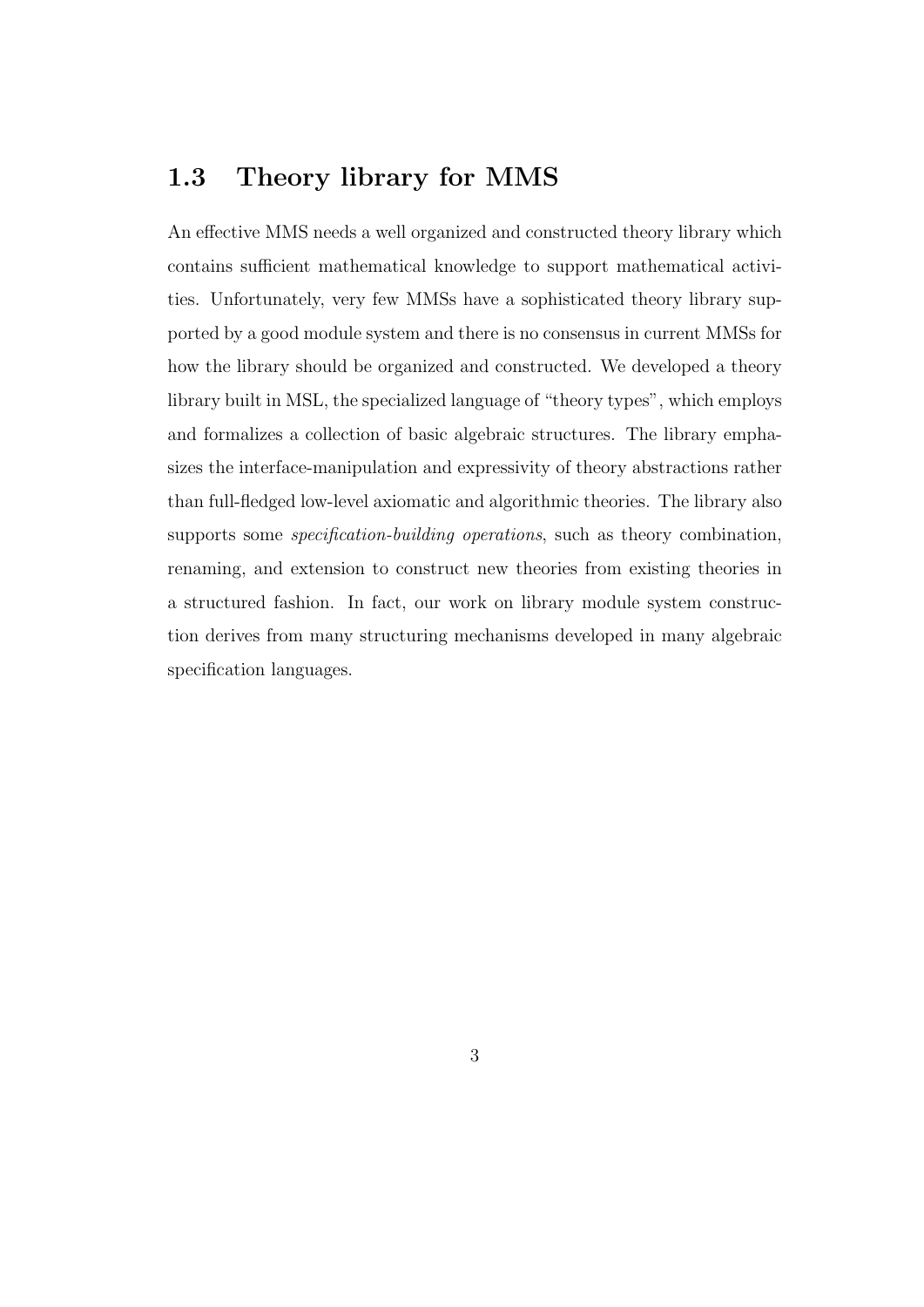# Chapter 2

# Intersection Between MMS and Programming and Specification Languages

We examine, in this chapter, the intersection between MMS and programming and specification languages. In particular, we are interested in the modularity mechanisms for programming and specification languages for MMSs.

## 2.1 Programming languages

Dialects of ML usually have a rich module system. An ML-family module system itself is a small typed functional language, where structures and functors are objects and signatures are types. While modules can be manipulated in various ways, types (signatures) are described by enumerating their parts. N. Ramsey, K. Fisher and P. Govereau [19] present a language that manipluates signatures, e.g. two signatures can be combined to form a new signature. The language of signatures exposes no information about how a structure matches a signature. For instance, a signature that combines two signatures is the same as the flat signature that is the union of the two component signa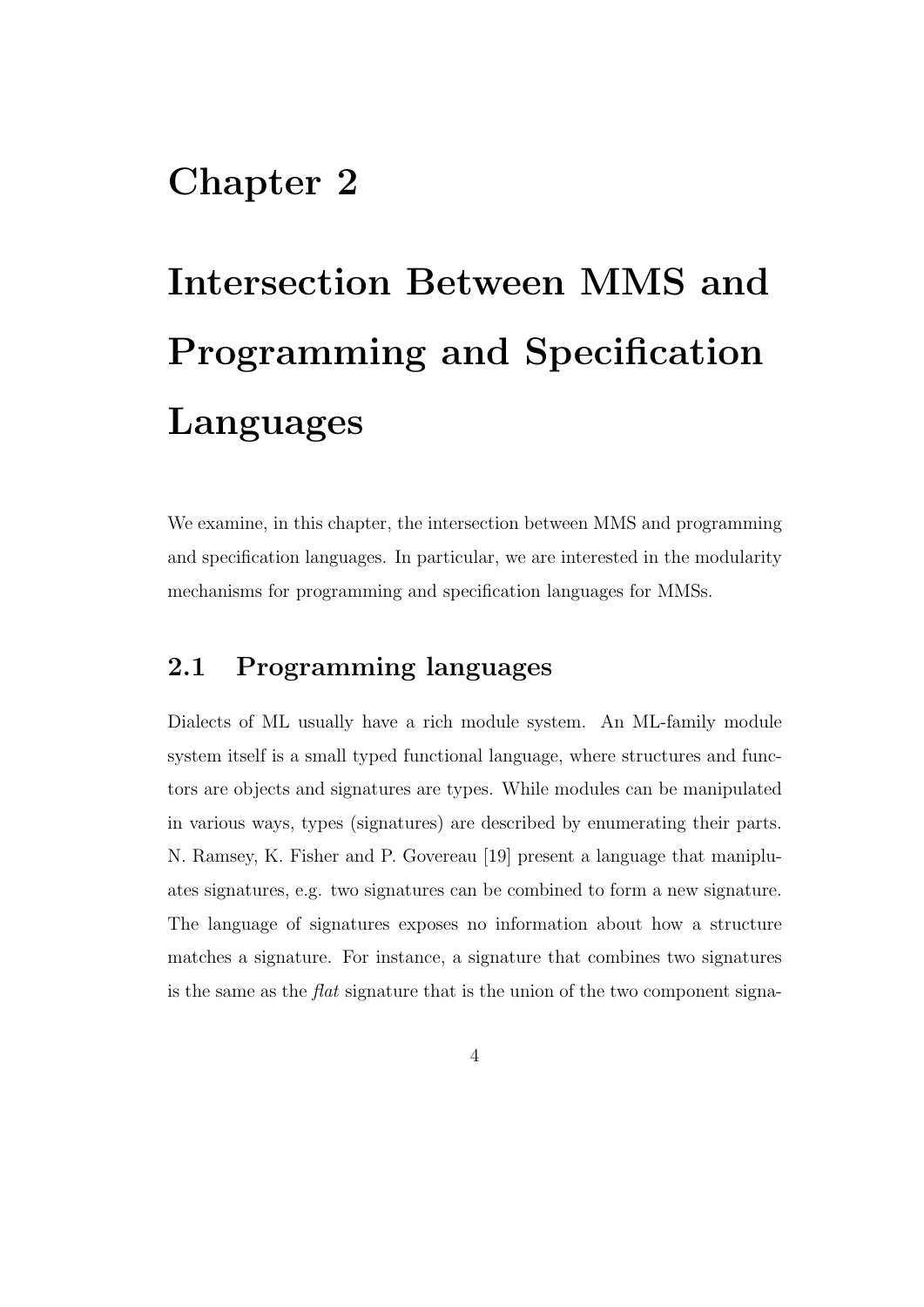tures. A structure that implements the combination signature also implements the flat signature.

In the module system of our theory library, a module expression of a union type must be built from two subexpressions of corresponding component types. In another view, the language of signatures can be seen as our module type level in the sense that the operations are over module types instead of module expressions.

## 2.2 Specification languages

While most specification languages support theory building operations: extension, combination, and renaming as in module system of our theory library, they usually have a different parameterized specification mechanism. We have taken many useful idea from CASL [16]. CASL is an algebraic specification language based on partial first-order logic. A basic specification consists of a signature  $\Sigma$  and a set of sentences (axioms or constraints) over  $\Sigma$ .

Casl provides a number of mechanisms for structuring specifications, the followings have their counterparts in the module system of our library.

- Extension:  $SP_1$  then ...then  $SP_n$ 
	- $SP<sub>1</sub>$  determines an extension from the local environment to a complete signature  $\Sigma_1$ . For  $i = 2, ..., n$  each  $SP_1$  determines an extension from  $\Sigma_{i-1}$  to a complete  $\Sigma_i$ . The signature determined by the entire extension is then  $\Sigma_n$ .
- Union:  $SP_1$  and ...and  $SP_n$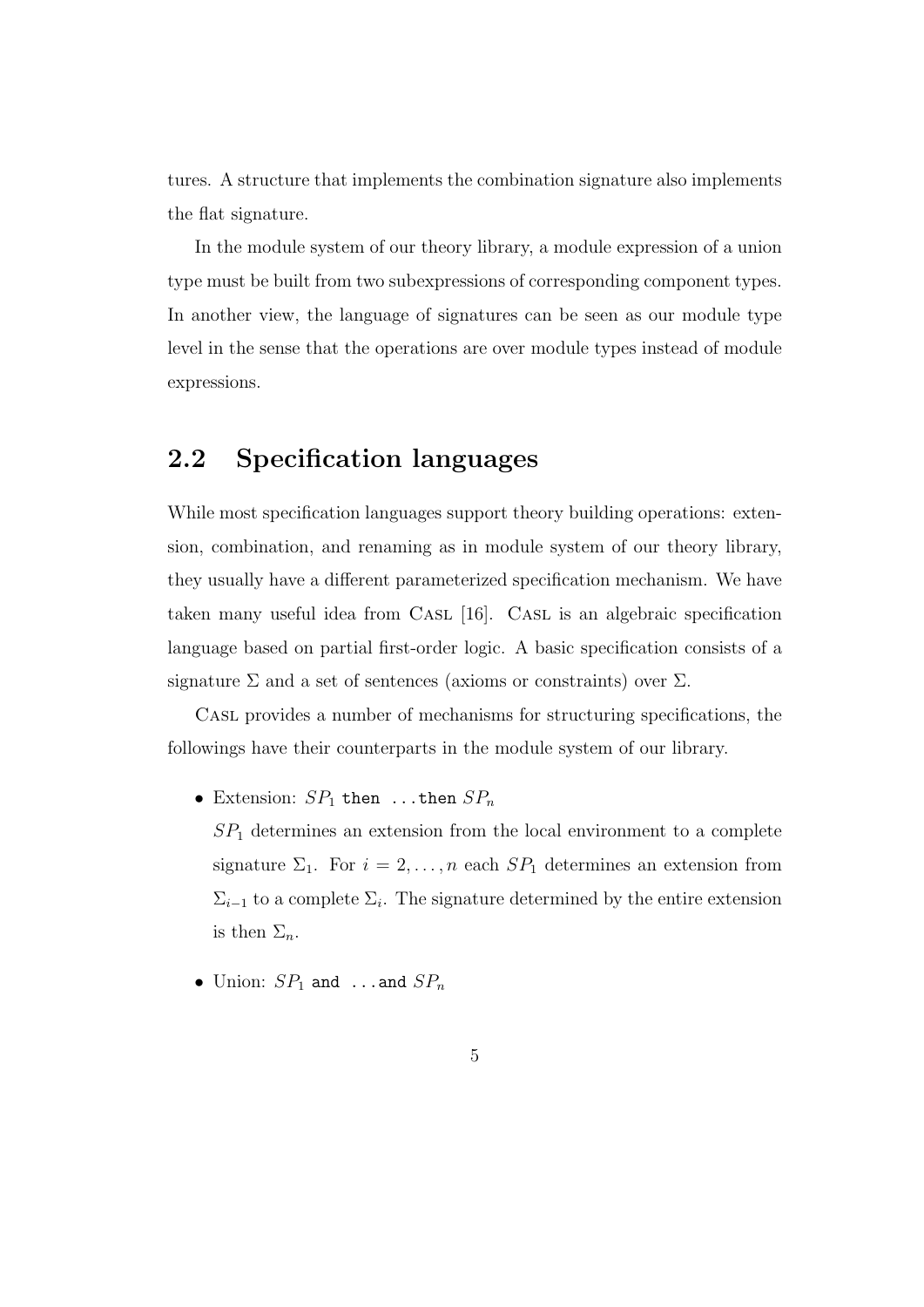The signature of the union is obtained by the ordinary union of the  $\Sigma_i$ (not the disjoint union). Thus all (non-localized) occurrences of a symbol in the  $SP_i$  are interpreted uniformly. If the same name is declared both as a total and a partial operation with the same profile (in different signature), the operation becomes total in the union.

• Translation: SP with SM

This is a renaming mechanism and SM is a symbol mapping. The signature  $\Sigma$  given by  $SP$  and symbol mapping  $SM$  together determine a new signature  $\tilde{\Sigma}$  and a morphism from  $\Sigma$  to  $\tilde{\Sigma}.$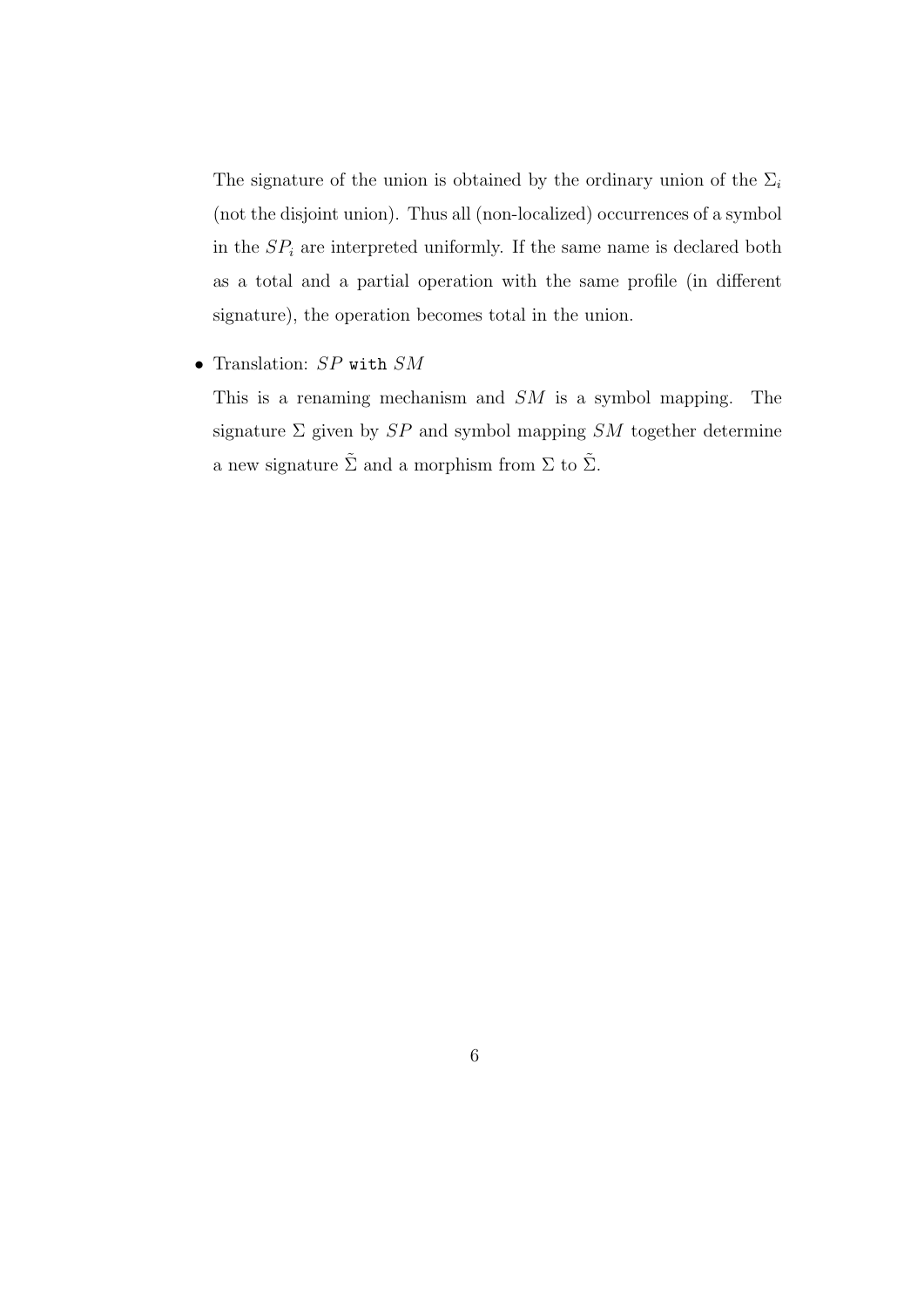# Chapter 3

# Design Goals of Theory Library

This chapter presents the major design goals of our theory library. Some of design goals proposed in § 3.2 determine modularity mechanisms and features supported by the library.

# 3.1 Theory library in an interactive mathematics laboratory

The ultimate goal of the MathScheme project [15] is to build, on top of the mechanized mathematics system, an interactive mathematics laboratory (IML) [4, 7], a computer system that provides a set of integrated tools for facilitating the mathematics process and managing mathematical reasoning. An IML offers a formal, interactive, and mechanized environment that combines the capabilities of both computer theorem proving systems and computer algebra systems. To support the process the users use to explore, apply and extend the mathematics in such system, a library of rich mathematical knowledge is considered one of the essential elements. Mathematics library should be a web accessible environment that includes dynamically stored mathematical knowledge. We have chosen to use the term "theory library" to represent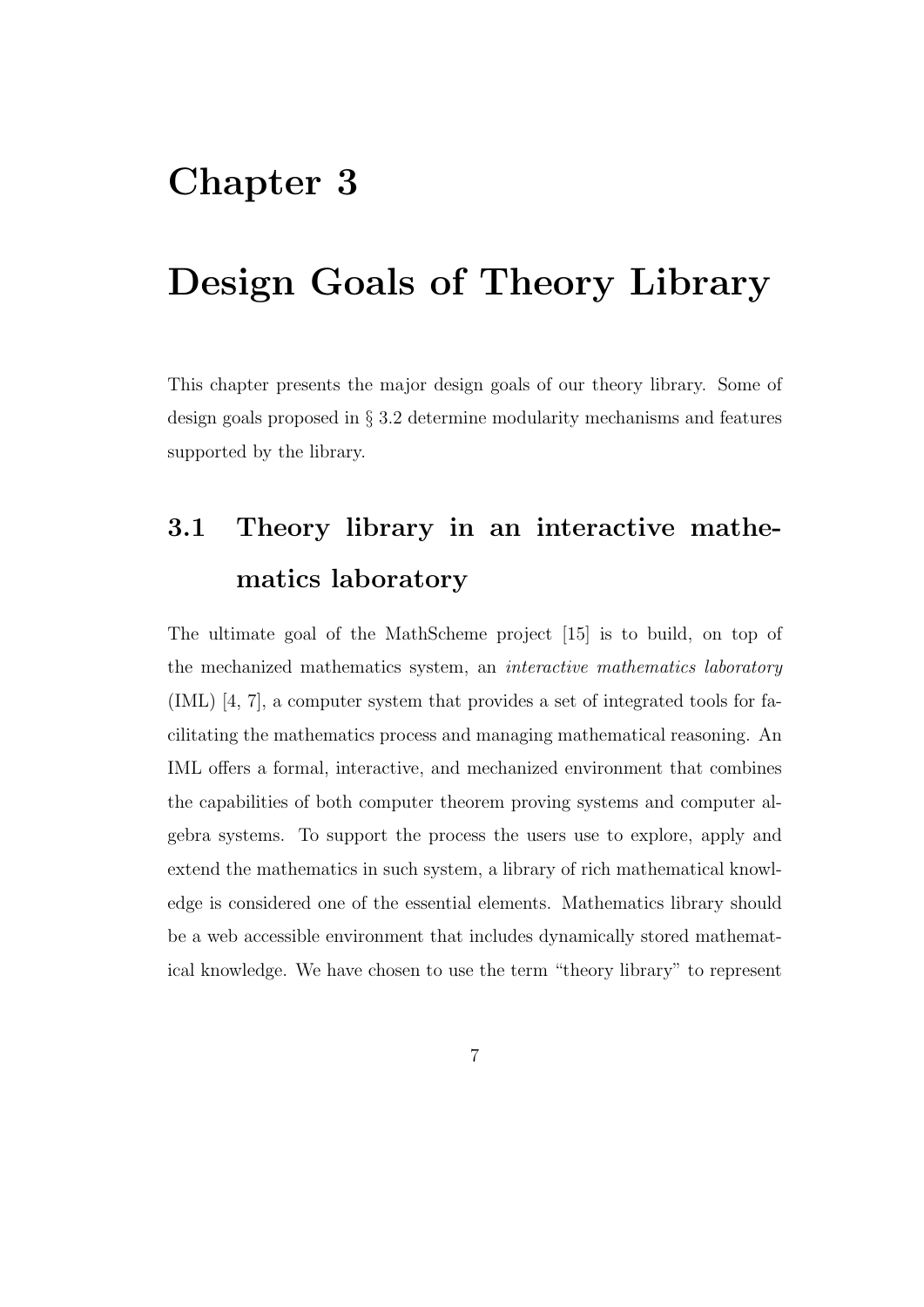the mathematics library because it provides a theory development facility in our system. The theory library should help end users to have easy access to the network of well-organized algebraic structures; on the other hand, it should support the development of producing and formalizing new mathematical knowledge by developers.

## 3.2 Design goals

In this section, we explicitly present the design goals (DGs) we want to achieve. A theory library could be viewed and constructed in many different ways. A good modularity of theory library aids the expressivity of MMSs. It can help to build up contexts and allow the user to reuse the theorems developed within one context in other contexts with similar structure. Keeping the ultimate goal in mind, a desirable implementation of the library would be to create an "expressive" environment that provides the ability to allow the user and developer to browse and expand the theory library in sophisticated ways. Our work eventually integrates the ideas from modular programming systems and algebraic specification module systems to build a library of theory types suited to the MathScheme project.

### 3.2.1 DG1: A library of well-presented theories

Mathematics is conventionally done in informal (in theory, it could be made formal) high-level reasoning environments that include an integrated set of basic concepts and deductive, computational, visual, and other kinds of practical tools. To emulate a similar environment in a mechanized mathematical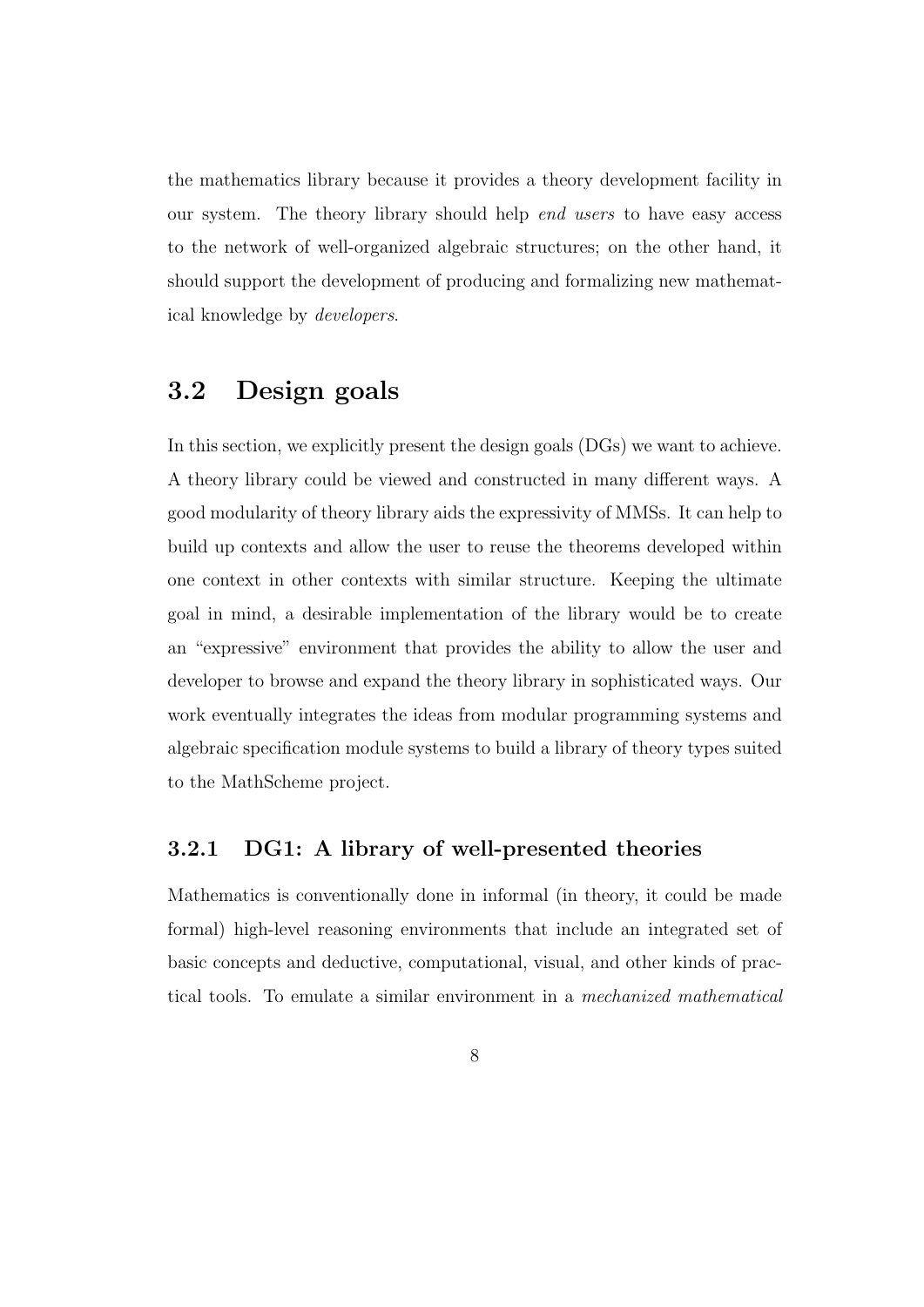system (MMS), a library of theories should be abstract, highly structured, and interconnected mathematics in an organized fashion. Such library has the best chance to provide a rich set of abstract concepts and definitions without too many low-level details exposed. Not only does the end user have the mathematical information he or she needs, but also the mathematical information in the library would be well encapsulated. Moreover, it is certainly feasible if the same theory can be derived from several different underlying sets of axiomatic theories.

### 3.2.2 DG2: A library of well-structured theories

Our aim is to present end users a rich set of abstract theories. Such library can be constructed incrementally from low-level theories. A theory<sup>1</sup> consists of a language, a set of axioms, and a set of theorems. Low-level theories should be considered as part of the supporting infrastructure of the theory library. Certain desirable property enables MMS developers, who are interested in the structure of mathematics and the problems involved in formalizing mathematics, to facilitate the development and expansion of the library.

We favor using the *little theories* approach as the structuring mechanism for our system. The "little theories" method is one of several versions of the axiomatic method. It is described in W. M. Farmer, J. D. Guttman, and F. J. Thayer's paper "Little Theories" [10], pg. 2:

In the little theories method, a number of theories will be used in the course of developing a portion of mathematics. Different theorems

<sup>&</sup>lt;sup>1</sup>Our notion of a theory may be called a theory presentation in some other systems.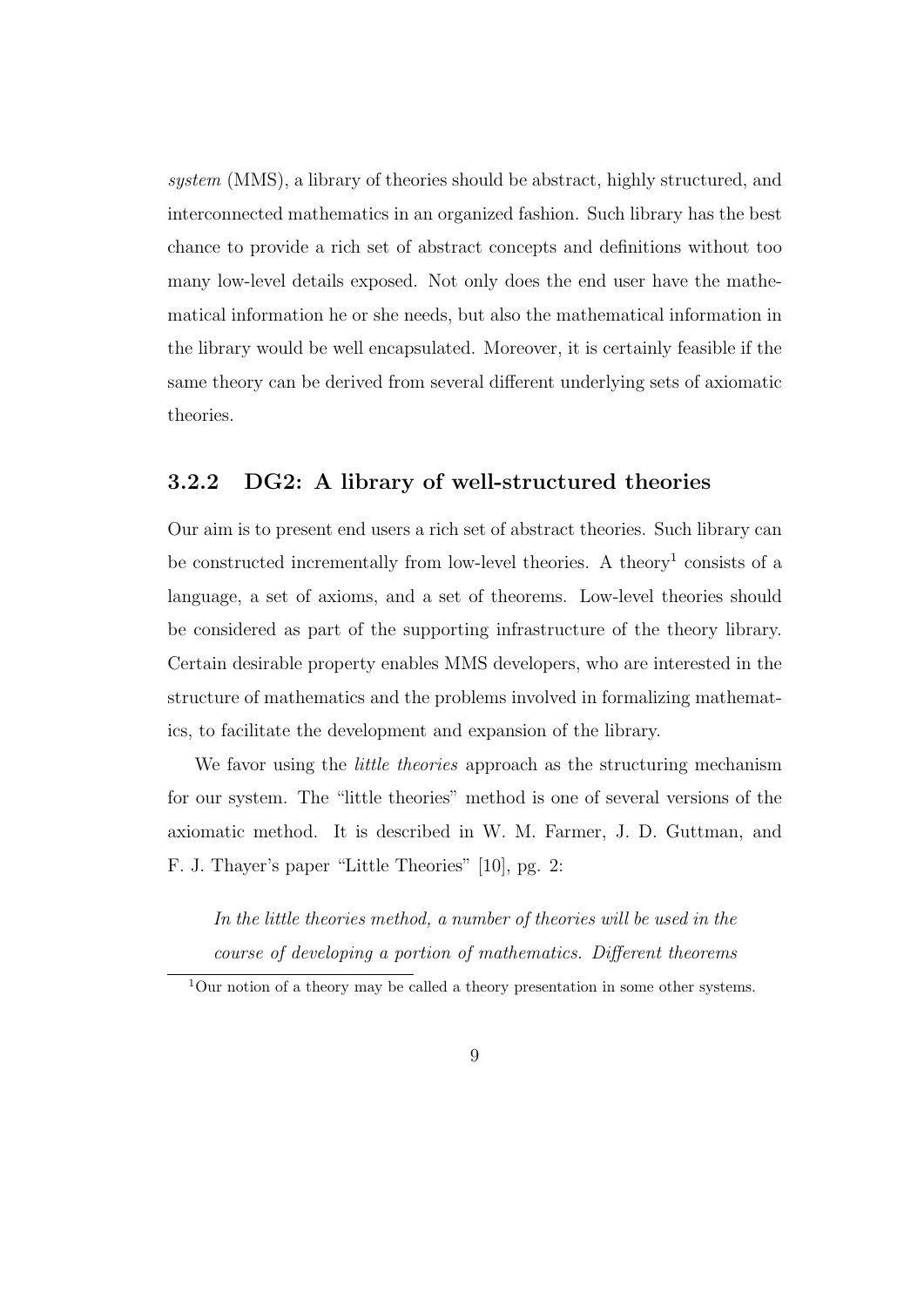will be proved in different theories, depending on the amount of structure required.

There are several advantages to the little theories approach presented in this paper. We summarize them as follows:

#### i. Relation to the big theory approach

The little theories approach is opposed to the modules in most programming language paradigms which are based on the big theory approach. In the big theory approach, one powerful set of axioms is used to model all objects of interest. Consequently, a module is a name scope mechanism, where an object developed in one module can be referred to from within another module by qualifying the object name. In the little theories approach, the work of establishing the network of interconnected theories can be carried out under different, separated contexts being modeled by theories.

#### ii. A modular construction

In analogy with programming tools between the two extremes of programming paradigm and low-level primitives, like classes, modules, or functor, the little theories method assembles a modular construction that is recorded in the structure of the library of abstract theories. Thus the network of abstract theories is derived and instantiated in a structured fashion from its underlying set of basic theories.

#### iii. Use of minimal axiomatization

The little theories approach also ensures the use of minimal axiomatization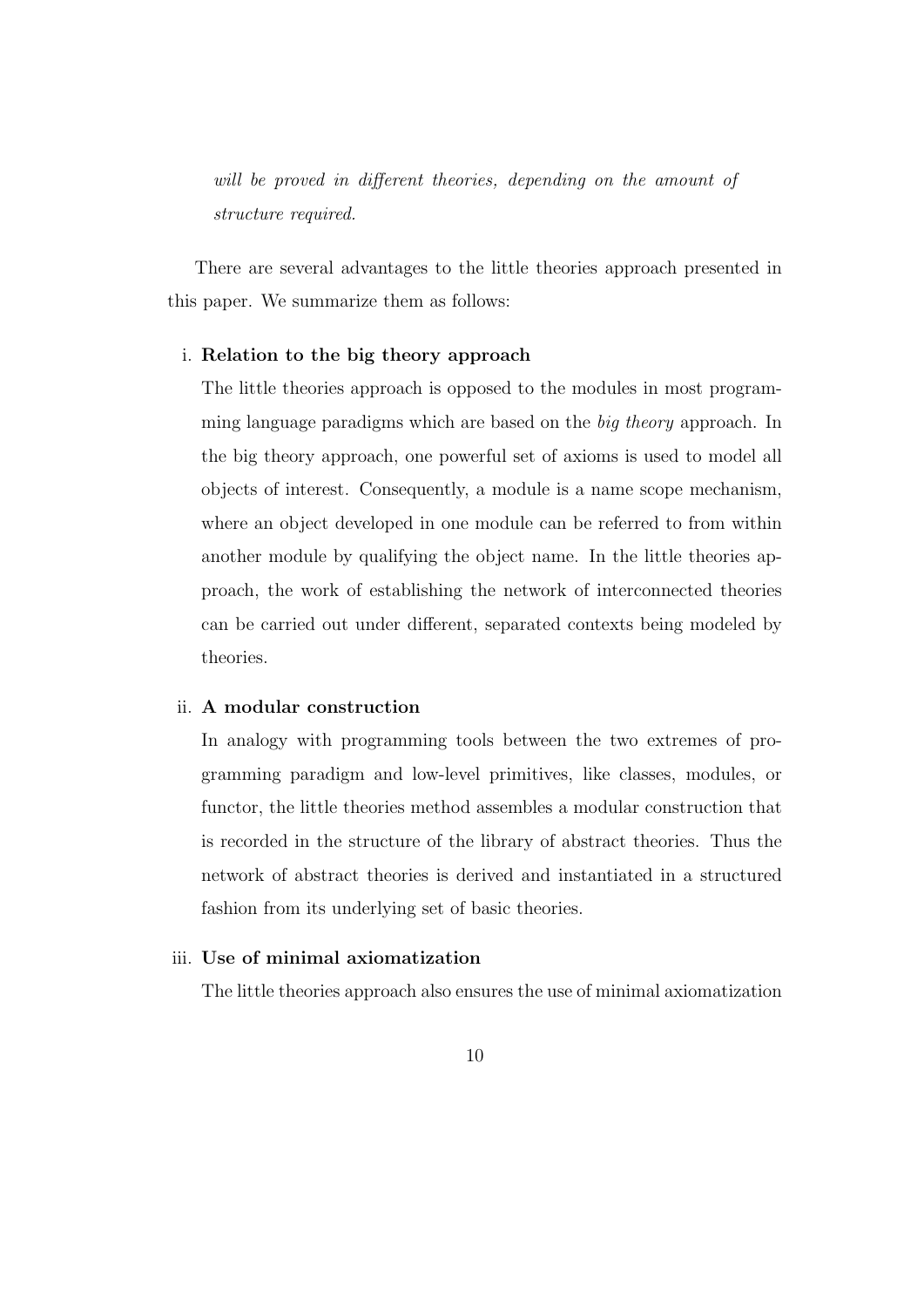for specific groups of theorems through interpretation into other theories, or though direct inclusion in larger theories. Another advantage is to allow theorems to be written in simpler forms encoded in theory expressions in the library.

#### iv. Supported in theorem prover

Because of its usefulness for establishing consistency and independence, the little theories approach has become a deeply entrenched way of organizing mathematical knowledge. So far as we know, IMPS, an Interactive Mathematical Proof System [9], is the first interactive theorem prover to have been designed from the start to support little theories.

We will discuss some examples of theory construction and decomposition as how our library supports the approach in  $\S 4.2$ . Our examples exemplify the usefulness of the little theories approach.

# 3.2.3 DG3: A library of interconnected and extended theories

In the little theories version of the axiomatic method, mathematical knowledge is distributed over a network of theories linked to one another via theory interpretations [8]. To use an object developed in another theory under the current context, we need to build a theory interpretation between them. Effectively, it will import a translated version of that theory implicitly and explicitly. Thus, the connection of one abstract theory to another abstract theory in the theory library is largely due to the power that theory interpretations provide. It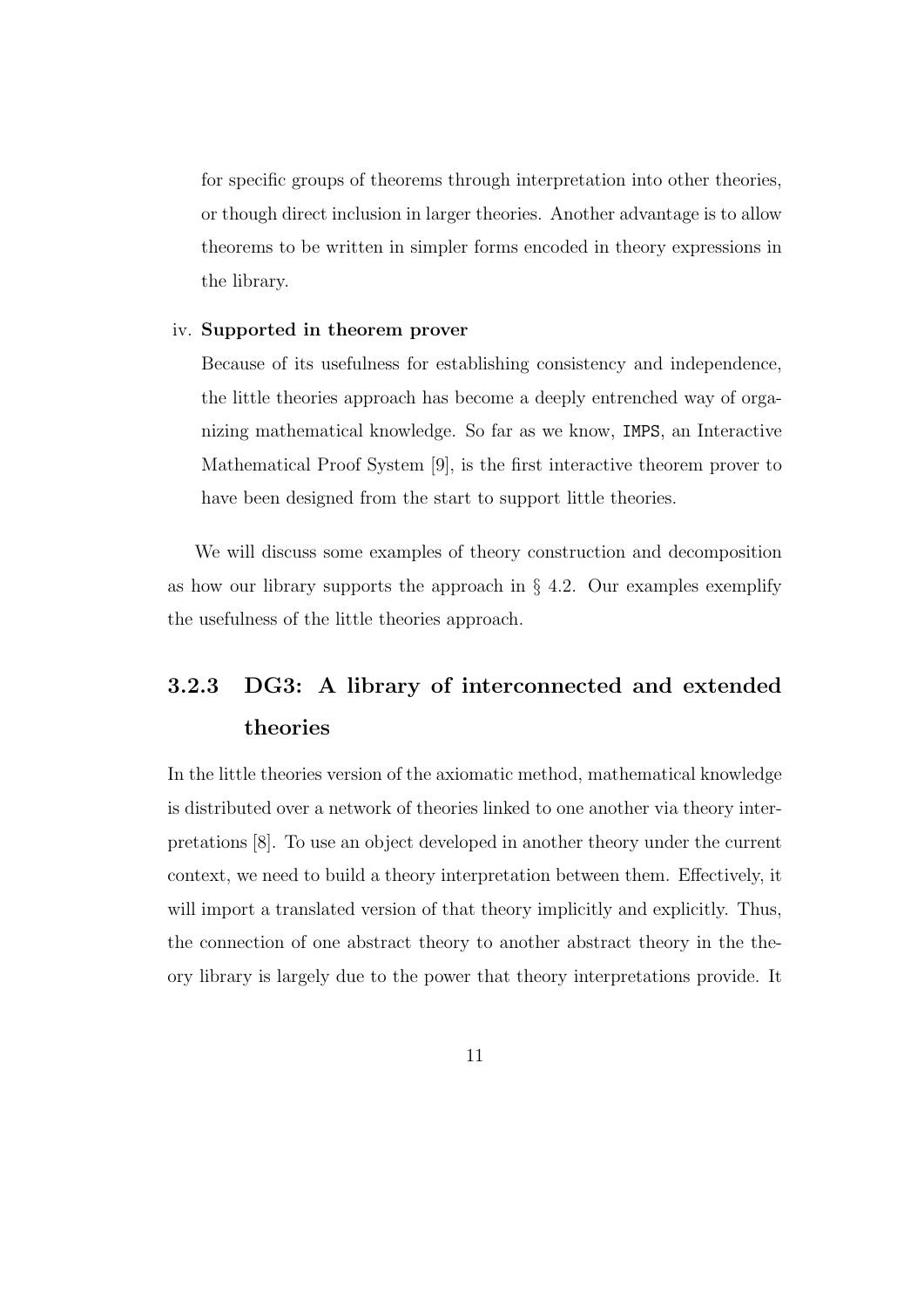should give us the utilities to achieve theory abstraction goals and have the MMS properly interpret the result.

We use theory importing and extension to be important modular technique to support theory reuse in our library. Each theory in our library is a concrete representation of some mathematical theory, in contrast to approaches (as in many algebraic specification languages) where a theory contains all theorems that are provable. And more complicated theory constructions can be expressed with supported operations such as renaming and extension. Theory building operations is an import technique described in § 4.3.

#### 3.2.4 DG4: An expressive language of signatures

The modular system for our theory library should itself be a typed functional language, where structures and functors are objects and signatures are types. We need a language to describe theories. This language of "theory types" is intended primarily as a tool for program specification, but it also serves to represent mathematical knowledge in a manipulable form. A language that manipulates signatures [19] is presented by N. Ramsey, K. Fisher, and P. Govereau. While modules can be manipulated in various ways, signatures are described by enumeration their parts. The language of signatures exposes no information about how a structure matches a signature.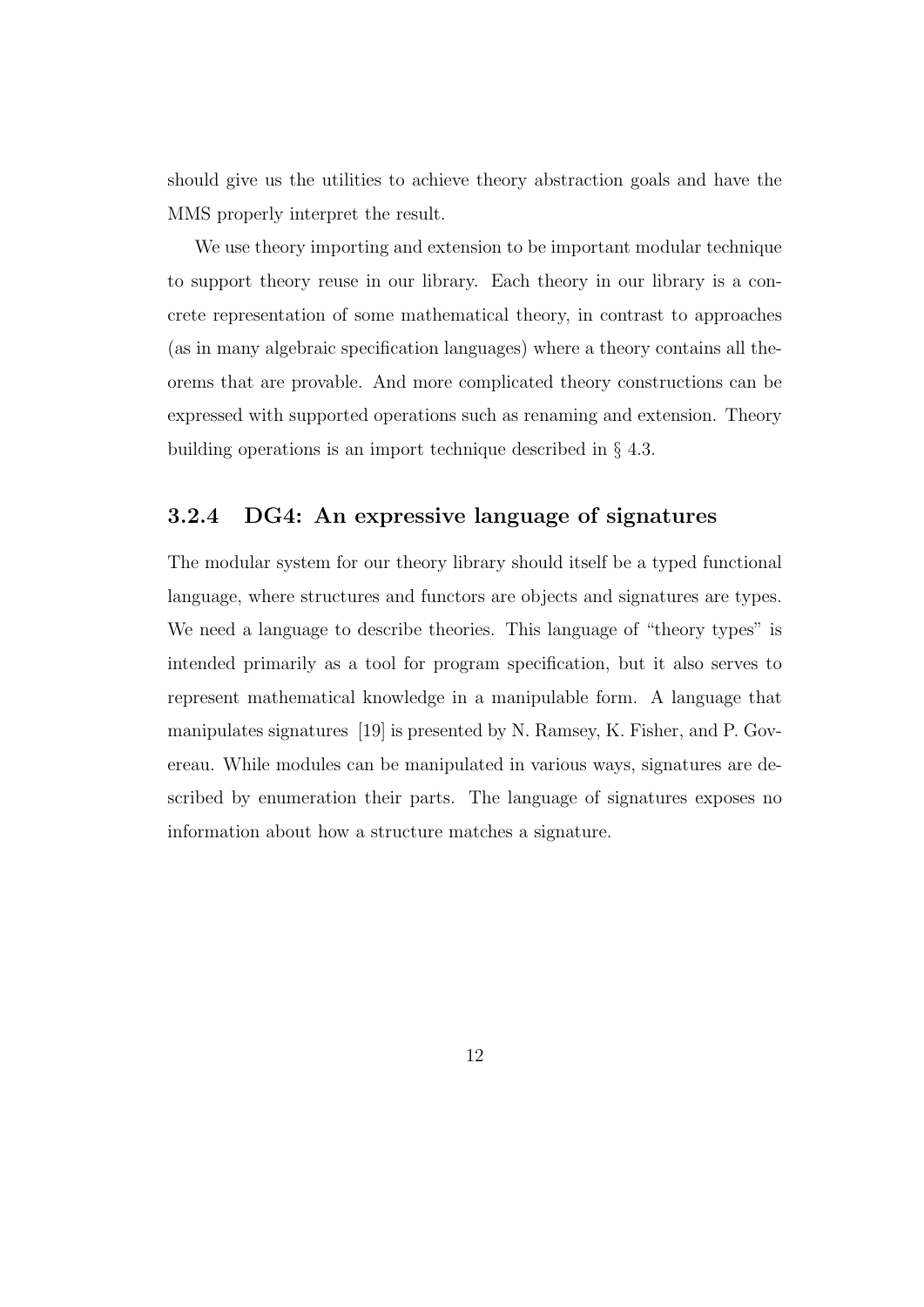# Chapter 4

# High Level Tools and **Techniques**

This chapter presents some high level tools and techniques we intend to use to meet our design goals of theory library described in § 3.2.

## 4.1 Biform theory in chiron

Developed by Hong Ni [17], the definition of the notion of a biform theory is implemented on a very basic basis with three experiments for some kind of environments. An environment is a well-designed interface for exporting the transformer implementation of the kernel theories and libraries of Chiron.

Chiron [6] is an exceptionally well-suited logic for formalizing biform theories since it has a high level of both theoretical and practical expressivity. Precisely speaking, the meaning formulas of rules can be directly expressed in Chiron.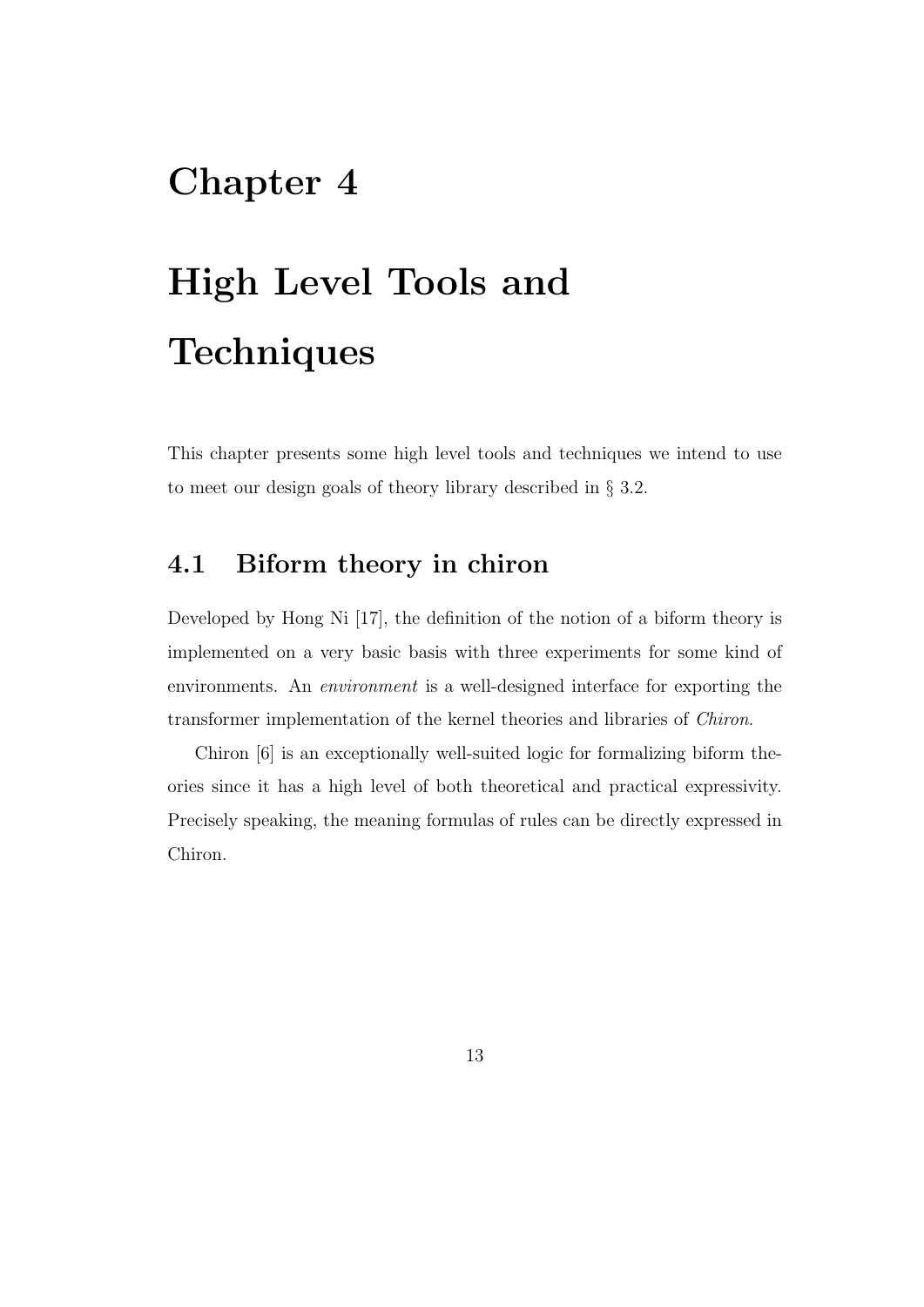## 4.2 Little theories in the library

As indicated in library design goals, our aim is to present to users a rich set of theories. For that purpose, we favor using the little theories method to organize mathematics in theory library. In little theories method, a complex body of mathematics is represented as a network of axiomatic theories. Bigger and advanced theories are composed of smaller and basic theories. Theories are linked by building operations and interpretations. Reasoning is distributed over the network. These can be assembled in a principled and modular fashion and implemented atop a module framework like Jian Xu's Mei [22].

#### 4.2.1 Little theories and IMPS

The little theories [10] idea is a familiar ingredient in work on specification languages. This characteristic lies off the main path of our work in constructing module system of the theory library as the language of "theory type" holds the power of specification.

There has been some work on supporting little theories in logic framework and mechanized theorem proving. A great deal of previous work shows an approach of combining logics and theories to be proven beneficial in practical use. Developed at The MITRE Corporation by W. Farmer, J. Guttman, and J. Thayer, IMPS [9] is an Interactive Mathematics Proof System. The main approaches of IMPS are to support traditional mathematical techniques and human oriented instead of machine oriented. The IMPS methodology for formalizing mathematics is based on a particular version of the axiomatic method. IMPS is the first interactive theorem prover to have been designed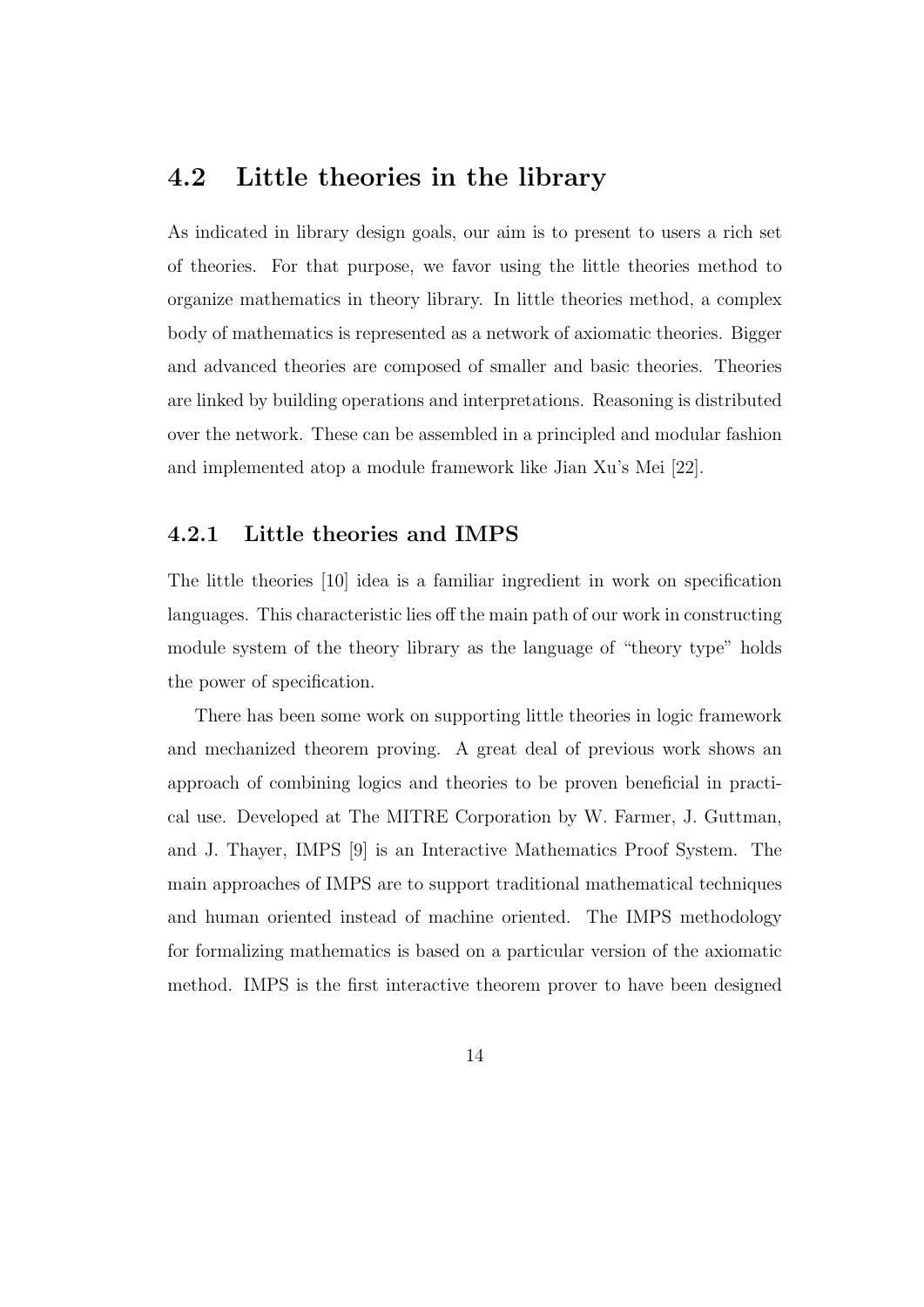from the start to support little theories for organizing mathematics, essentially for formalizing large portions of mathematics. As far as we know, IMPS provides stronger support for little theories than any other contemporary theorem proving system.

#### 4.2.2 Examples

The little theories method is used both for encoding existing mathematics and for creating new mathematics. In our theory modular system, a number of theories are used in the course of developing a portion of other theories. Theories are logically linked together by theory building operations which serve as conduits to pass results from one theory to another. This approach of organizing algebraic structures across a network of linked theories is advantageous for managing complex structures by means of abstraction and resue. We give an example of how a classical concept Group is defined and how a properly decomposed version of Group is being done through the little theories method. This method applied in MathScheme Language (MSL) satisfies our second design goal (DG2).

Classically, a *group*  $G$  is a finite or infinite set of elements together with a binary operation that satisfy the four fundamental properties:

- 1. Closure: if A and B are two elements in G, then the product  $A \cdot B$  is also in G.
- 2. Associativity: The defined multiplication is associative, i.e., for all  $A, B, C \in G, (A \cdot B) \cdot C = A \cdot (B \cdot C).$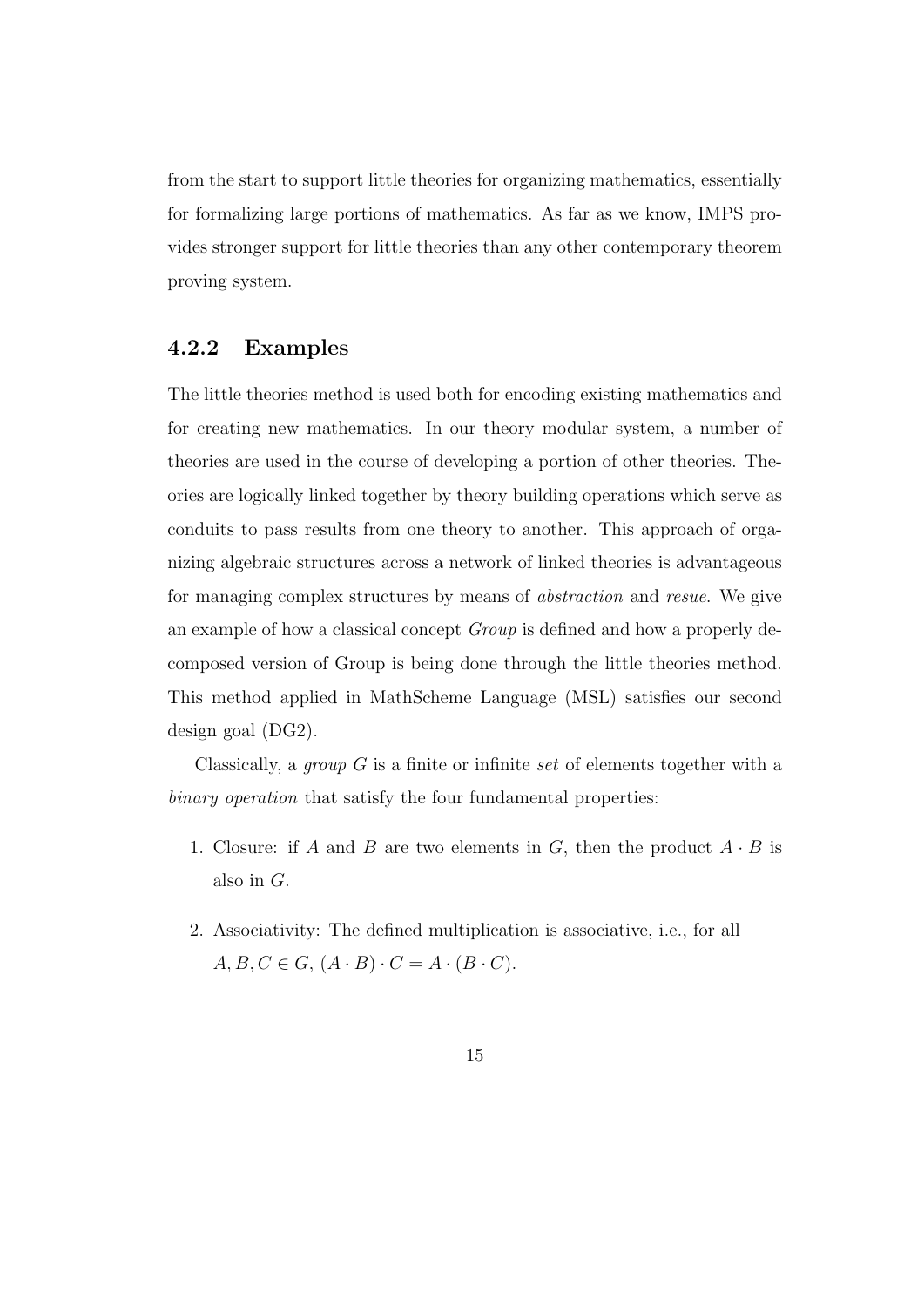- 3. Identity: There is an identity element e such that  $e \cdot A = A \cdot e = A$  for every element  $A \in G$ .
- 4. Inverse: For each element  $A \in G$ , the set contains an element  $B = A^{-1}$ such that  $A \cdot A^{-1} = A^{-1} \cdot A = e$ .

Now we present how to decompose a theory of Group through little theories method. Theories in the classic definition i.e., set, binary operation, closure, associativity, identity, and inverse are necessary to be included. The theories are constructed step-by-step using theory building operations such as theory extension and combination (see § 5.3). We begin by defining the network of interrelated theories used in the Group theory construction.

- A theory of a carrier.
- A theory of a binary operation over a carrier set.
- A theory of a magma.
- A theory of a pointed magma.
- A theory of associativity.
- A theory of a loop (constructed incrementally from a theory of unital and a theory of quasi-group).
- A theory of a group.

From these theories we build a number of other theories through little theories method. We briefly explain the interrelated theories (terms) in the algebraic structure's definitions.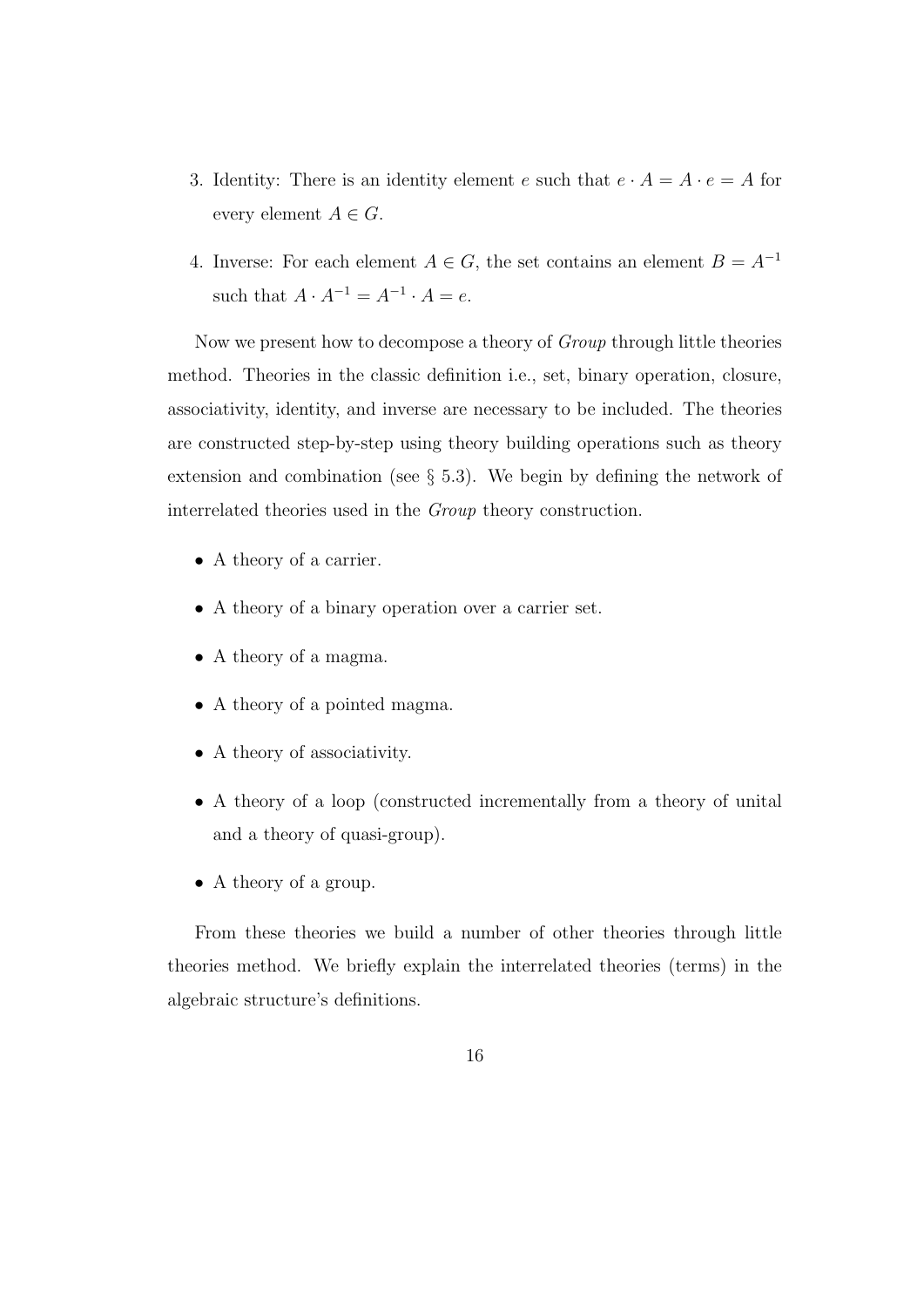- A *Carrier* is a set of universal objects that is dependent on a *Carrier*-Type.
- A *BinaryOperation* \*\* on a carrier U is a binary function that maps elements of  $(U, U)$  to  $U$ .
- A Magma consists of a carrier  $S$  equipped with a single binary operation T.
- A PointedMagma consists of a magma and a pointed carrier along with a supported carrier.
- A Unital is a magma with an identity element.
- A *QuasiGroup* is a cancellative magma.
- A *Loop* is a quasigroup with an identity element.
- A *Group* is a loop with associative magma.

We have interpreted these concepts by using the language of "theorytypes".

• A theory of a carrier set is obtained by extending a carrier type and a theory of binary operation is built as an extension of the carrier set.

Carrier = CarrierType extended by { U:carrier };;

BinaryOperation = Carrier extended by  $\{**:(U, U)->U\};$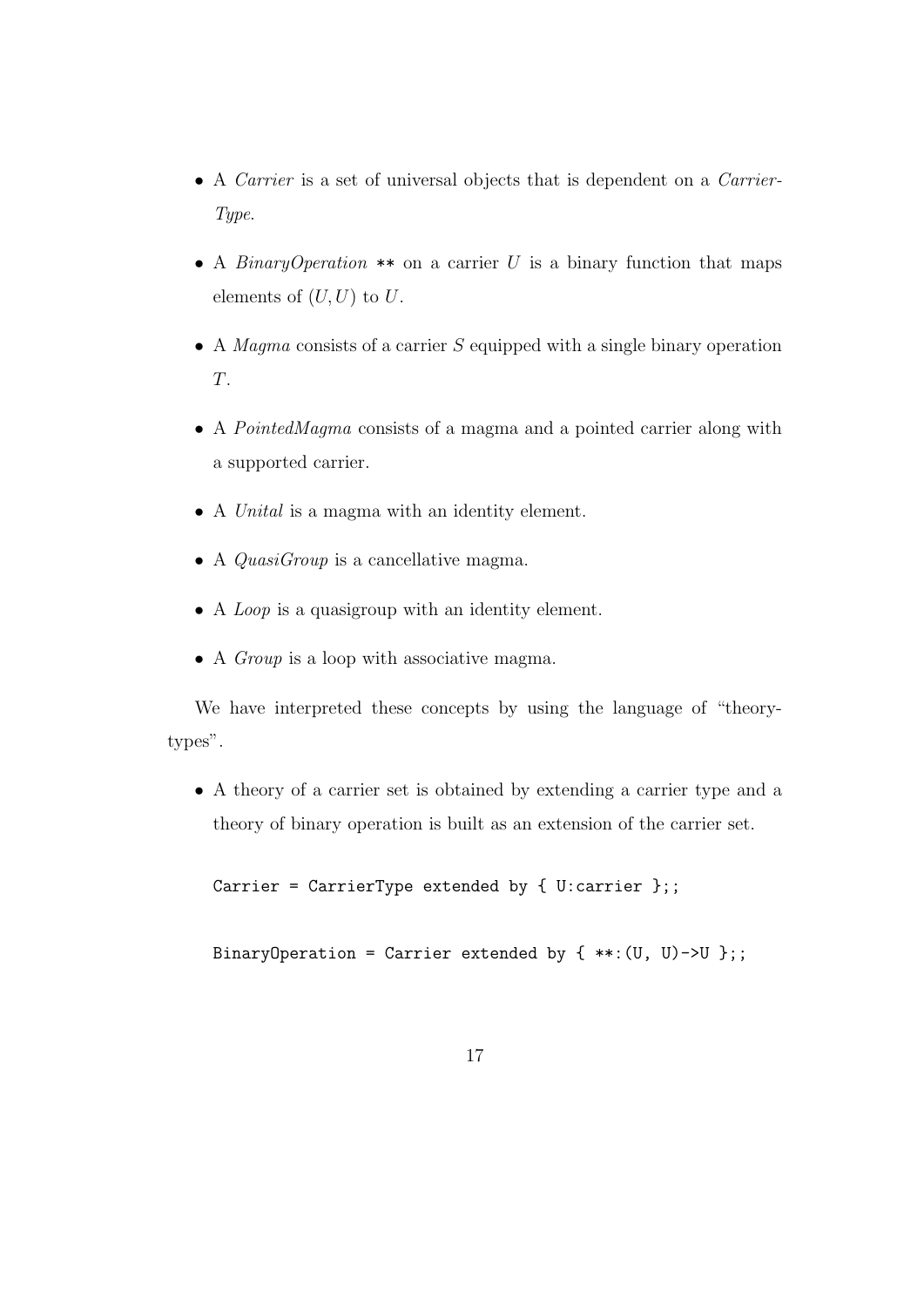• A theory of a pointed magma is obtained by including a magma with a pointed carrier along with a supported carrier.

```
PointedMagma = Theory
  {
    combines Magma, PointedCarrier along Carrier
  };;
```
• Using a carrier equipped with a binary operation, a theory of magma is constructed with no specifications.

```
Magma = Theory { BinaryOperation with ** = * };;
```
• A theory of associativity is formed as an extension of a theory of binary operation by adding an associative property.

```
Associativity = Theory
 {
   property assoc(**)
      := forall x,y,z in U. (x**y**z))=(x**y)**z};;
```
• A theory of loop is constructed incrementally from several subtheories. A theory of loop is built as a union of a theory of unital and a theory of quasigroup. A theory of quasigroup is obtained as an extension of a theory of magma by adding a cancellative property. As the same approach, a theory of unital is defined by extending a theory of pointed magma by adding an identity property.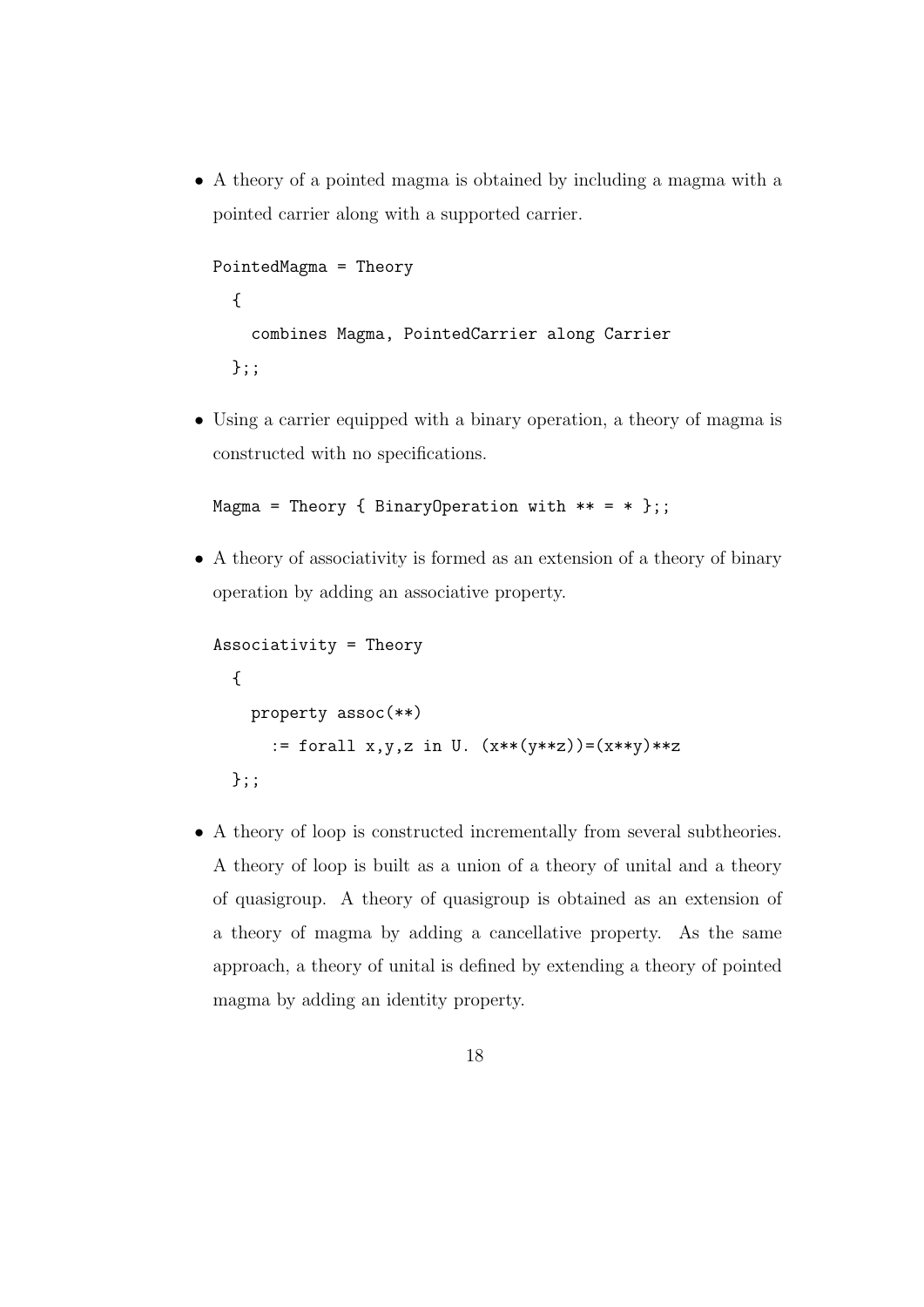```
Unital = PointedMagma extended by
  {
    import Identity;
    axiom identity(e,(*))
  };;
QuasiGroup = Magma extended by
  {
    import Cancellative;
    axiom cancellative(*)
  };;
Loop = Theory
  {
    combines Unital, QuasiGroup along Magma
  };;
```
• By applying theory building operation, a theory of Group is finally constructed with the combination of two subtheories Associativity and Loop.

```
Group = Loop extended by
  {
    import Associativity;
    axiom assoc(*)
  };;
```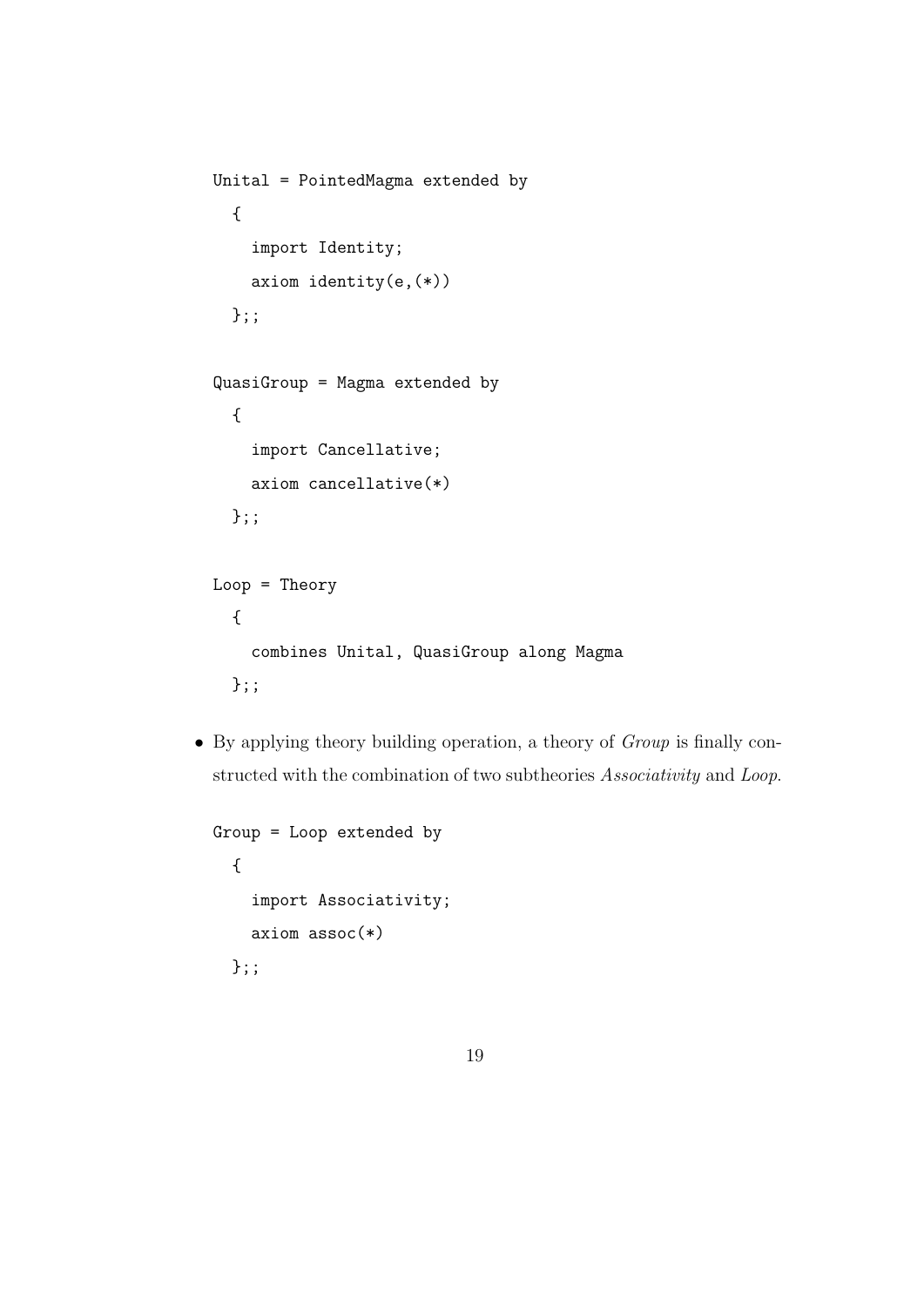# 4.3 Theory building operations

Although we can always formalize a theory from scratch, it is convenient if we can reuse previously developed theories. Our module mechanism should support theory building techniques, such as renaming, extension, and combination implemented in most algebraic specification systems. For example, renaming can be used to avoid unintended name clashes, or to adjust names of sorts and change notations for operations. These theory building operations are supported in many module systems such as Casl [16] and MEI [22]. We explain theory building operations used in our library module system through examples in § 5.3.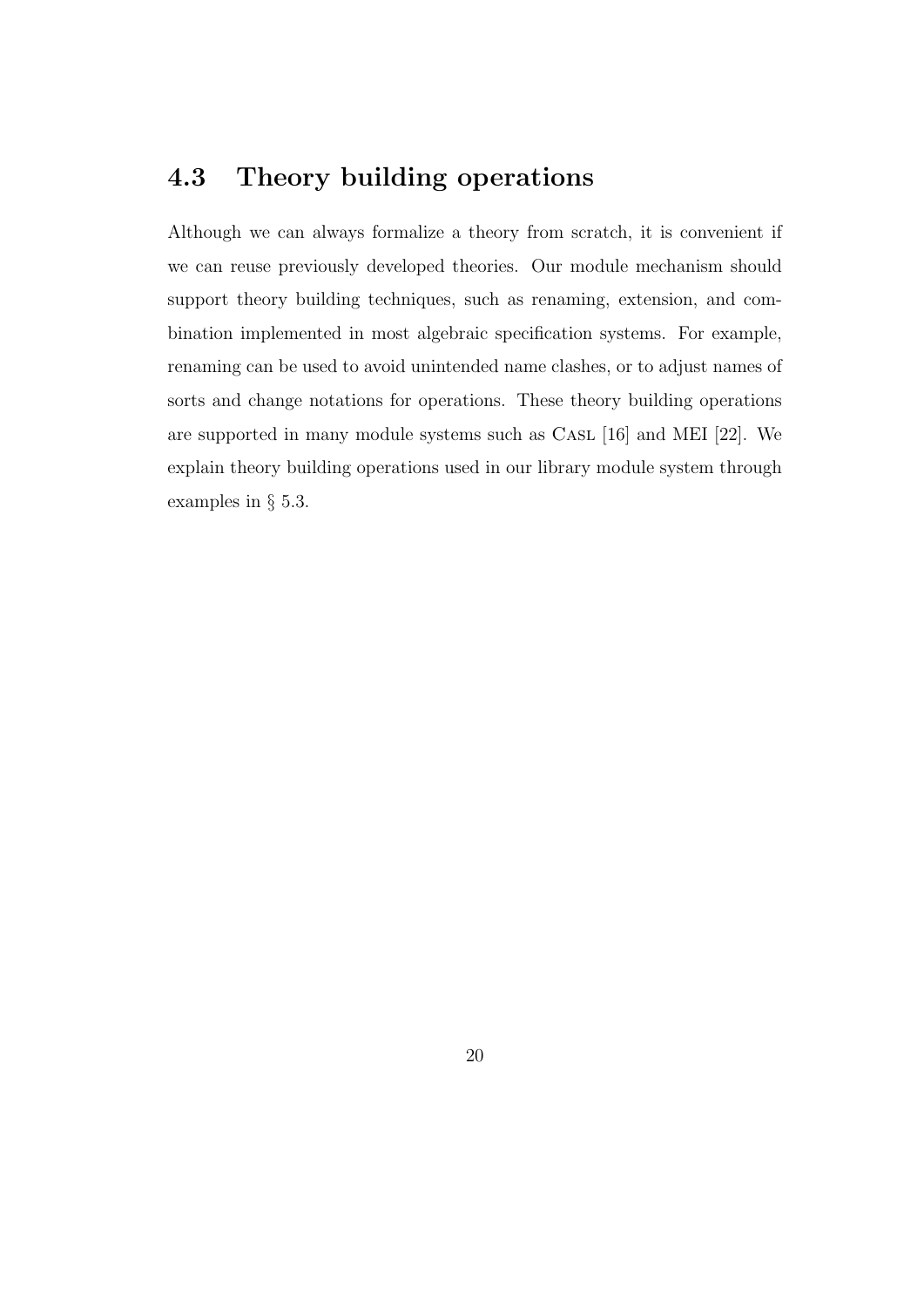# Chapter 5

# A Module System of Theory Representations

As indicated in § 1.3, the library module system is built and developed upon many nice features supported by two families of module systems: the typed functional language module system and the algebraic specification module system. In this chapter we describe the library module system and its supported building mechanisms, followed by a formal presentation of its syntax and examples to clarify them.

## 5.1 Theories

Algebraic structures in our library are organized as modules called theories. A theory in our library may be called a theory representation of already proved theorems, as opposed to approaches where a theory consists of all the theorems that are provable. Thus, our notion of a theory is a syntactic object in terms of the underlying MMS. In other words, our module system representing the theory library manipulates only syntactic representations (interface) of algebraic structures.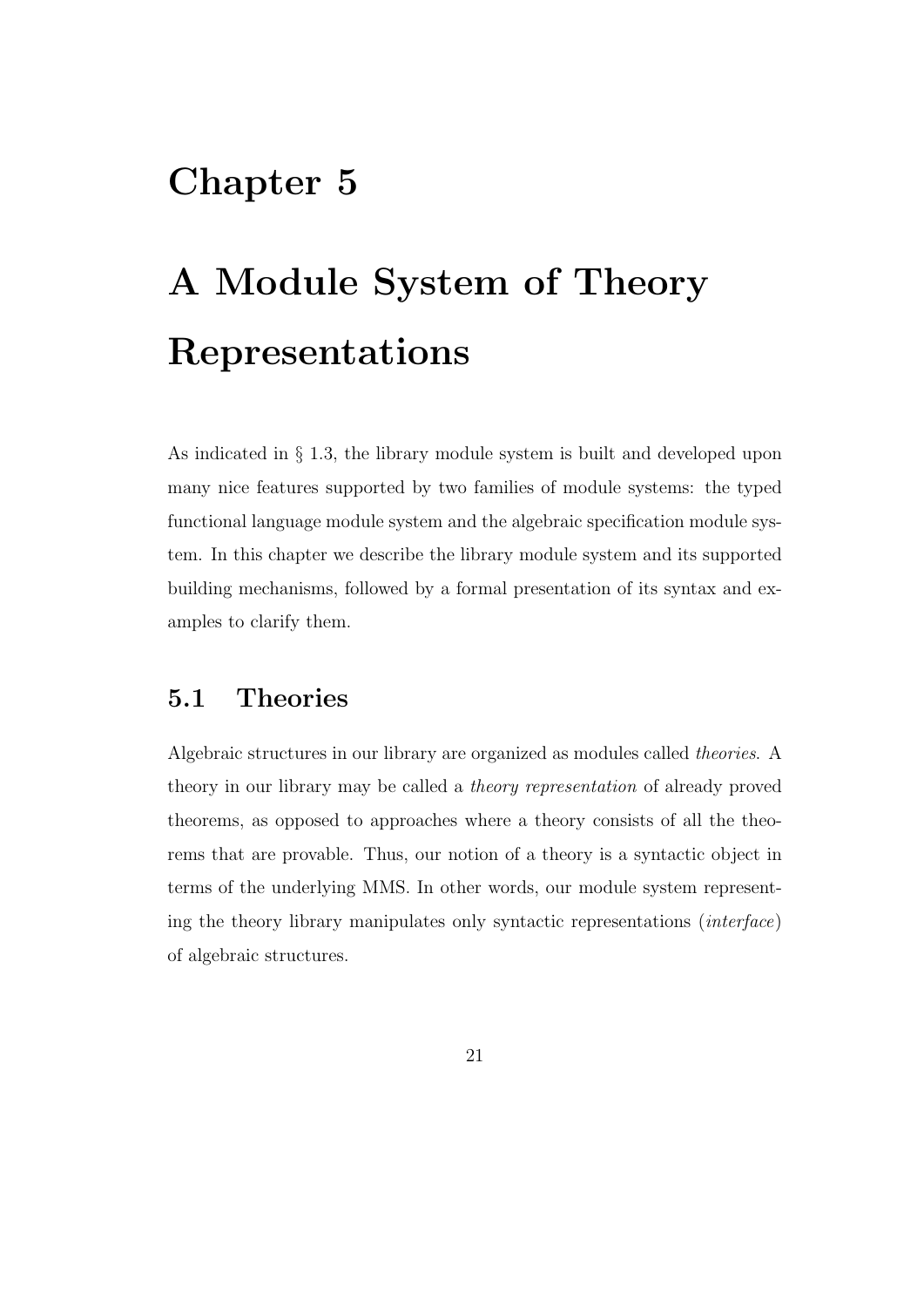### 5.2 Theory development

Taking experiences from theory development apporach from IMPS, the user creates a theory and the mathematical object associated with it by evaluating theory expressions. The theory expressions supplied by the system and created by the user can be stored in a file which can be parsed as needed into a running process. In this section, we give an overview of the tasks that are involved in creating a well-developed theory. By presenting MathScheme Language (MSL) syntax in examples, our design goals of constructing a well-organized, interconnected library are well met.

- Built from scratch The first task in developing a theory is to build a primitive, bare bones theory T.
- Built from basic theory Once the barebones theory is built, we can build more advanced and complex theories. There are theory building mechanisms for doing this that can be used separately or in combination. These building operations are presented in order in the next section. Such theory creation techniques include:
	- Extension of a theory.
	- Renaming of a theory.
	- Union of several theories.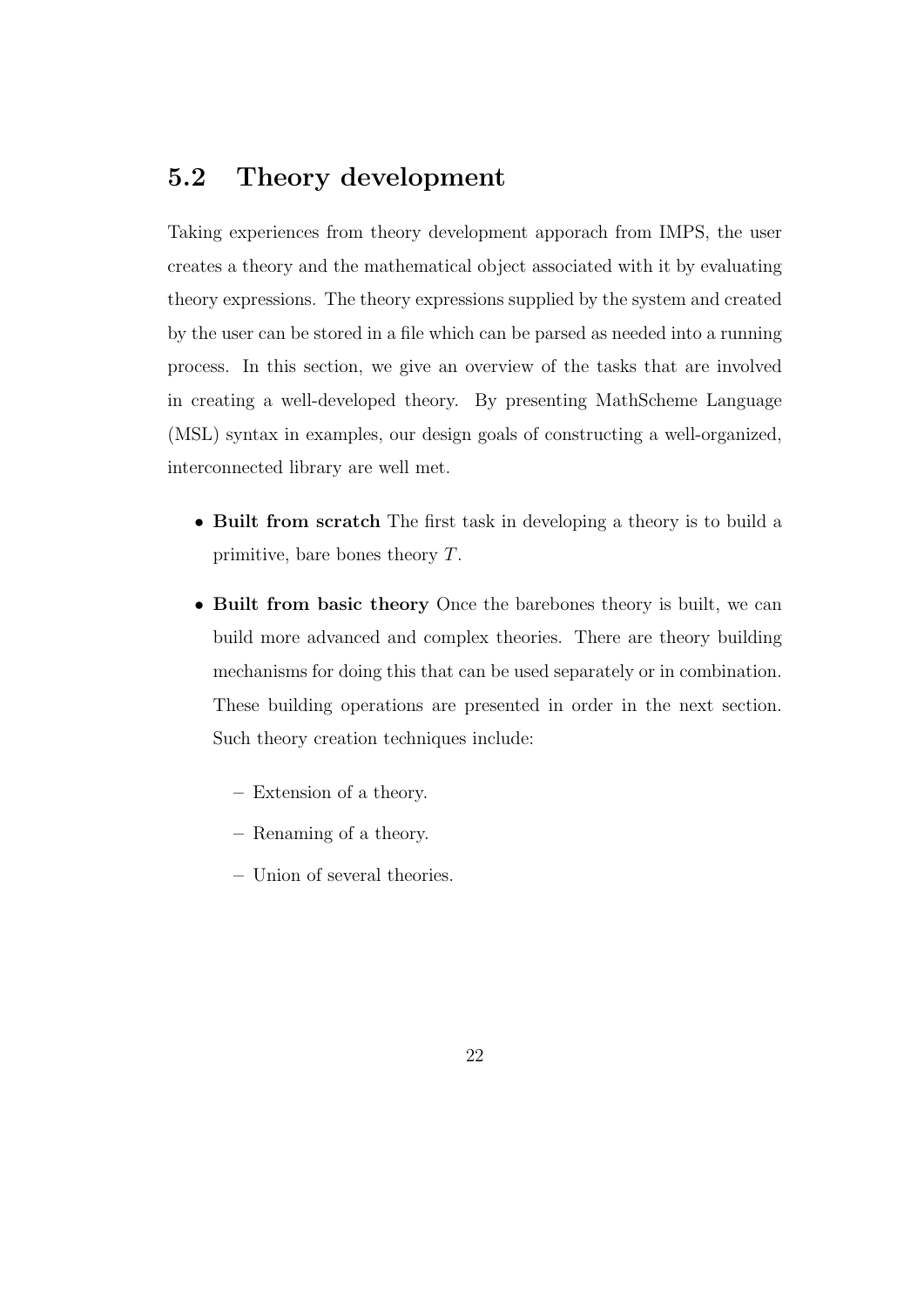## 5.3 Theory building operations

Theories can be written down explicitly one at a time. As soon as they get to be complex, we wind up with a large set of expressions that prevents us easily interpreting the theory itself. So we must build our theories up from small intelligible pieces. We often build one theory on top of another. Our work on theory building operations derives from many techniques adopted in most algebraic specification languages, as well as theory building operations, such as "combine" and "enrich" proposed in R. M. Burstall and J. A. Goguen's paper [1]. We will explain these operations informally, using examples.

#### 5.3.1 Theory extension

Extension is a very useful reasoning technique to add machinery to a theory by means of a theory extension. Thus, extending an existing theory by adding new symbols is an approach to form a structured theory hierarchy. To develop a new theory, instead of starting from scratch, we can start from an existing theory and extend it by adding new language symbol and axioms. In our language, this operation is identified by conjoin keywords "extended by". This setup would eventually allow one to prove results in an enriched theory [1] and then transport them back to the unenriched theory.

To make our presentation concrete, let  $L_i = (C_i, t_i)$  be a language for  $i = 1, 2$ .  $L_2$  is an extension of  $L_1$  (and  $L_1$  is a sublanguage of  $L_2$ ), written  $L_1 \leq L_2$ , if  $C_1 \subseteq C_2$  and  $t_1$  is a subfunction of  $t_2$ .

**Definition 1** Let  $T_i = (L_i, \Gamma_i)$  be a theory for  $i = 1, 2$ .  $T_2$  is an extension of  $T_1$  (and  $T_1$  is a *subtheory* of  $T_2$ ), written  $T_1 \leq T_2$ , if  $L_1 \leq L_2$  and  $\Gamma_1 \subseteq \Gamma_2$ ,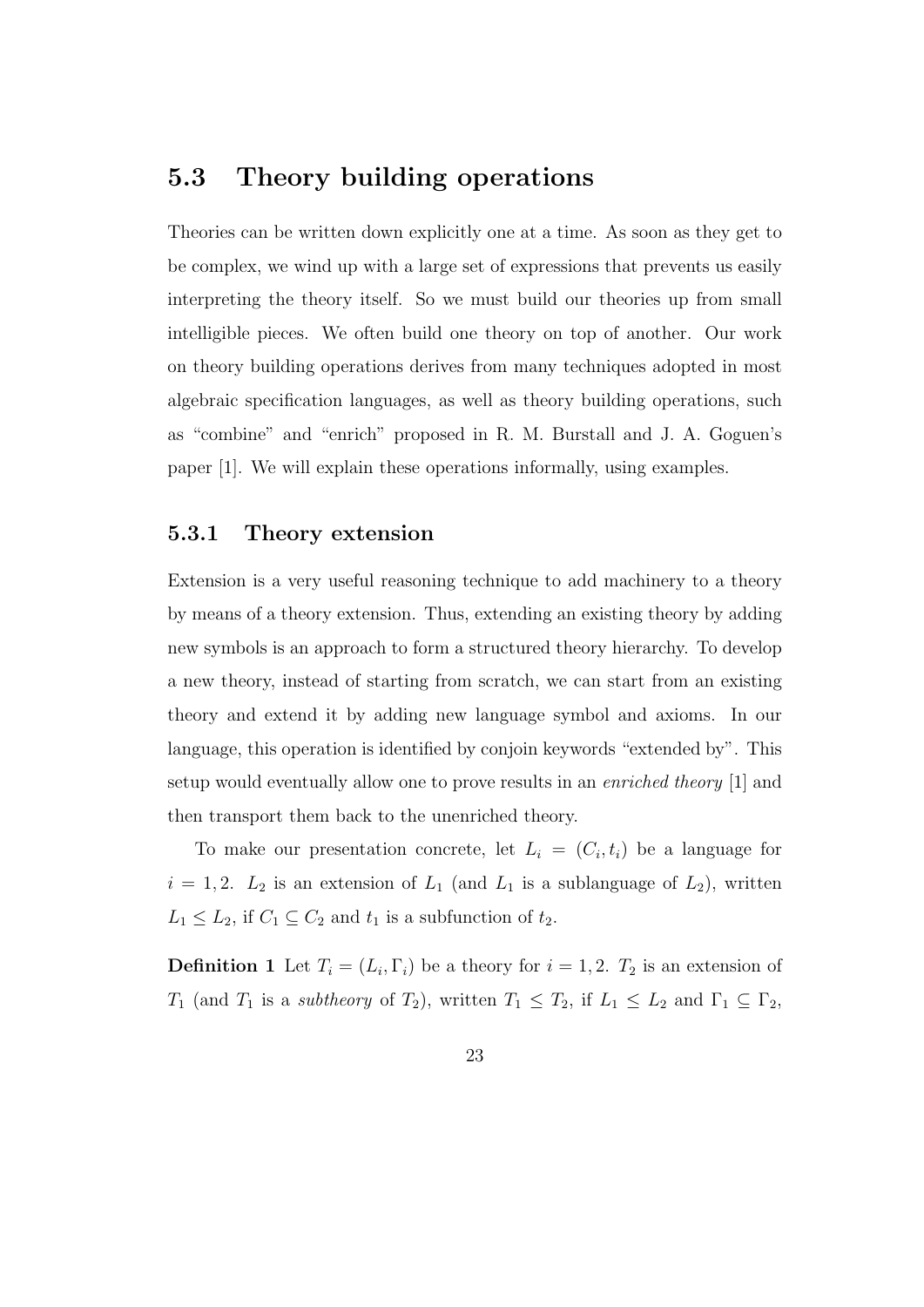where  $\Gamma$  is the set of axioms of T.

#### Example 1

```
CarrierType = Theory { carrier: type };;
```

```
Carrier = CarrierType extended by { U:carrier };;
```
A CarrierType is a type to represent a carrier set. With extending the theory of CarrierType, a Carrier is a set of universal objects that is dependent on a carrier type. We need it as a basic data type in our theory development. Hence, an extension of a theory  $T$  is obtained by adding new vocabulary and axioms to T. A theory development can be viewed as a sequence of theory extensions.

#### 5.3.2 Theory renaming

Renaming is an important mechanism to avoid name clashes. A renaming is introduced by the keyword "with". This is illustrated in Example 2, one may use ∗∗ to represent a binary operation in a theory of Magma and it is necessary to rename ∗∗ to ∗, representing a binary operation on the same carrier set.

#### Example 2

```
Magma = Theory
  {
    BinaryOperation with ** = *};;
```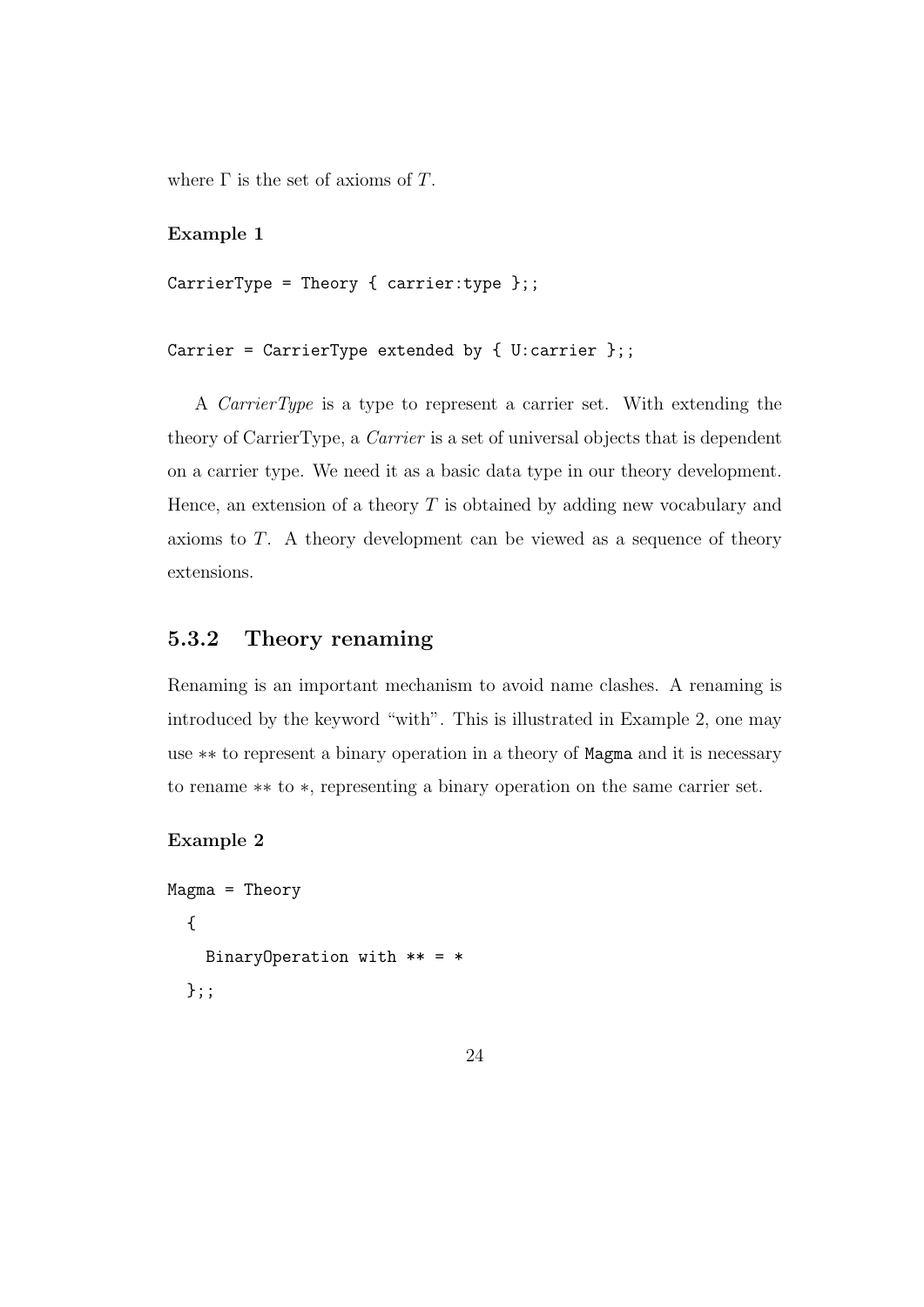Another reason is to adjust name symbols according to the semantics. As shown in Example 3, without renaming, it is quite possible that AbelianGroup theory ends up using  $*$  as the name of its binary operation and  $e$  as the name of its identity element in a theory of Group.

#### Example 3

```
AbelianGroup = Theory
  {
    Group with * = +, e = 0;
    import Commutativity;
    axiom comm(+)
  };;
```
#### 5.3.3 Theory combination

One motivation for the design of "theory type" language is a rich combination of concepts. Similarly, an expressive approach to constructing a theory relies on the union of two or many simpler theories or properties. In other words, to develop a new theory, instead of stating its language and set of axioms, we can start from combining existing theories. For instance, an operation to build a theory of Ring is to extend the combination of a theory of AbelianGroup and a theory of Monoid with renaming operation (see  $\S$  5.3.2). The idea is illustrated in the following example:

Example 4

AbelianGroup = Theory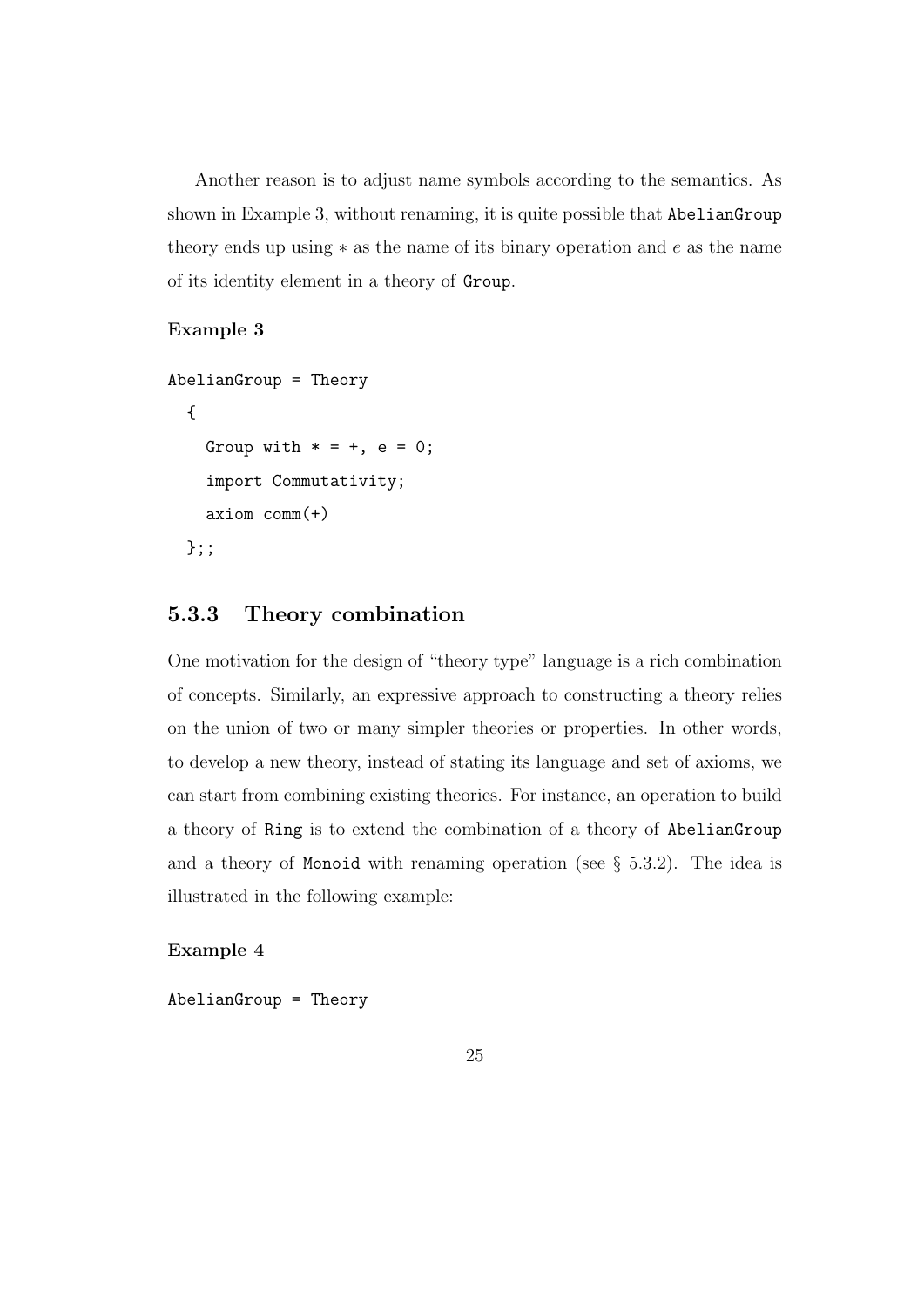```
{
  Group with * = +, e = 0;
  import Commutativity;
  axiom comm(+)
};;
```

```
Monoid = Theory
  {
    combines Unital, SemiGroup along Magma
  };;
Ring = Theory
  {
    Import Distributivity;
    S1 := AbelianGroup;
    S2 := Monoid with e = 1;
    combines S1, S2 along S2;
    axiom distri(*, +);
  };;
```
By renaming, we identify the binary operation as additive operation  $+$  and multiplicative operation  $\ast$ , separate  $e$  as 0 and 1, and combine AbelianGroup and Monoid with Distributivity property.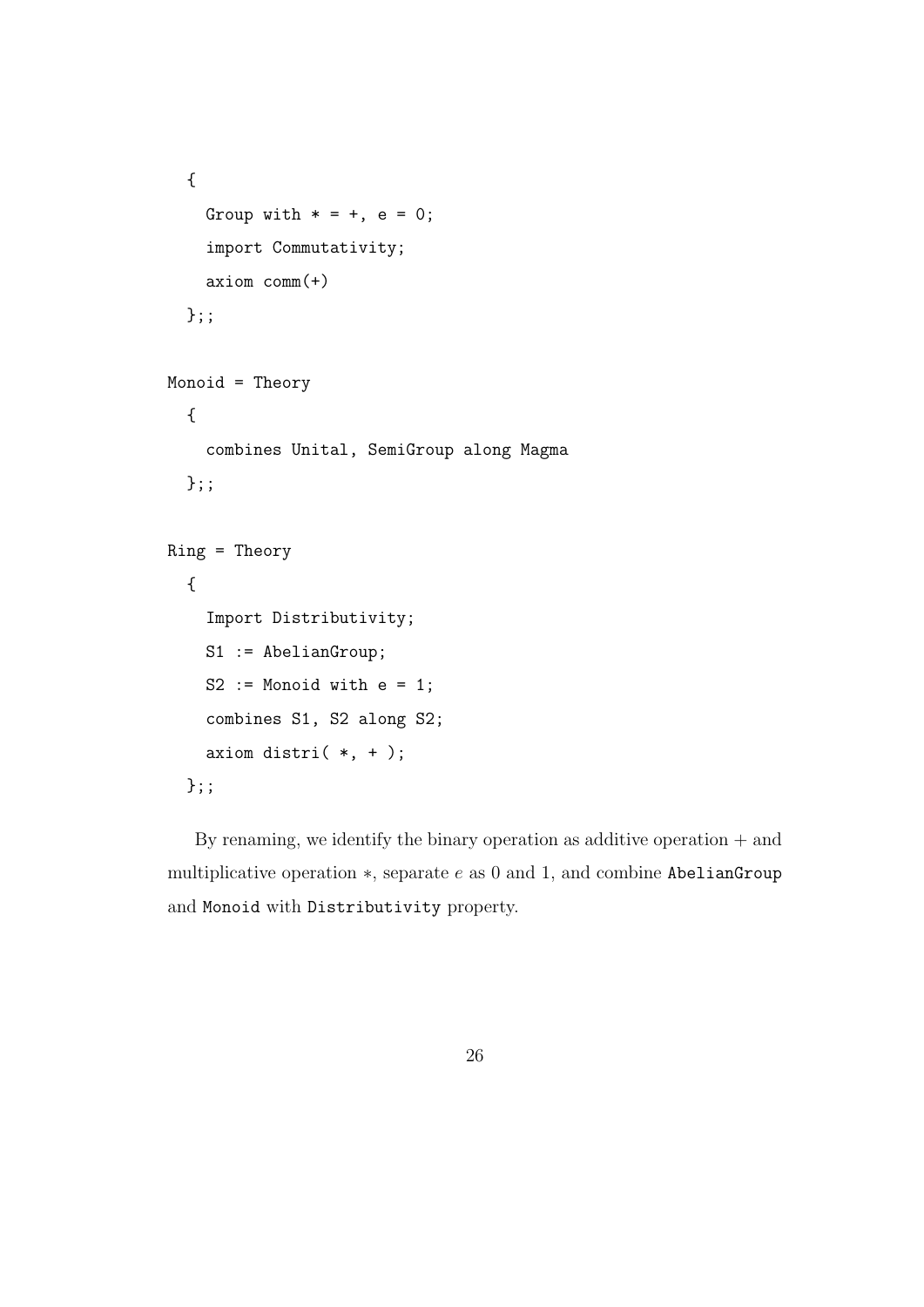# Chapter 6

# MathScheme Language Generation and Implementation

This chapter describes the generation and implementation of MathScheme Language (MSL). This language contains many abstracted expressions built from low-level and basic algebraic theories. We mainly focus on syntax implementation of MSL and this language is logic independent. The lexical conventions are presented in  $\S$  6.3. The abstract syntax structure is described in section § 6.5.

## 6.1 Lexing and parsing overview

Compilers and interpreters take as input programs in string form. Most of the foremost interaction with mathematical modeling systems can also be considered as to build a formula in a convenient and human-pleasant way. A parser takes a formula represented as a string and produces a formula represented as a data structure that the system can deal with.

Lexing and parsing are the first two steps towards converting this string input into abstract syntax tree (AST) in the language that can then be interpreted. That is, the process of building an internal-expression from an input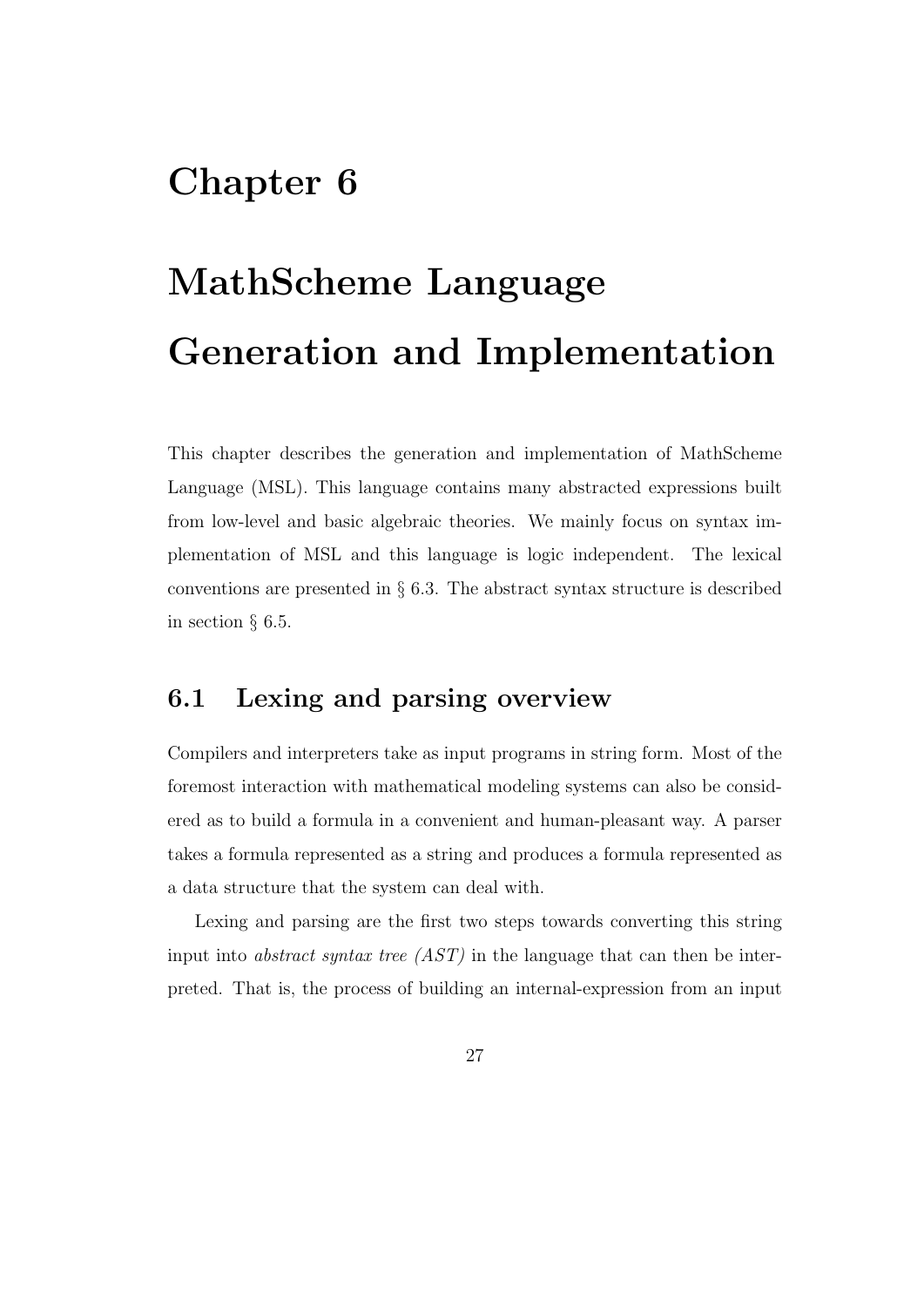string can be broken up into two parts:

- Lexing or tokenization of the input string. This can be thought of as breaking the input string into a sequence of smaller different syntactic categories, called tokens. Tokens are often separated by spaces, newlines, operators, and other characters like semicolon and parenthesis.
- Parsing of the sequence of tokens. Once a string has been tokenized into a sequence of tokens, the parsing takes the sequence and converts lists of tokens into ASTs according to the rules defined by the grammar.

## 6.2 Lexer and parser generator

The tokens of a programming language are specified using regular expressions, and thus the lexing process involves a great deal of regular-expression matching. It would be tedious to take the specification for the tokens of our language, convert the regular expressions to a Deterministic Finite Automaton (DFA), and then implement the DFA in code to actually scan the text.

Instead, most languages come with tools that automate much of the process of implementing a lexer in those languages. To implement a lexer and a parser with these tools, you simply need to define the lexing behavior and parser grammar in the tool's specification language. The tool will then compile your specification into source code for an actual lexer and parser that you can use.

We have chosen OCaml tools to build our lexer and parser.

• *ocamllex* the lexer-generator, that produces a lexical analyzer from a set of regular expressions with associated semantic actions.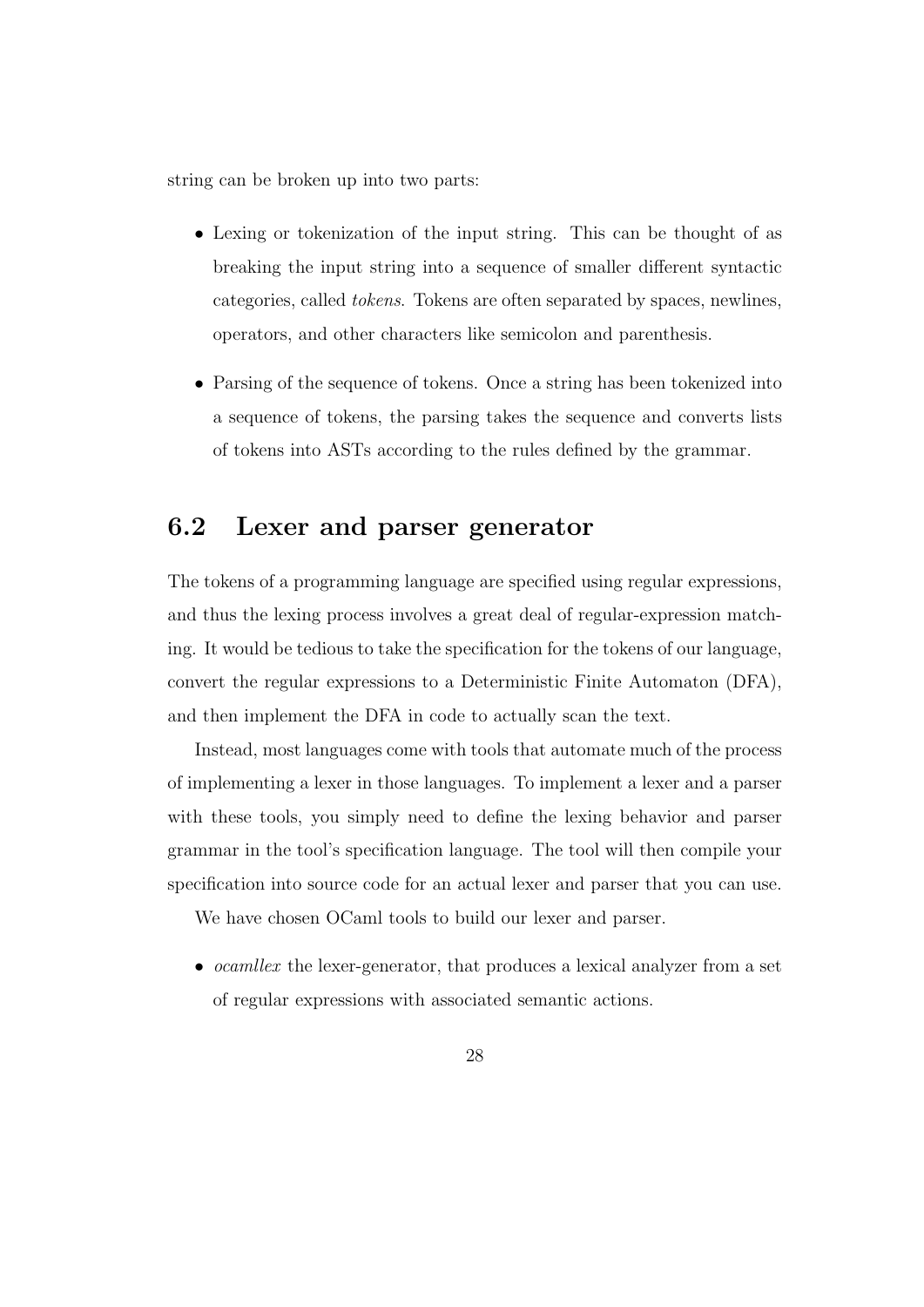• *ocamlyacc* the parser-generator, that produces a parser from a grammar with associated semantic actions.

The core and support machinery of the lexer and parser were written in two specification files in particular formats that ocamllex and ocamlyacc can process, and they generate pure OCaml code that can be executed to lex and parse strings.

## 6.3 Lexical conventions

This section covers lexical conventions for our language. Blanks, comments, and identifiers are given in Appendix A. Keywords and operators are discussed in the subsequent sections.

## 6.3.1 Blanks, comments and identifiers

Refer to Appendix A.

### 6.3.2 Keywords and logical operators

#### Keywords

The identifiers below are reserved words, defined as keywords in Table 6.1.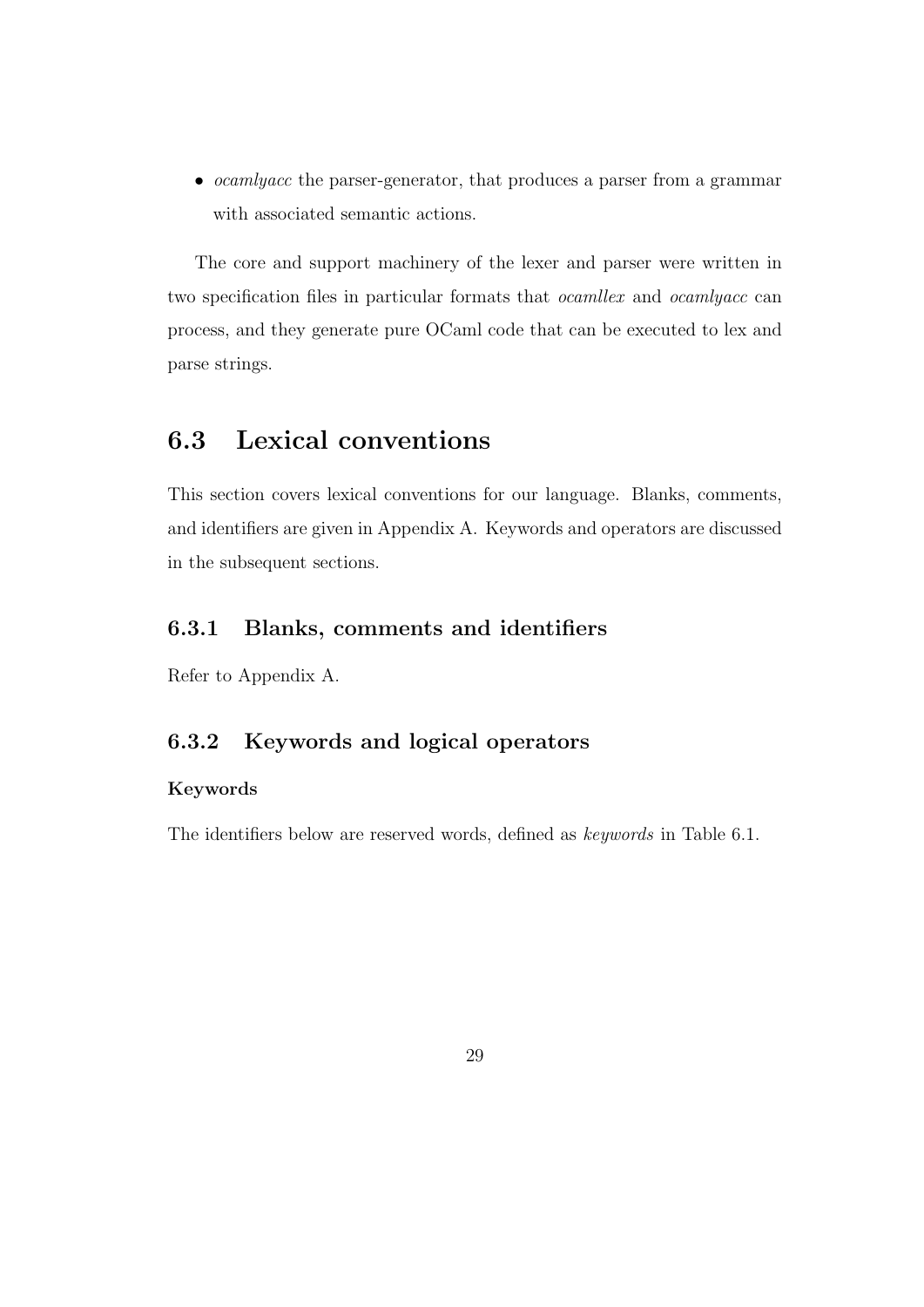| signature   | property     | axiom       | theorem        |
|-------------|--------------|-------------|----------------|
| Theory      | implies      | iota        | combine        |
| combines    | along        | with        | enrich         |
| Inductive   | by           | extended    | type_plus      |
| Import      | import       | in          | conservatively |
| Concept     | Concepts     | concept     | concepts       |
| Transformer | Transformers | transformer | transformers   |
| Definition  | Definitions  | definition  | definitions    |
| Fact        | Facts        | fact        | facts          |

Table 6.1: Keywords

Each of these keywords is designed to represent a start of a language element, a membership, a relationship, or a theory building operation (see § 5.3).

- signature: indicates a definition of a signature and is used when you want to create a new type.
- property: indicates the start of a property.
- axiom: indicates the start of the definition of an axiom.
- theorem: indicates the start of the definition of a theorem.
- Theory: indicates the start of the definition of a theory.
- implies: indicates an implication.
- iota: indicates an iota expression, which is a definite description operator for objects of kind.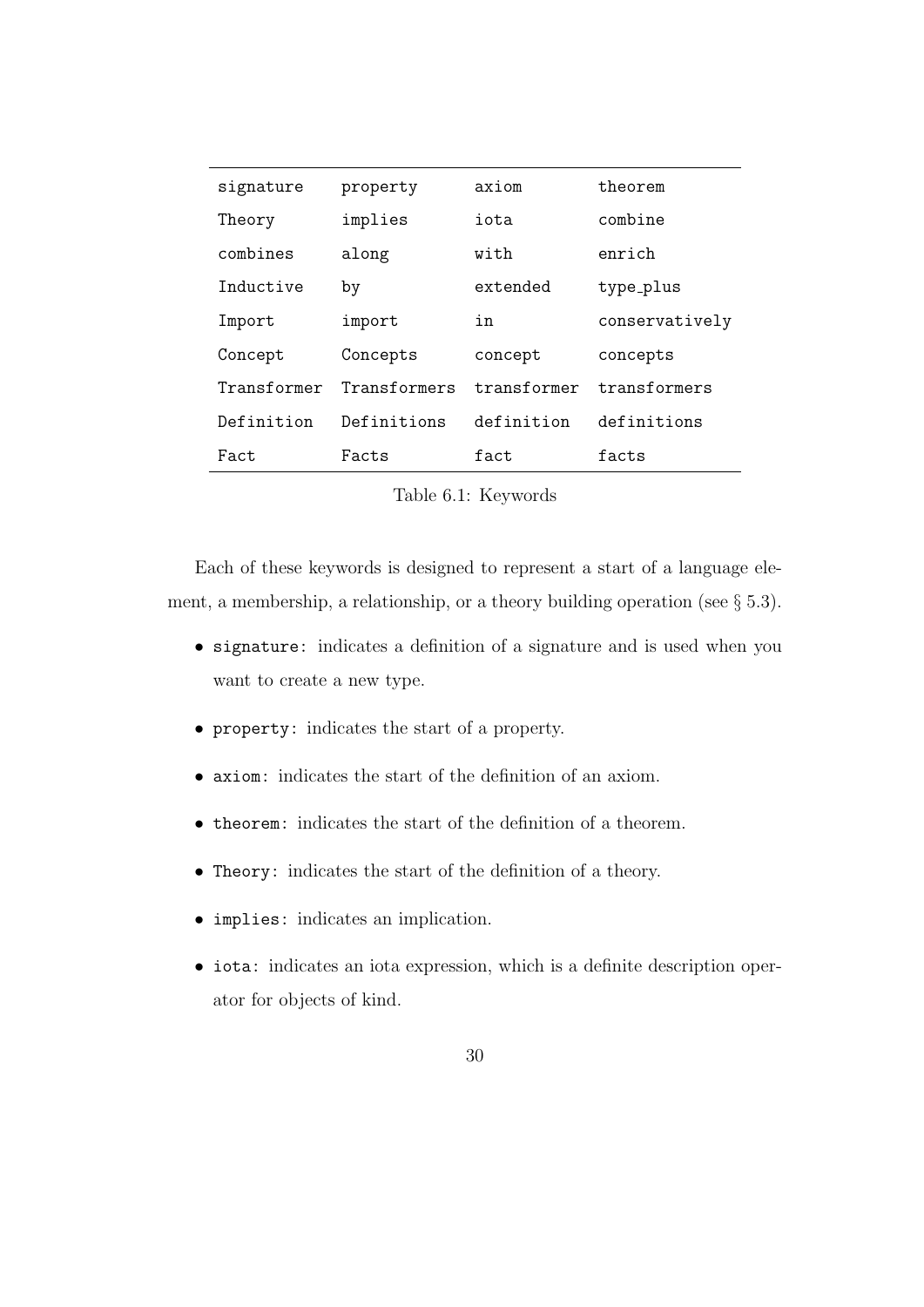- combine, combines: represents theory combination building operation. It indicates that a list of theories is combined.
- along: indicates supporting element of a theory.
- with: represents the renaming building operation.
- enrich: indicates the start of an enriched theory declaration.
- Inductive: indicates an induction expression.
- by: followed by the keyword "extended".
- extended: represent the extension building operation. It indicates that the theory you are writing has an inheritance.
- type plus: indicates plus types for the domains of quantification.
- Import, import: indicates a "theory import" declaration.
- in: indicates membership.
- conservatively: indicates a model conservative extension, which introduce new symbols that are defined in terms of old vocabulary.
- Concept, Concepts, concept, concepts: indicates the start of "a concepts" or "concepts".
- Transformer, Transformers, transformer, transformers: indicates the start of "a transformer" or "transformers".
- Definition, Definitions, definition, definitions: indicates the start of the definition of a variable.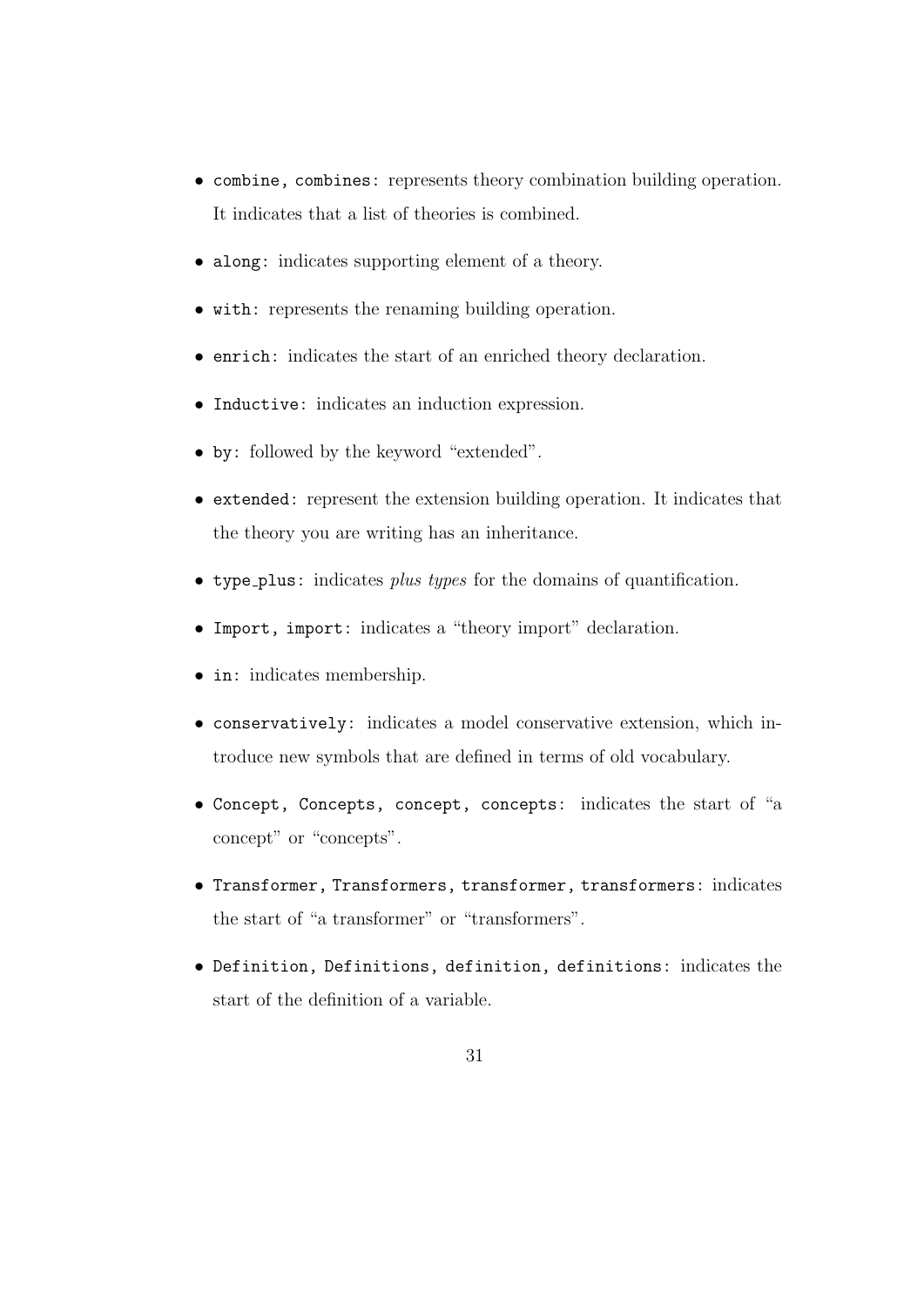• Fact, Facts, fact, facts: indicates the start of "a fact" or "facts".

#### Logical operators

All the logical operators defined in our language is grouped together in Table 6.2.

Table 6.2: Logical operators

We explain what each logical operator represent.

- forall: refers to universal qualification.
- exists: refers to existential qualification.
- and: represents the relationship of Boolean operator "and".
- or: represents the relationship of Boolean operator "or".
- not: represents the relationship of Boolean operator "not".

### 6.3.3 Special tokens

The following sequences of characters are special tokens, as defined in Table 6.3.

Each token has its own rule in the lexer specification. The lexer tries to match the longest string possible each time. Hence ";;" is match with DOUBLESEMI, instead of two SEMICOLON tokens.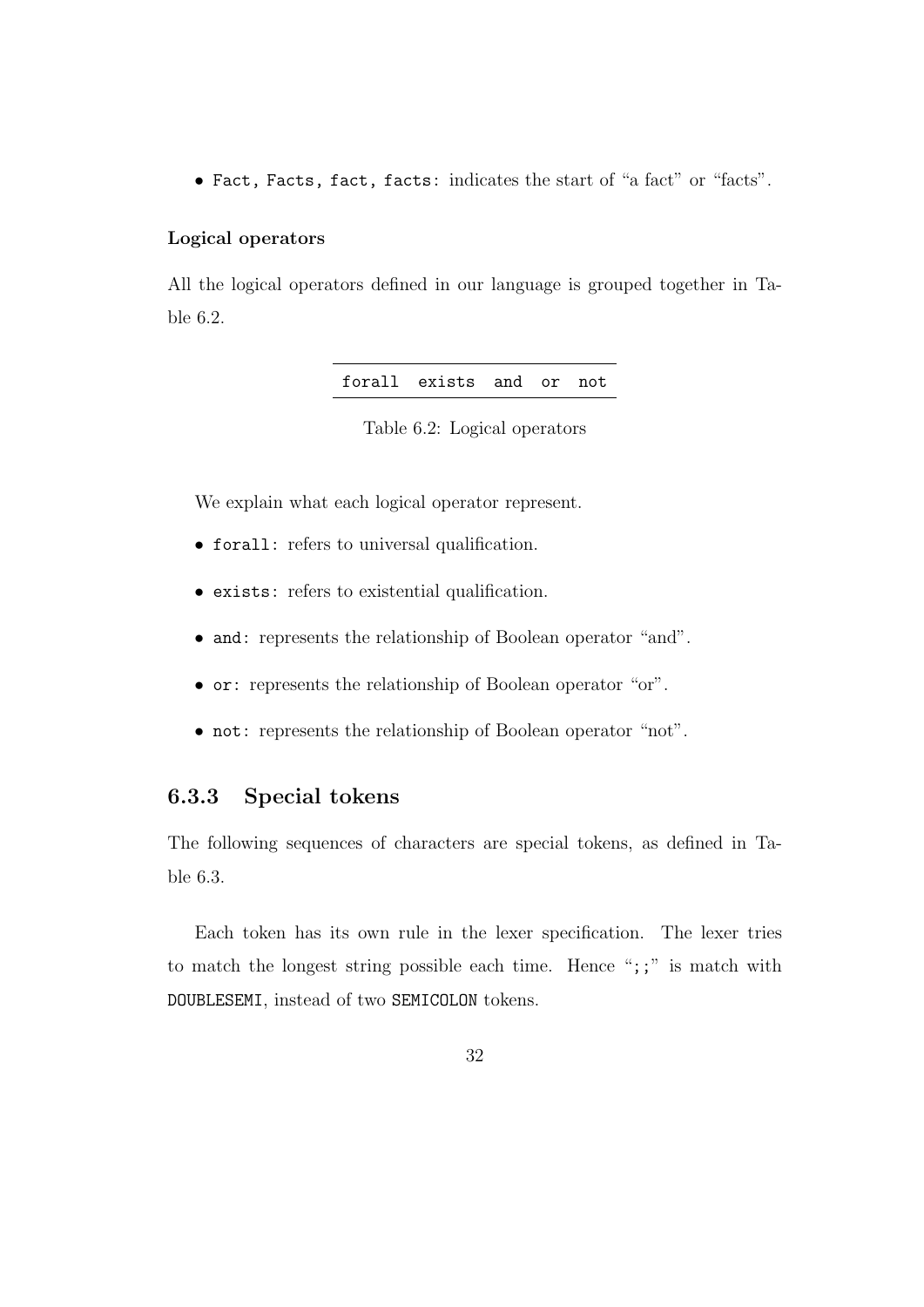|                 | $\begin{array}{ccccccccc} \text{\large $\cdots$} & \text{\large $\cdots$} & \text{\large $\cdots$} & \text{\large $\cdots$} & \text{\large $\cdots$} & \text{\large $\cdots$} & \text{\large $\cdots$} & \text{\large $\cdots$} & \text{\large $\cdots$} & \text{\large $\cdots$} & \text{\large $\cdots$} & \text{\large $\cdots$} & \text{\large $\cdots$} & \text{\large $\cdots$} & \text{\large $\cdots$} & \text{\large $\cdots$} & \text{\large $\cdots$} & \text{\large $\cdots$} & \text{\large $\cdots$} & \text{\large $\cdots$} & \text{\large $\cdots$} & \$ |  |  |
|-----------------|---------------------------------------------------------------------------------------------------------------------------------------------------------------------------------------------------------------------------------------------------------------------------------------------------------------------------------------------------------------------------------------------------------------------------------------------------------------------------------------------------------------------------------------------------------------------------|--|--|
| ) $\{ \}$ [ ] = |                                                                                                                                                                                                                                                                                                                                                                                                                                                                                                                                                                           |  |  |
| $:=$ ?          |                                                                                                                                                                                                                                                                                                                                                                                                                                                                                                                                                                           |  |  |

Table 6.3: Operators

Also the regular expression rules are tried on the input from top to bottom. Hence, if "fun" is defined as a reserved word (FUN) ahead of alphanumeric identifiers, the lexer will recognize it as FUN and not the variable "fun".

## 6.4 Representing parse trees in OCaml

Our end goal of parsing will be to build an OCaml data structure representing the parsed form of a program. Our general strategy can be broken down into multiple phases:

- Create an OCaml datatype for each syntactic category in the language.
- Use this datatype, most likely to be *mutually recursive*, to represent the inherent recursive structure of language definitions.
- Generate an OCaml term, using these mutually recursive types, representing the parsed form of the program - containment in a type constructor shows that the contained items are children of the containing item in the AST.

The next section will discuss more of the AST structure in our language.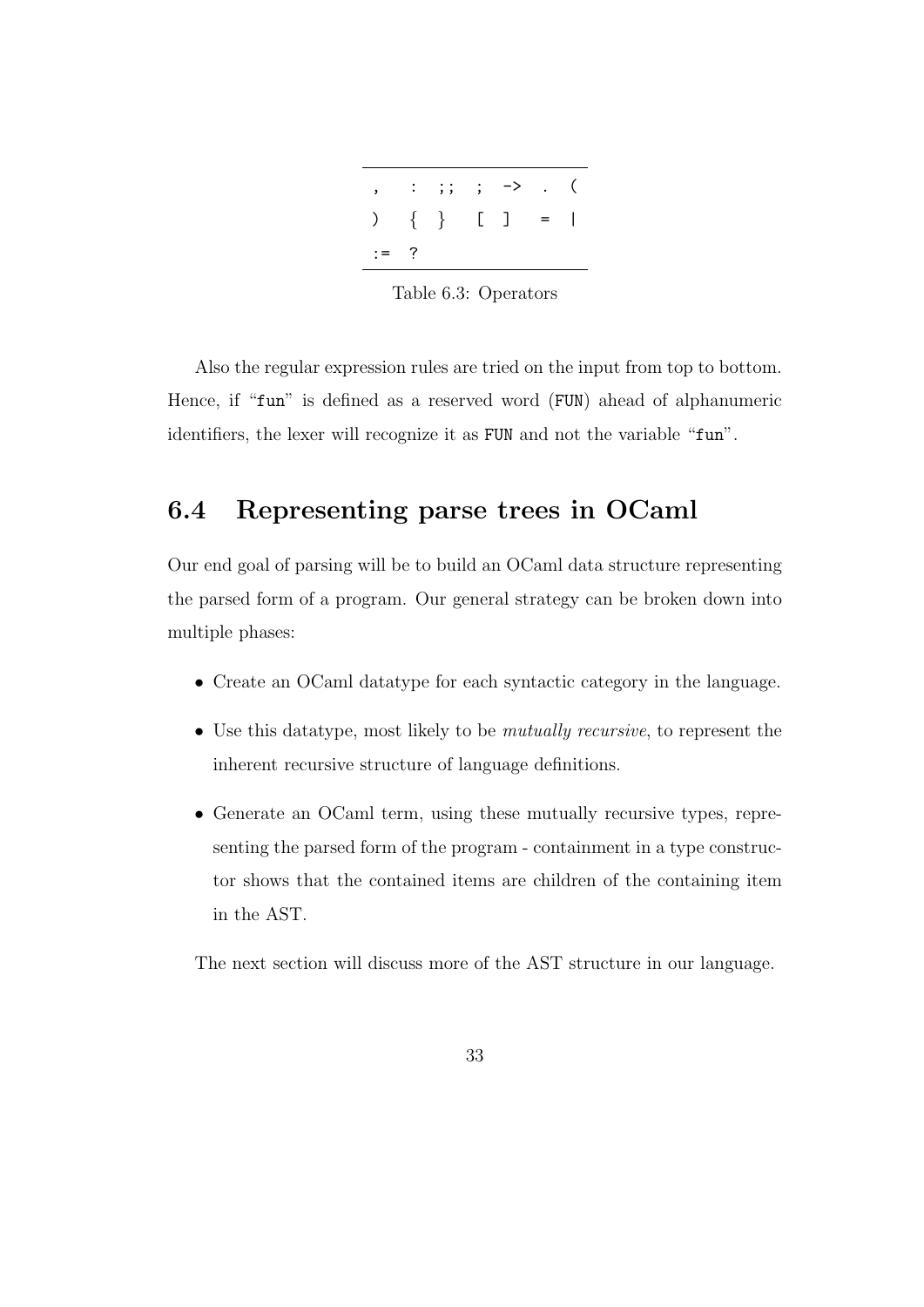## 6.5 AST structure

As the result of parsing, an AST of the input program will be returned. The abstract syntax for our language is given by the following mutually-recursive OCaml type definitions.

### 6.5.1 Top-level expressions

```
Block 1 Top level expressions
type assign = Assign of ident * theory_expr
```

```
type toplevel_expr = assign list
```
A program is a class of top level expressions, assigned by a list of theory expressions, as shown in Block 1. A top level expression has multiple cases with:

- T = theory expression.
- T := theory expression.
- enrich T with { declaration }.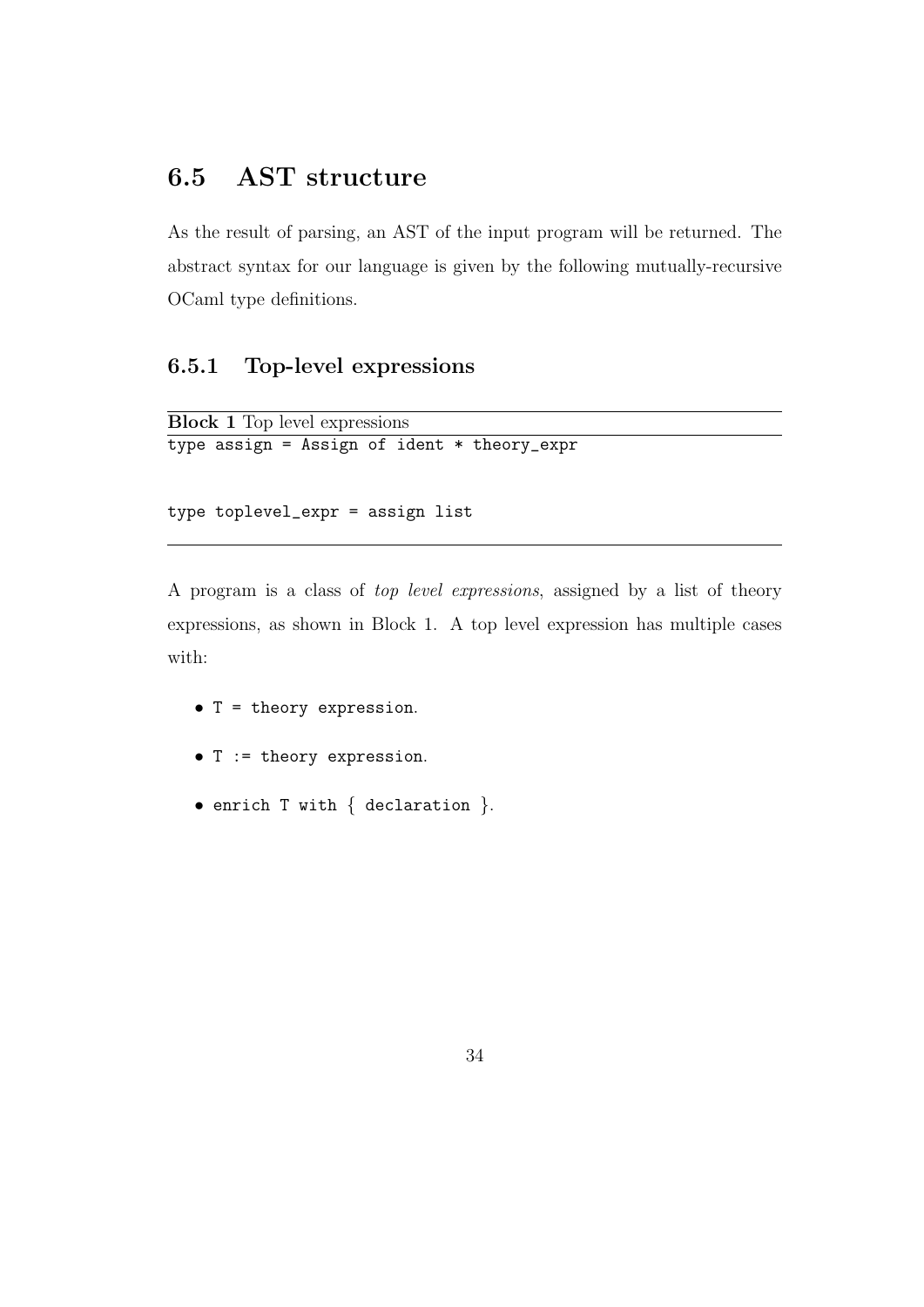```
Block 2 Type definition of theory expressions
```

```
type theory_expr =
  | ThyExpr of declaration list
  | ThyName of simple_app
  | ThyFunc of thytypedecl list * declaration list
  | ThyExtend of theory_expr * declaration list * qual
```
A theory expression, as shown in Block 2, can be four types of theories:

- Thy Expr a basic theory declaration, such as  $T = Theory \{ \}$ .
- ThyName theory declaration with copy in extension.
- ThyFunc theory declaration containing functor(s).
- Thy Extend theory declaration with extension operation such as  $T =$ Theory extended by  $E\{\}.$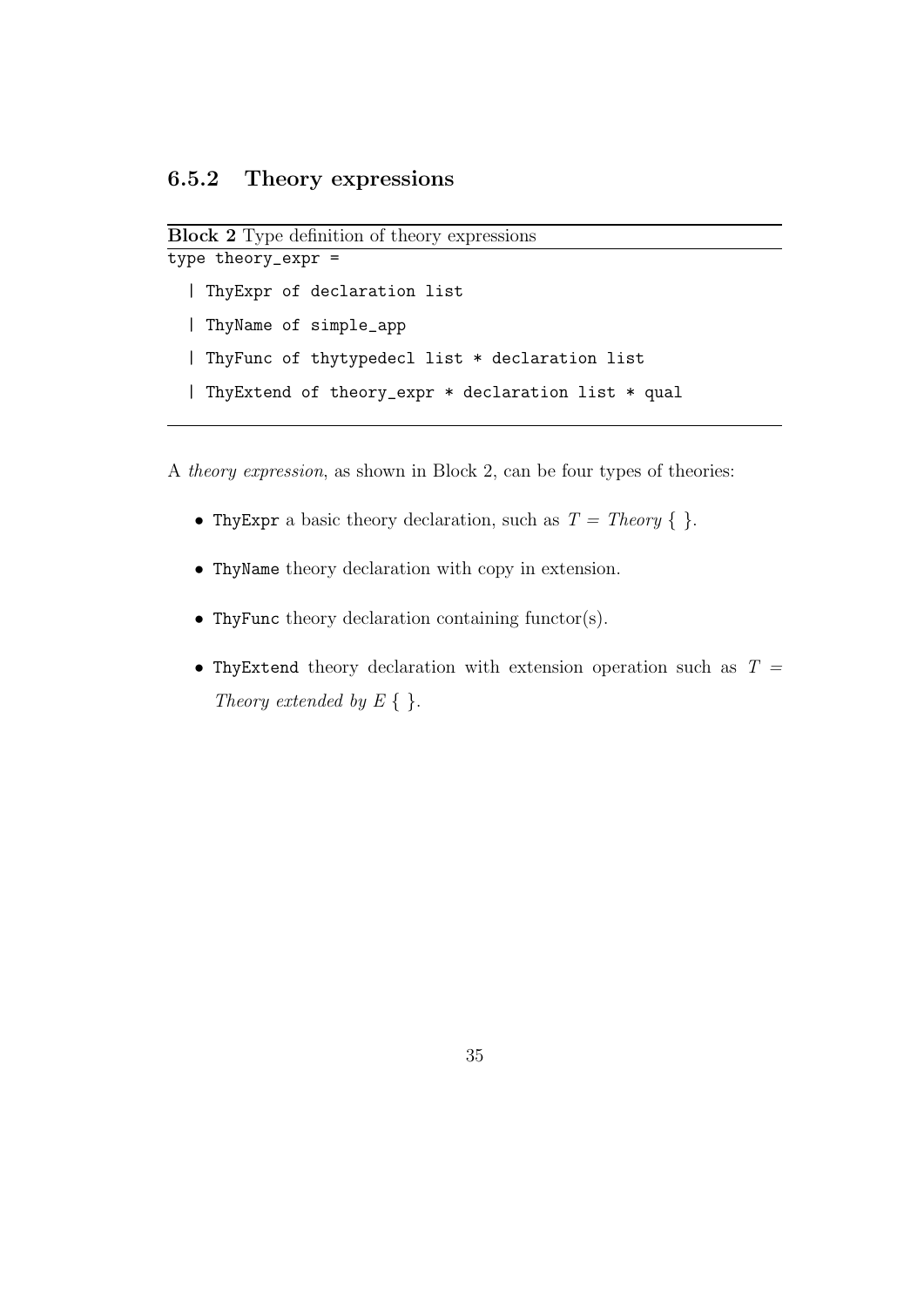### 6.5.3 Declarations

```
Block 3 Type definition of declarations
type declaration =
```

```
| Rename of theory_expr * subst list
| Prop of property
| DefWithRenam of ident * theory_expr * subst list
| TypDecl of typedecl
| FuncDecl of funcdefn
| AxBase of ident * expr * bool
| AxFunc of expr * bool
| Inductive of simp_app * constructor list
| CombDecl of simple_app list * simple_app option
| Import of ident list
| Concept of typedecl list
| Definition of funcdefn list
| LocalThyExtend of theory_expr * declaration list * qual
```
Block 3 shows type definitions of declaration in our program. They are broken up into:

- Rename denotes definition of " $T(S)$  with renaming" with most parts optional.
- Prop denotes a property declaration.
- DefWitRenam denotes definition of " $T := Theory(T)$  with renaming".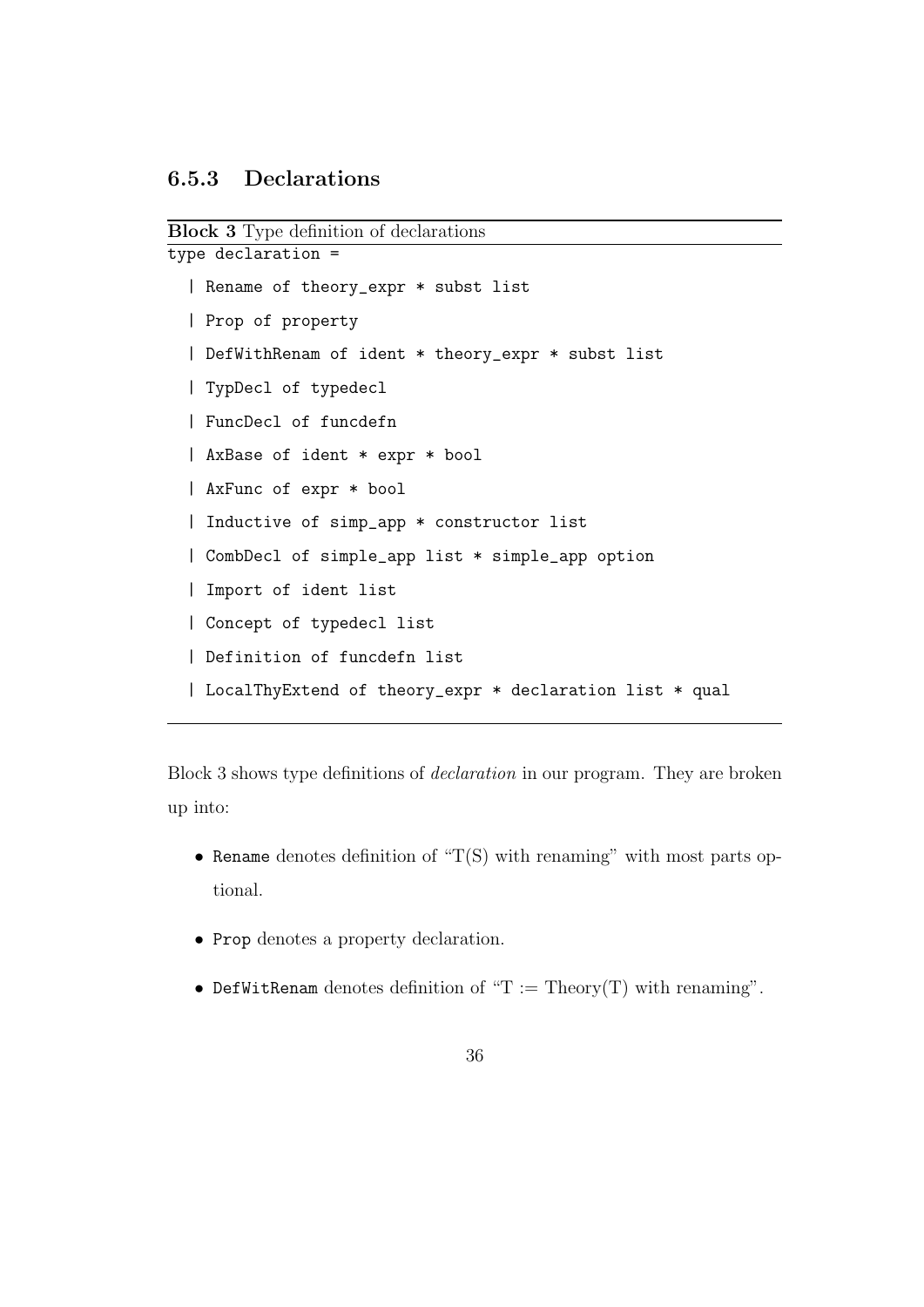- TypDecl denotes a type declaration.
- FuncDecl denotes a single function declaration.
- AxBase denotes basic axiom or theorem declaration.
- AxFunc denotes axiom or theorem as functor declaration.
- Inductive denotes an induction declaration.
- CombDecl denotes combination of theories.
- Import denotes a "theory imports" declaration.
- Concept denotes a concept block.
- Definition denotes a definition block.
- LocalThyExtend denotes a theory extension.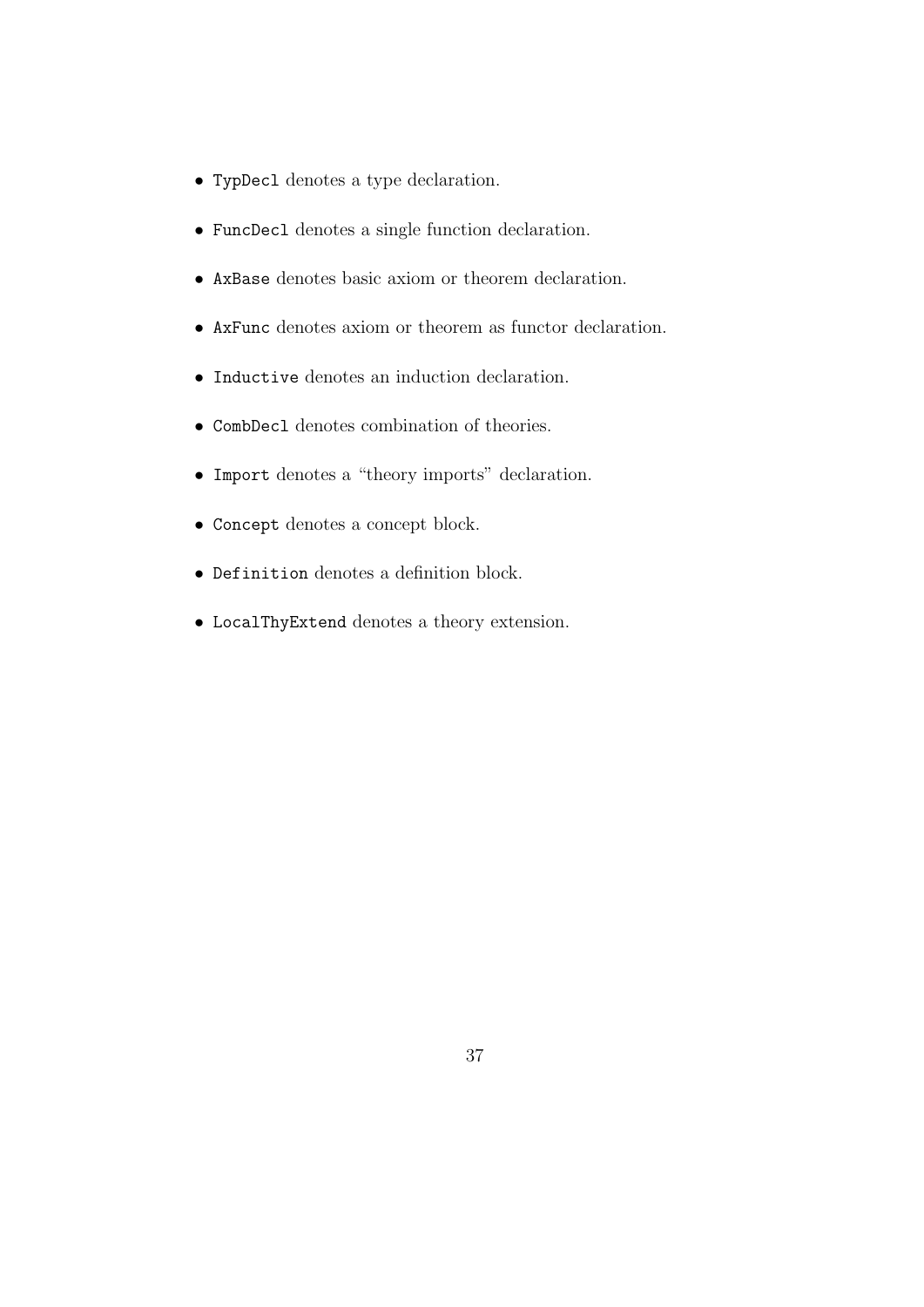## 6.5.4 Expressions

Block 4 Type definition of expressions

| $(*$ identifier $*)$             |
|----------------------------------|
| $(*$ operator $*)$               |
| $(* \text{'}equal' operation *)$ |
| $(*)$ pair operation $*)$        |
| $(* 'and' operation *)$          |
| $(* 'in' operation *)$           |
| $(* 'or' operation *)$           |
| $(* 'not' operation *)$          |
| $(*)$ implication $*)$           |
| $(*$ application $*)$            |
| $(*$ for all $*)$                |
| $(* there exists *)$             |
| $(*)$ iota expression $*)$       |
|                                  |

The abstract syntax for expressions has obvious meanings, with explanatory comments as shown in Block 4.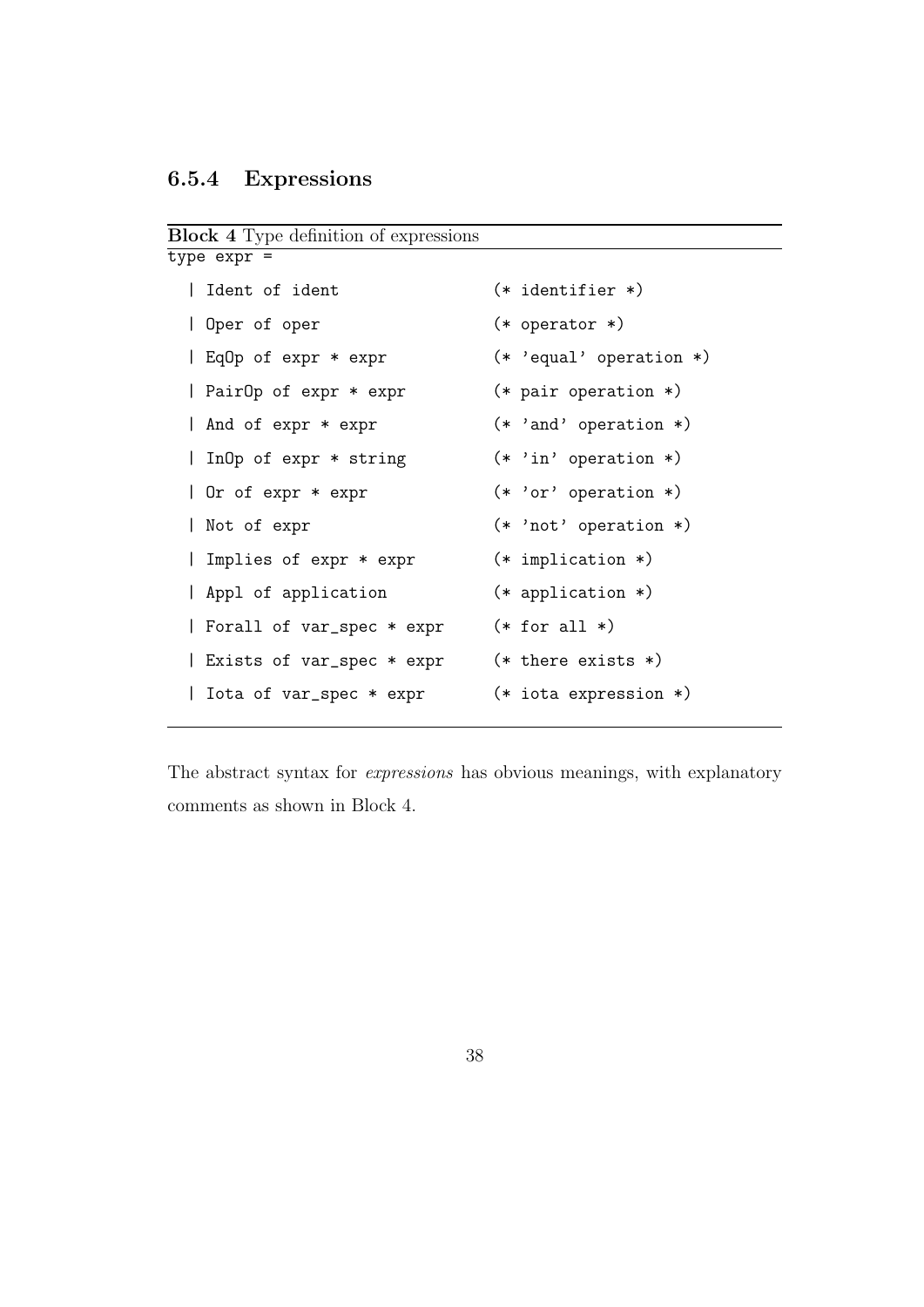```
Block 5 Type definition of application
and application =
```
| ExprApp of ident \* expr list | OpApp of ident \* ident list | BinOp of op \* expr \* expr

The abstract syntax for applications is shown in Block 5.

- ExprApp denotes an expression application such as  $T(S1, S2,..., S)$ .
- OpApp denotes an operator application such as  $T(*^*, ++).$
- BinOp denotes a binary operation such as expr1 op expr2.

### 6.5.6 Type definition of types

```
Block 6 Type definition of types
and typedecl =
  | TBase of ident * type_comp
  | TExtension of ident list * type_comp
```
The abstract syntax for types is shown in Block 6.

- These denotes a basic type declaration such as  $a: Int \rightarrow Int$ .
- TExtension denotes an extended type declaration such as  $m, n, \ldots, u, v$ : Int  $\rightarrow$  Int.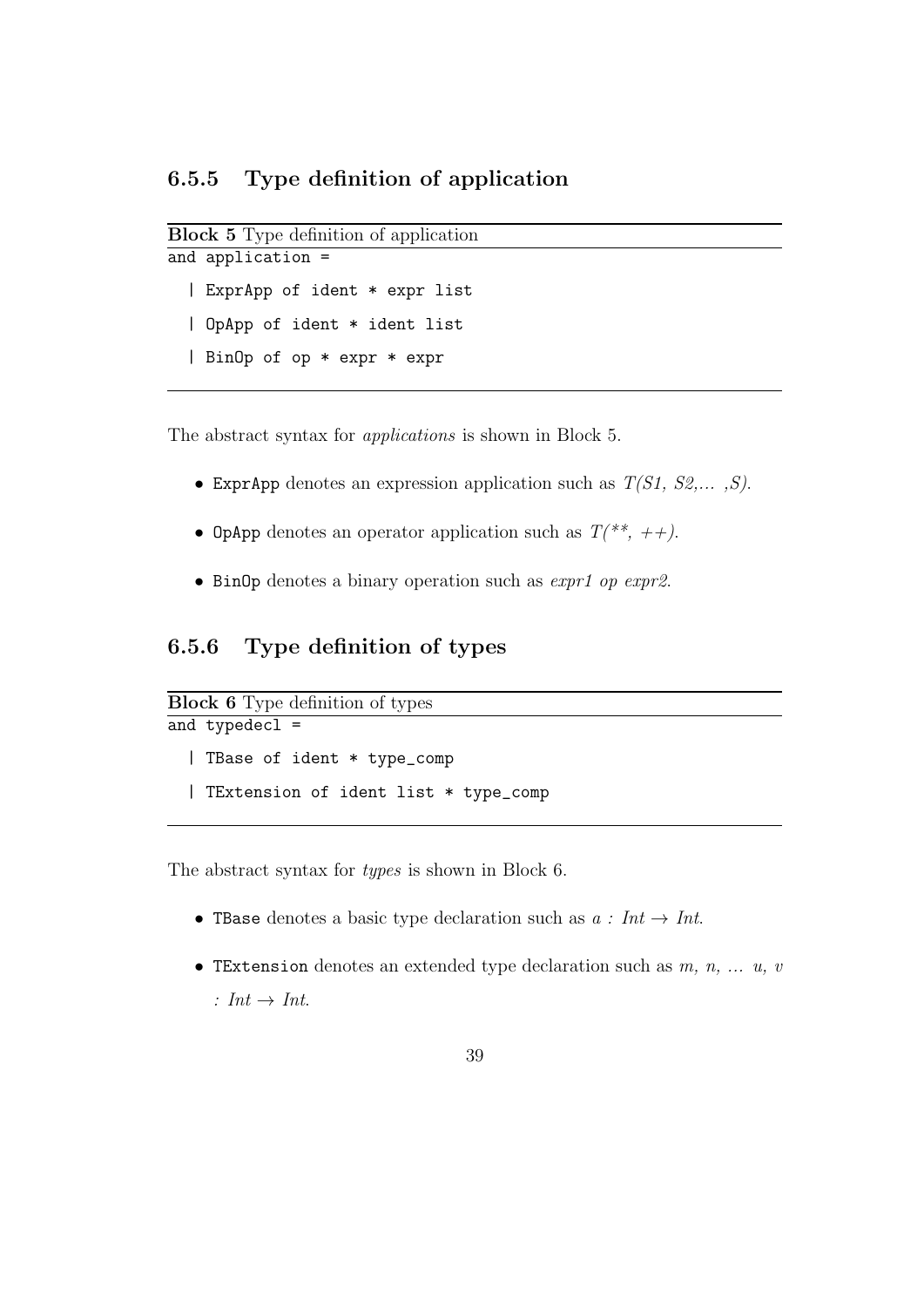# 6.5.7 Function definition, theory type declaration, simple application and substitutions

```
Block 7 Type definition of function, theory type declaration, simple applica-
tion and substitutions
and funcdefn = simple_app * expr
and thytypedecl = ident * ident
and simple\_app = SimpleApp of ident * ident list
and subst = ident * ident
and subste = ident * expr
and substt = ident * type_comp
```
The abstract syntax of function definition, theory type declaration, simple application, and substitutions are shown in Block 7.

- funcdefn denotes a function definition as of type of a simple application and an expression.
- thytypedecl denotes a theory type declaration as of identifiers.
- simple app denotes a simple application as of type of substitution list.
- subst denotes a substitution list as of type of identifiers.
- subste denotes a substitution list as of type of an identifier and an expression.
- substt denotes a substitution list as of type of an identifier and an composed type expression.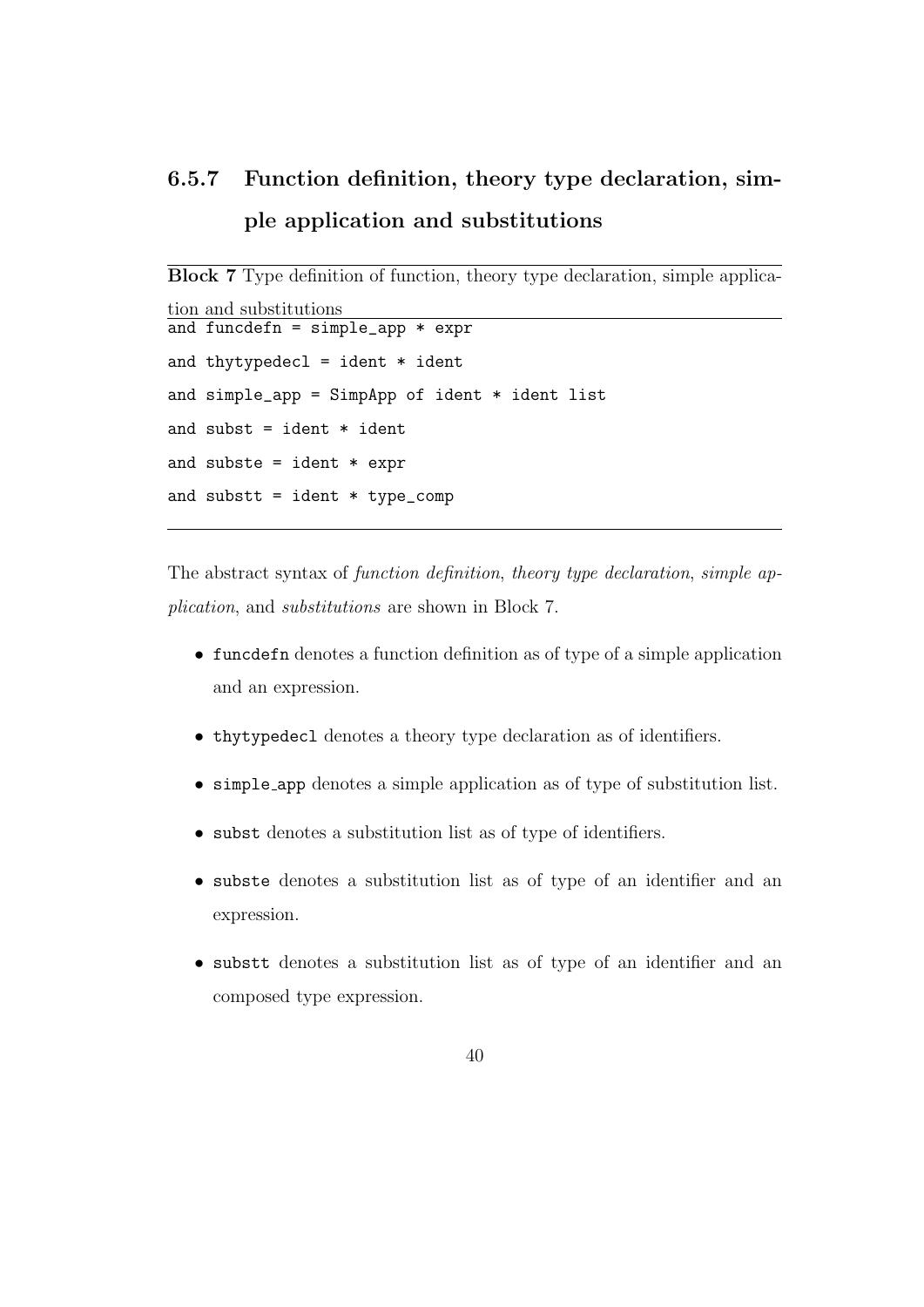```
Block 8 Type definition of composed types
```

```
and type_comp =
  | TId of simple_app
  | TProd of type_comp list
  | TPlus of type_comp list
  | TArrow of type_comp * type_comp
  | TInduct of constructor list
  | TPredicate of type_comp
```
The abstract syntax of composed types is shown in Block 8.

- TId defines basic unit of type declaration.
- TProd denotes composed type declaration such as  $a : (T, S,... V) \rightarrow$ Int.
- TPlus denotes type plus declaration.
- TArrow denotes composed type declaration such as  $a: Int \rightarrow Int$ .
- TInduct denotes an inductive type declaration.
- TPredicate denotes a predicate type declaration.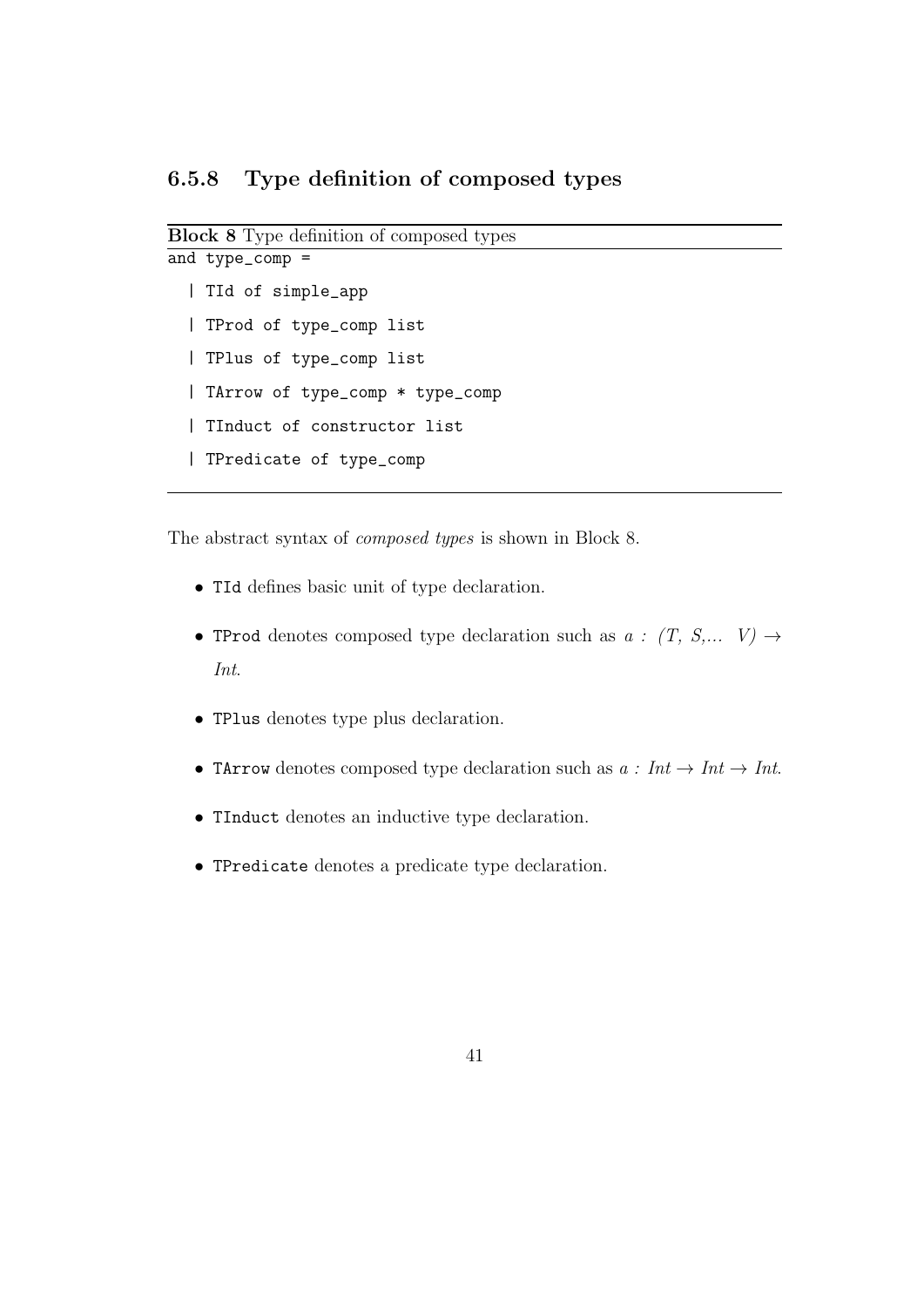```
Block 9 Type definition of property
and property = simple_app * expr
```
and constructor =

```
| TConstr of ident * type_comp
```
The abstract syntax of property is shown in Block 9.

- property denotes a property declaration such as "property  $T(x) :=$ ".
- constructor denotes a constructor declaration such as "T : type def".

### 6.5.10 Type definition of variable specification

```
Block 10 Type definition of variable specification
and var_spec =
  | VarSpec of ident list * type_comp
```
The abstract syntax of variable specification is shown in Block 10. A variable specification consists of a variable list and a composed type definition. For example, a variable specification in our language can be  $Id_1$ ,  $Id_2$ , ...  $Id_n$ in CompType or  $Id_1$ ,  $Id_2$ , ... $Id_n$ : CompType.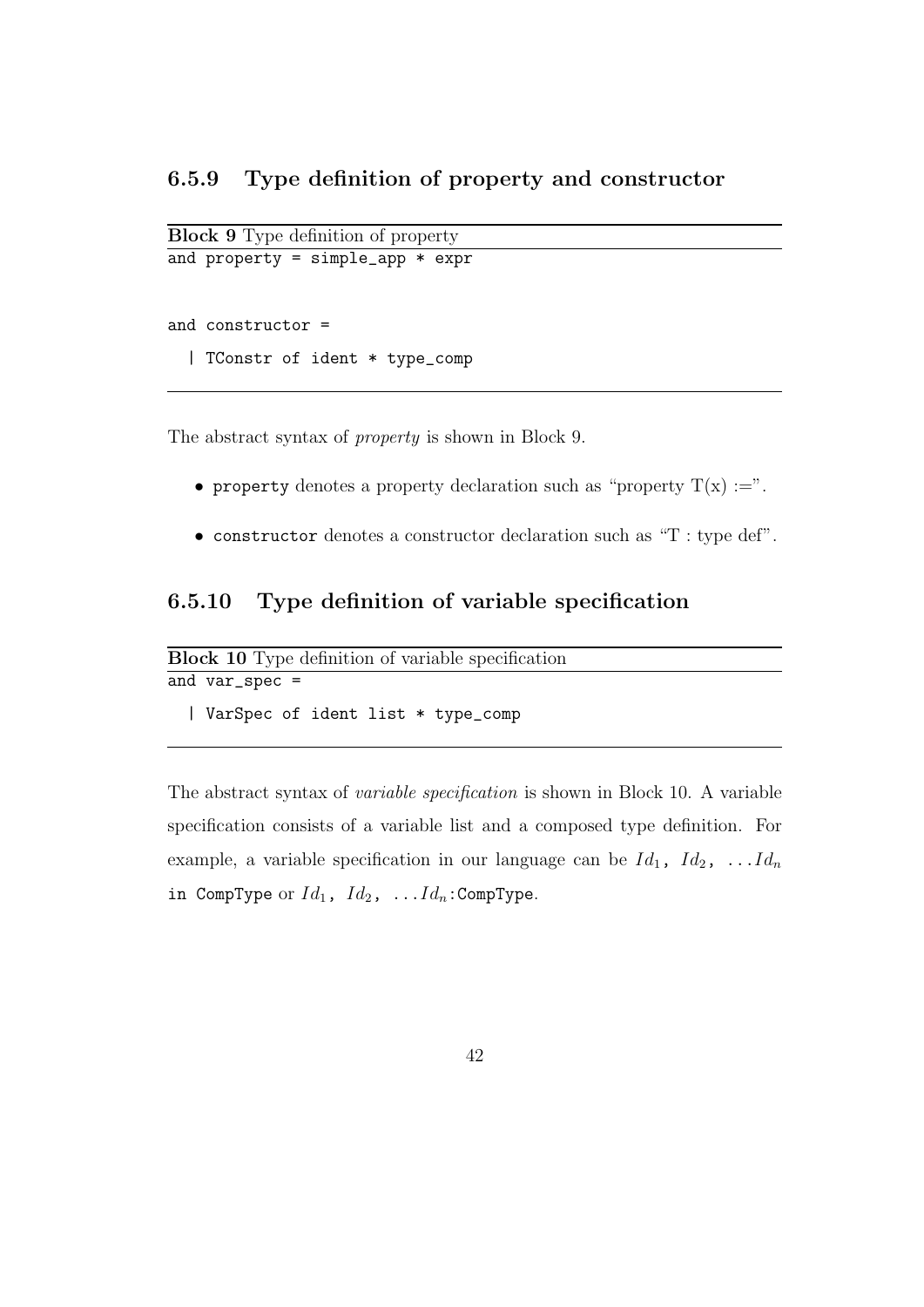# Chapter 7

# Implementation of Algebraic Structures in Theory Library and Some Useful Utilities

In the forgoing chapter, we have seen examples of constructing modules (theories) through the language of "theory types" together with building operations. This chapter presents the implementation of basic algebraic structures in an organized fashion as adopted by Common Algebraic Specification Language  $(CASL)$  [16].

## 7.1 Overview of theory library

The creation of libraries facilitates the module system building mechanisms of theories. The collection of algebraic structures presented here consists of the following libraries:

- Relations and Orders
- Basic Algebraic Structures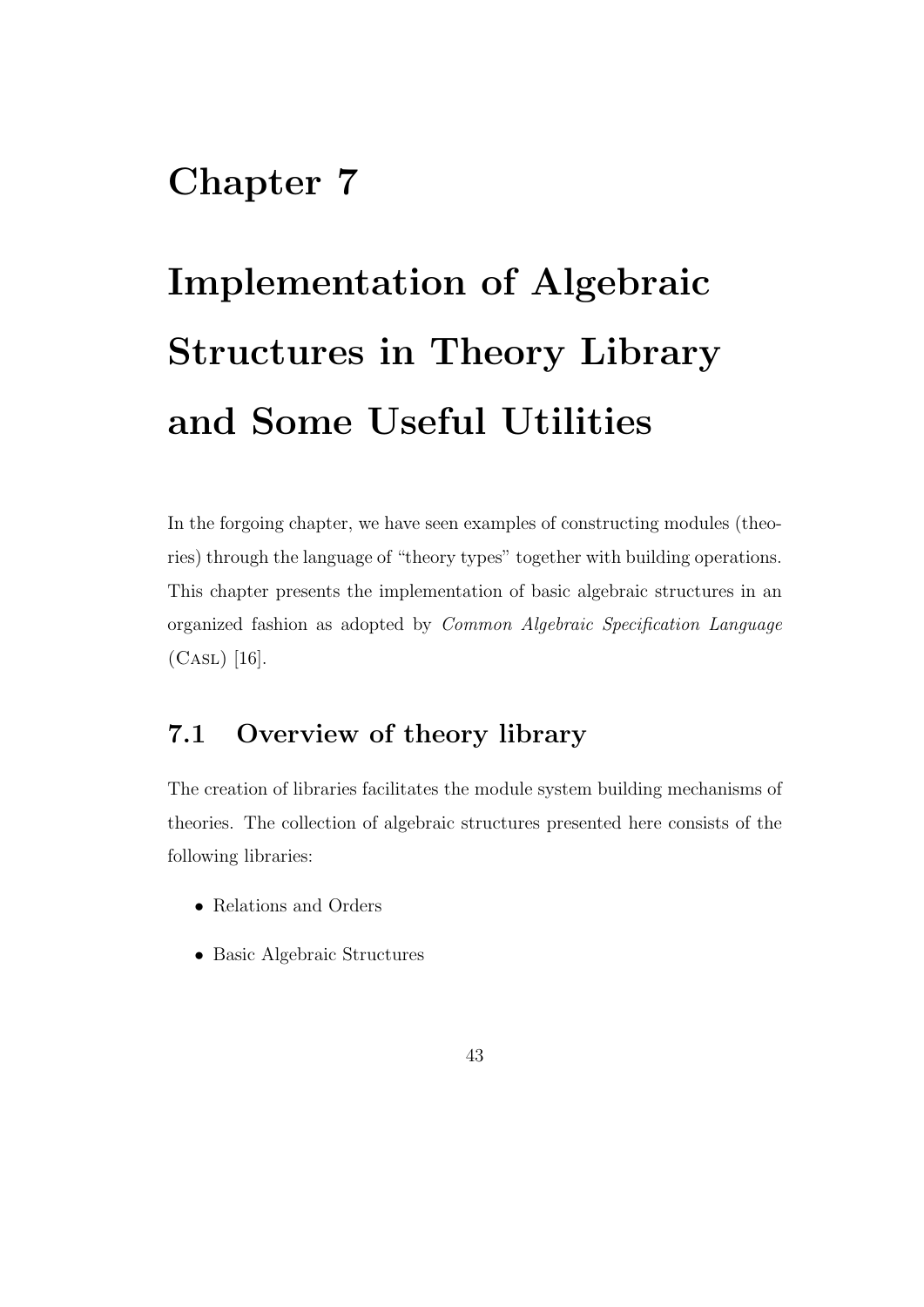## 7.2 Notion of theory

Each algebraic structure is syntactically denoted as a "Theory". Our notion of theory is expressed through the following entities:

#### ConceptName

Definition

Theory Code

Please refer to Appendix B for instantiated representations of each theory element.

# 7.3 Theory extractor - A tool for literate programming

The idea of Literate Programming is by Donald E. Knuth (see also [13]) in Literate Programming. CSLI, 1992, pg. 99:

Let us change our traditional attitude to the construction of programs: Instead of imagining that our main task is to instruct a computer what to do, let us concentrate rather on explaining to human beings what we want a computer to do.

Our system provides support for literate programming with a utility: "theory extractor" that extracts out *theory* source code in LATEX version of theory library. The library is written using a special format, which means the LATEX and theory code are interwoven into a single source document. This approach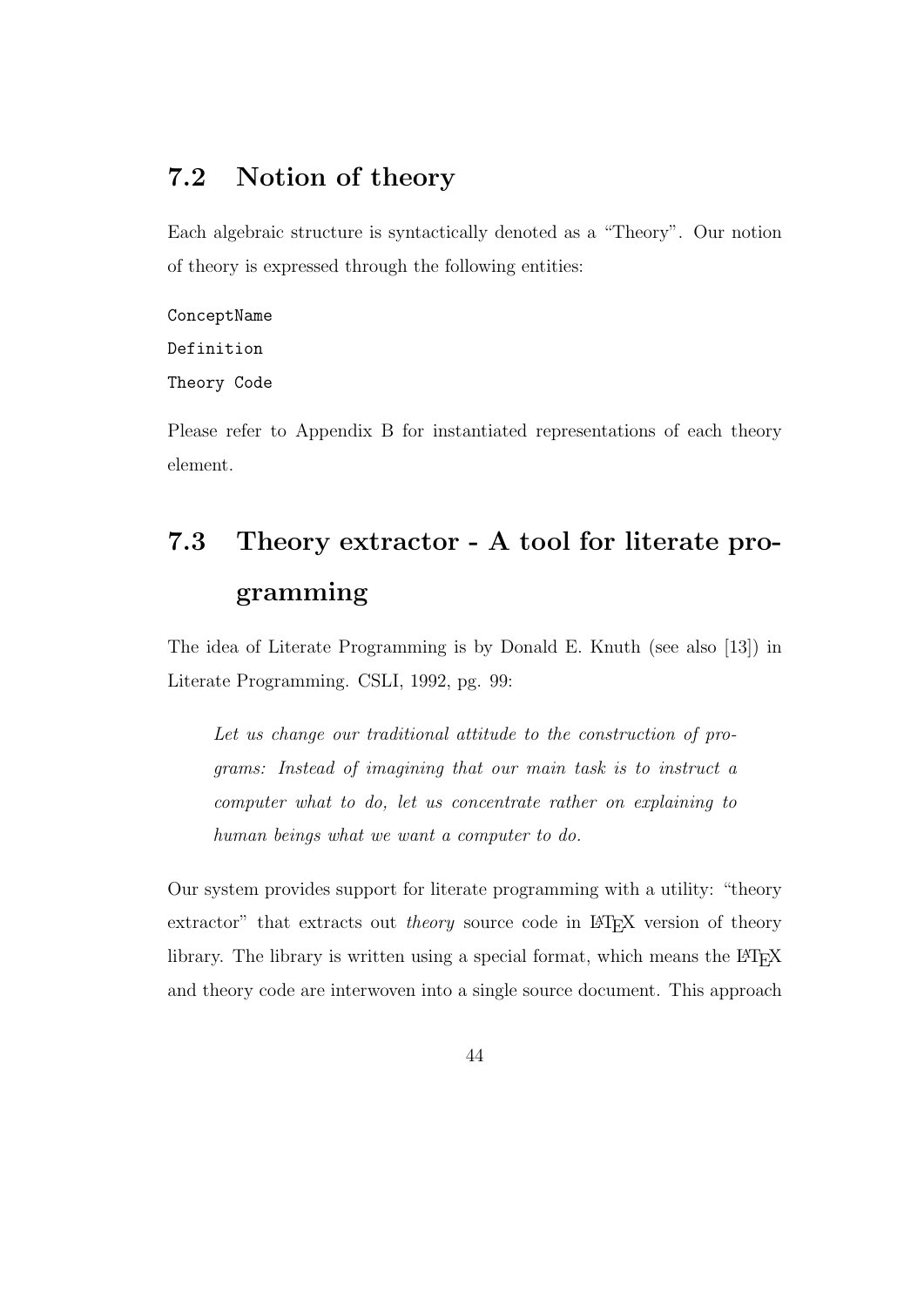to mixing theory description with theory source code also encourages the user to adopt literate programming from the outset, so that the end product of their own input is reproducible and readable program.

This Perl program written for thesis, by default, extracts the code out of the "theory" environments containing the theory source portionwise and distributes contents over a single file or different target files which could be parsed directly.

#### 7.3.1 Usage and Options

#### Usage:  $MS$ -xtr.pl  $\langle$  options $\rangle$  texfile  $\langle$  codefile $\rangle$

MS-xtr.pl searches for a marker pattern followed by a blank and *codefile* and copies the content of the following environment into the target file *codefile*. This can be used to extract only the contents corresponding to a certain part of the program instead of the whole lot. If no codefile is given, the default output file is "lib.msl" so it can be parsed as input file.

#### Options:

-a extract all code into different target files, so it is not supposed to be used together with *codefile*. This is useful if you have program code which is intended to be distributed over separate files; when documenting it you will use a "marker pattern", such as %%@ code.msl preceding each theory environment containing parts of code.msl, and similarly with the other target files. With the -a option, the extractor will interpret code.msl as the name of the file which shall contain the content of the following environment, and will copy the contents of all environments of the selected type into the respective target files. The use of a marker pattern is necessary here, and no codefile should be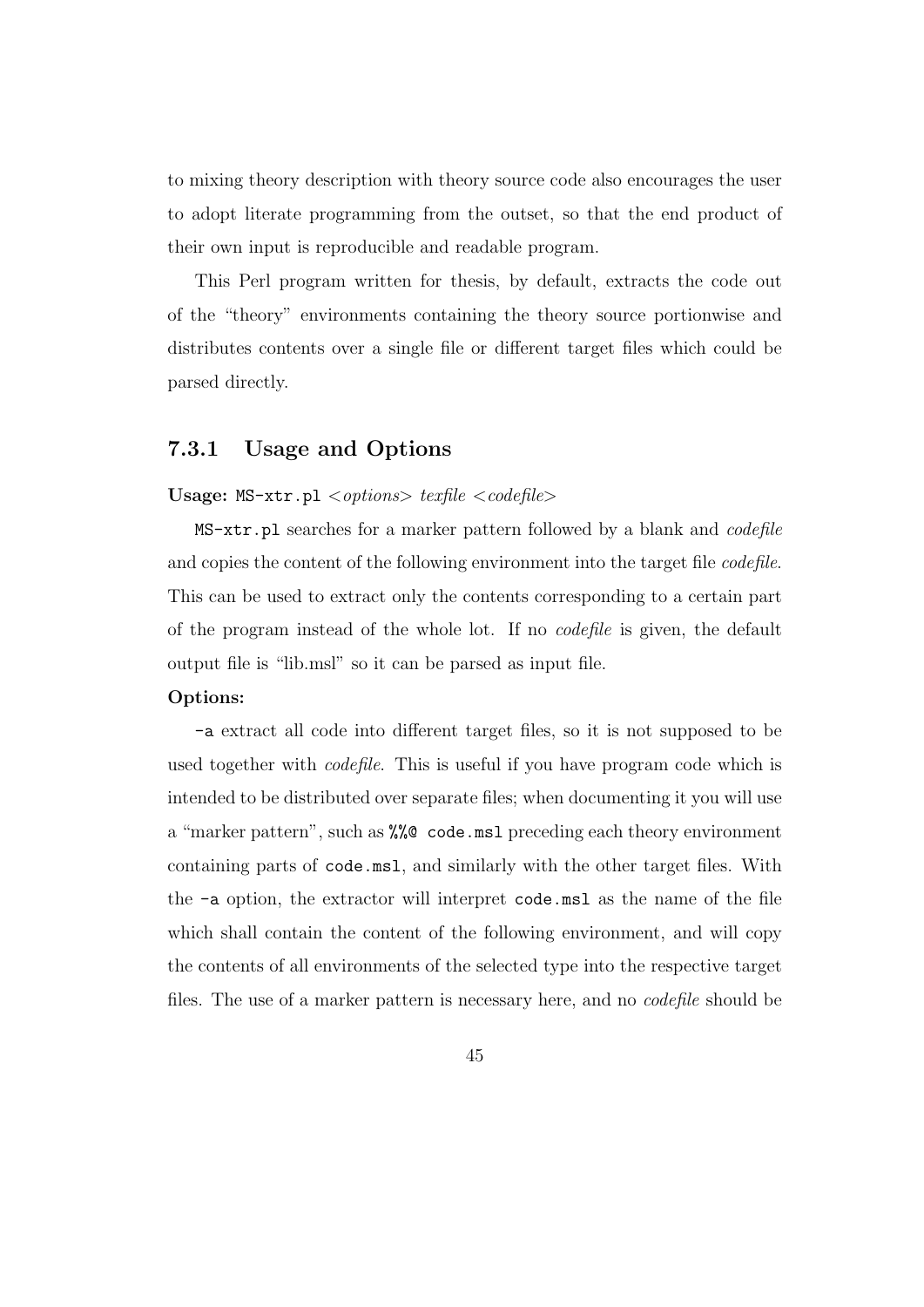specified.

-eenvironment extract content of environment instead of the default theory environment.

-ppattern marker pattern for environments to extract; default is %%@. A null pattern is possible.

-h show help, usage and synopsis of standard options.

#### 7.3.2 Example

Consider a partial LATEX file of MathScheme theory library "MS-lib.tex" with the following description of two theory expressions:

```
\concept{Abelian Group}
\abbreviation{AbGrp}
\libclass{\Alg}
\begin{MSdefinition}
{\rm An \cptnm{AbelianGroup} is a commutative group.}
%%@ algebra.msl
\begin{theory}
AbelianGroup = Theory
  {
    Group with * = +, e = 0;
    import Commutativity;
    axiom comm(+)
  };;
\end{theory}
```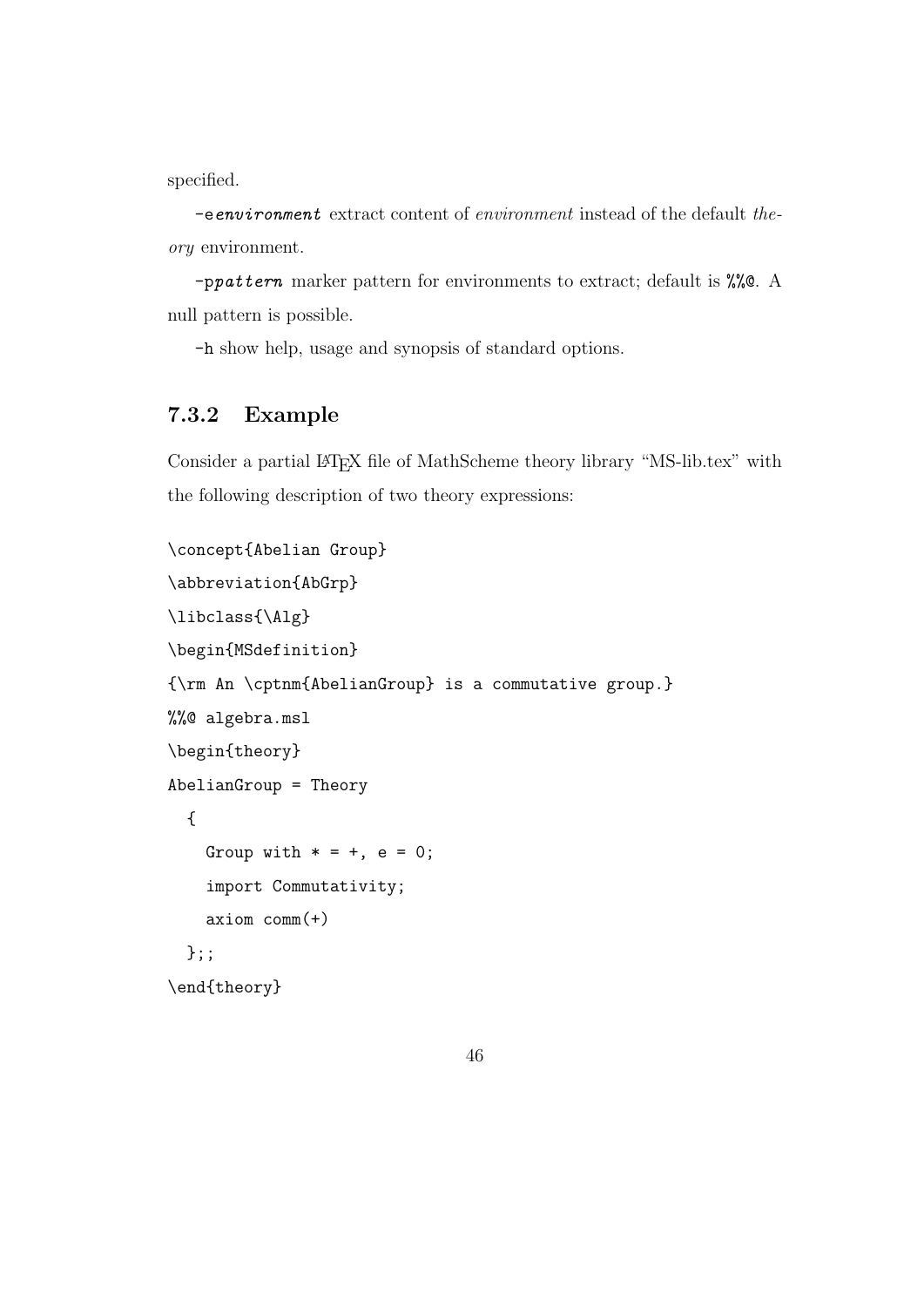\end{MSdefinition}

With  $MS-xtr.pl -a MS-lib.text$ , all the code in the theory environment will be extracted, copying everything marked with %%@ algebra.msl into a file algebra.msl. Some theory expressions that are marked with %%@ relationsorders.msl will be extracted into a file, namely relations-orders.msl. With  $MS-\text{xtr}.p1 MS-lib.\text{tex} a legebra.msl you can extract everything marked$ with %%@ algebra.msl; with MS-xtr.pl -eMSdefinition MS-lib.tex you can extract all lines of all MSdefinition environments.

## 7.4 Theory expander

As a mathematical object, a theory consists of a language L and a set of sentences in L called axioms. Theory expander provides the technique for expanding abstracted "theory" in our theory library and reconstructing it as a language and a set of axioms.

The theory expander is currently being developed by Dr. Jacques Carette.

#### 7.4.1 Example single-level expansion

Theory of Reflexivity is a Theory of UnaryRelation extended by a reflexive property and expressed with the following syntax:

```
Reflexivity = UnaryRelation extended by
  {
   property refl(R) := forall x in U. (x 'R x)};;
```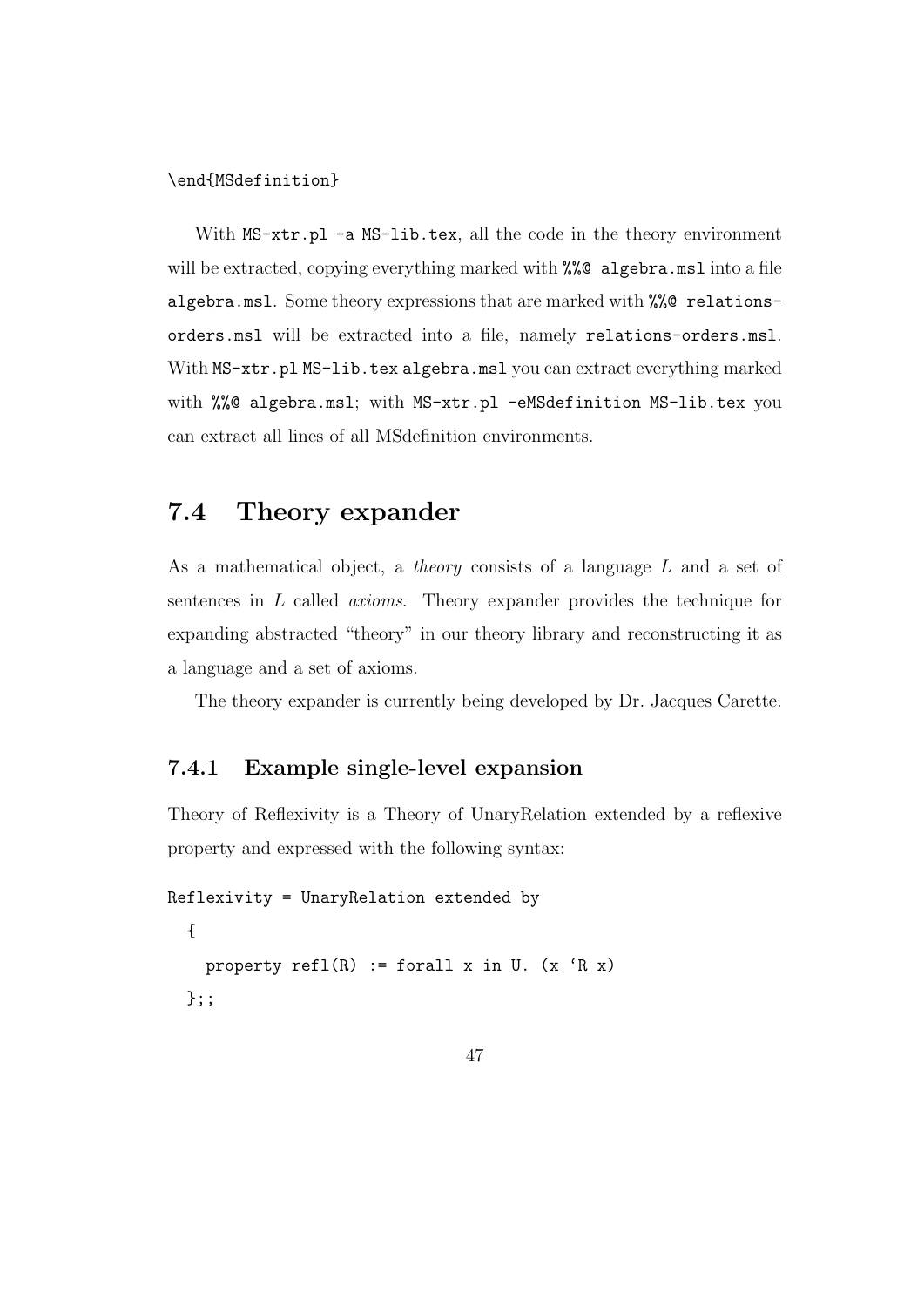The expander expends UnaryRelation with a theory of UnaryRelation, which is a BinaryRelation extended by an axiom,

```
UnaryRelation = BinaryRelation extended by
  {
    axiom U = V
  };;
```
the expander expands BinaryRelation with a theory of BinaryRelation, which is CarrierType extended by a binary relation representation.

```
BinaryRelation = CarrierType extended by
  {
    U:carrier;
    V:carrier;
    R: (U, V) \rightarrow Boo1};;
```
A Theory of BinaryRelation is a theory of CarrierType extended by a type of carrier, and it reaches the lowest level where no more theory can be extended.

```
CarrierType = Theory { carrier:type };;
```
therefore, a theory of Reflexivity is decomposed through the three subtheories and expressed one by one as follows:

```
Reflexivity = Theory {
  carrier:type;
```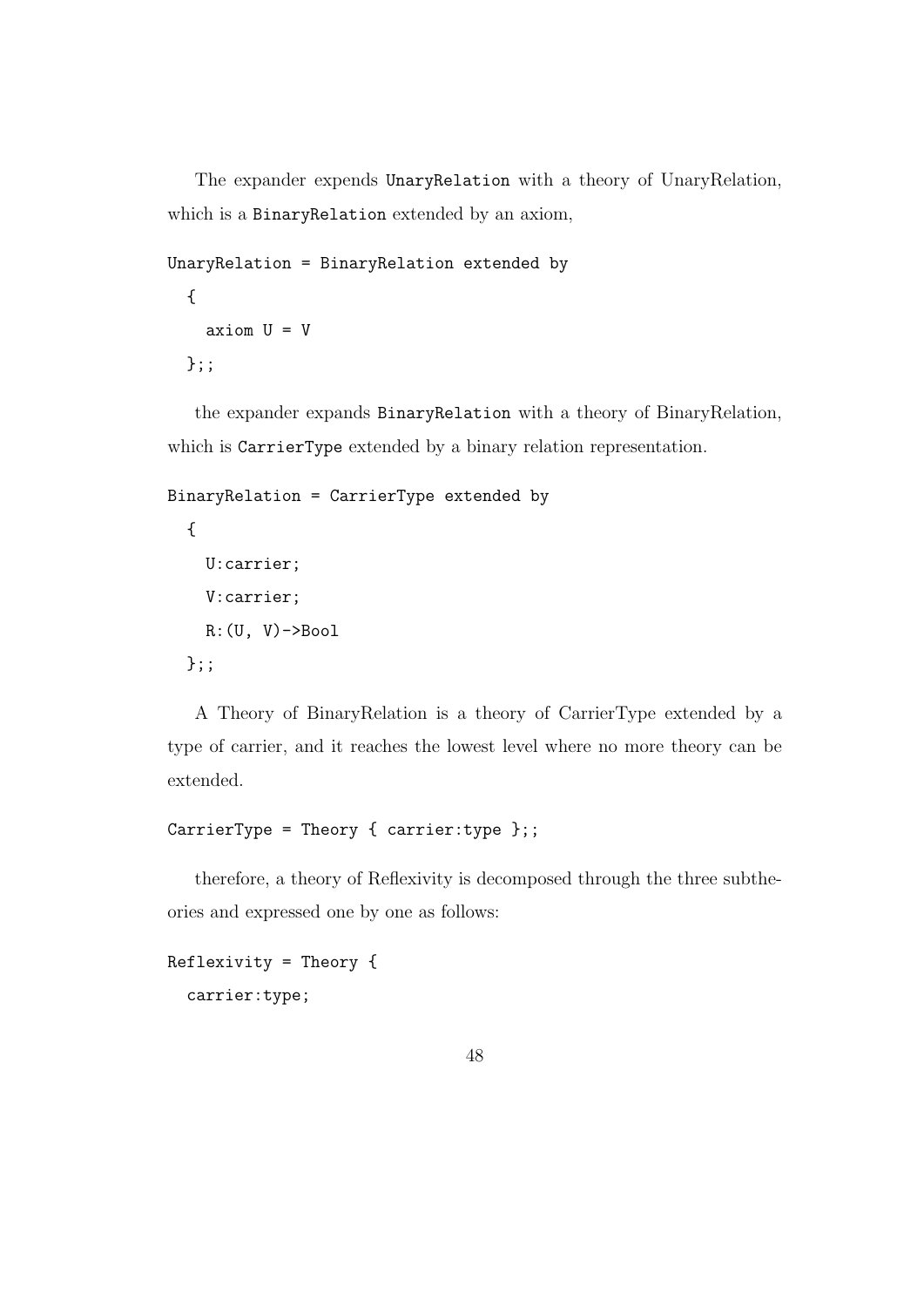```
U:carrier;
V:carrier;
R:(U, V)->Bool;
axiom U = V;
property refl(R) := forall x in U. (x 'R x) };;
```
### 7.4.2 Example multi-level expansion

We have showed how theory expander works on a single-level expansion in the previous example, a more complex expansion of a classical Ring is decomposed in the following steps:

A theory of Ring is expressed as a theory of Carrier extended by several properties:

```
Ring = Carrier extended by
 {
    Import Distributivity;
   S1 := AbelianGroup with ** = +, e = 0;
   S2 := Monoid with ** = *, e = 1;combines S1, S2;
   axiom distrib(*, +);
 };;
```
Starting from CarrierType, Carrier, and Singular, a Ring is constructed through these three basic theories.

```
CarrierType = Theory
  {
```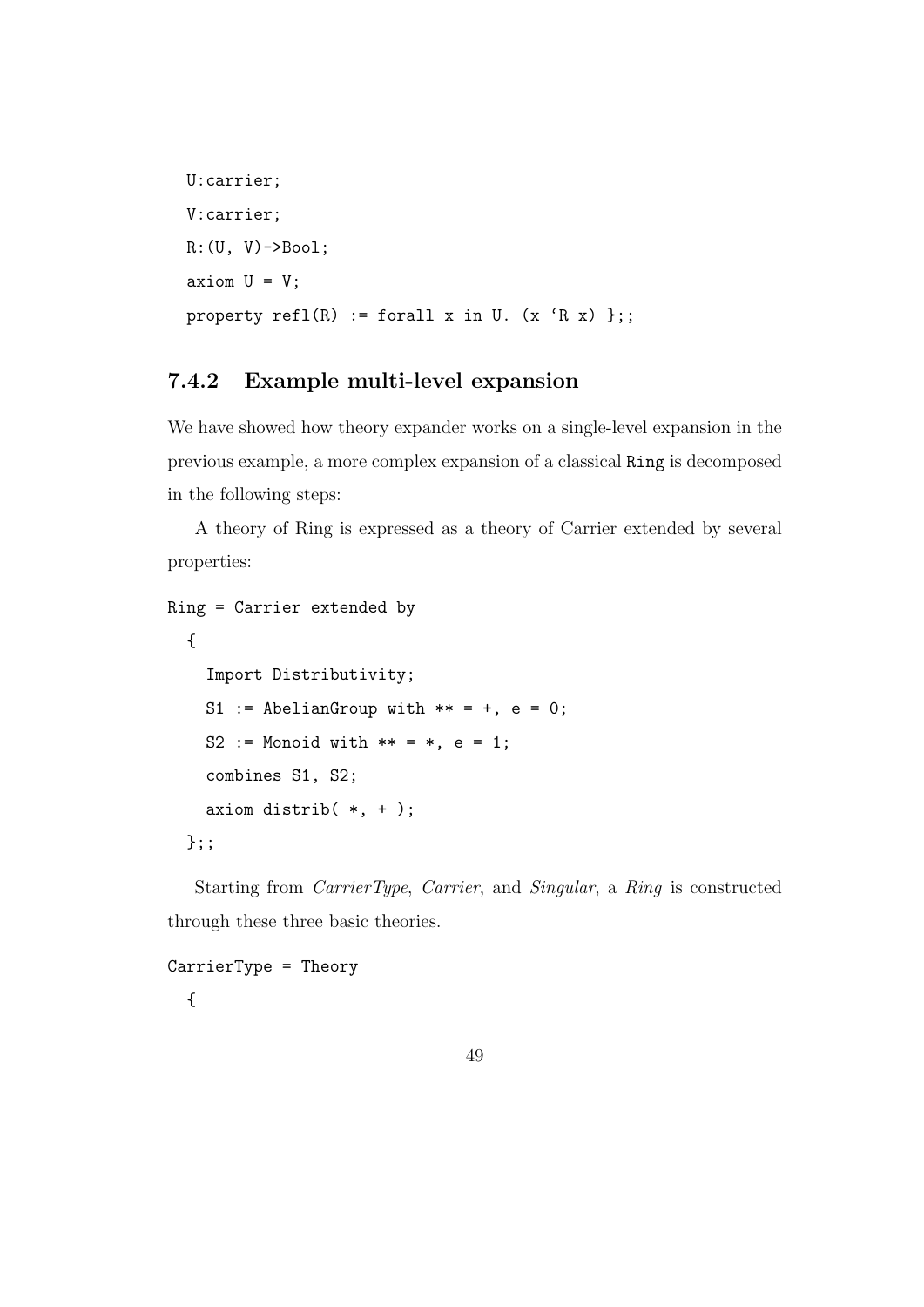```
carrier:type
  };;
Carrier = CarrierType extended by
  {
    U:carrier
  };;
Singular := Theory
  {
    property singular(x, V) := forall y in V. x = y};;
```
To build a theory of Distributivity, a theory of BinaryOperation is essential on a Carrier set.

```
BinaryOperation = Carrier extended by
  {
    **:(U, U)->U
 };;
```
A theory of Distributivity is obtained by importing LeftDistributivity and RightDistributivity in addition to a distributive property

```
Distributivity = Theory
  {
    import LeftDistributivity, RightDistributivity;
    property distri(**, ++) :=
      (\text{ldistri}(**, +)) and (\text{rdistri}(**, +))};;
```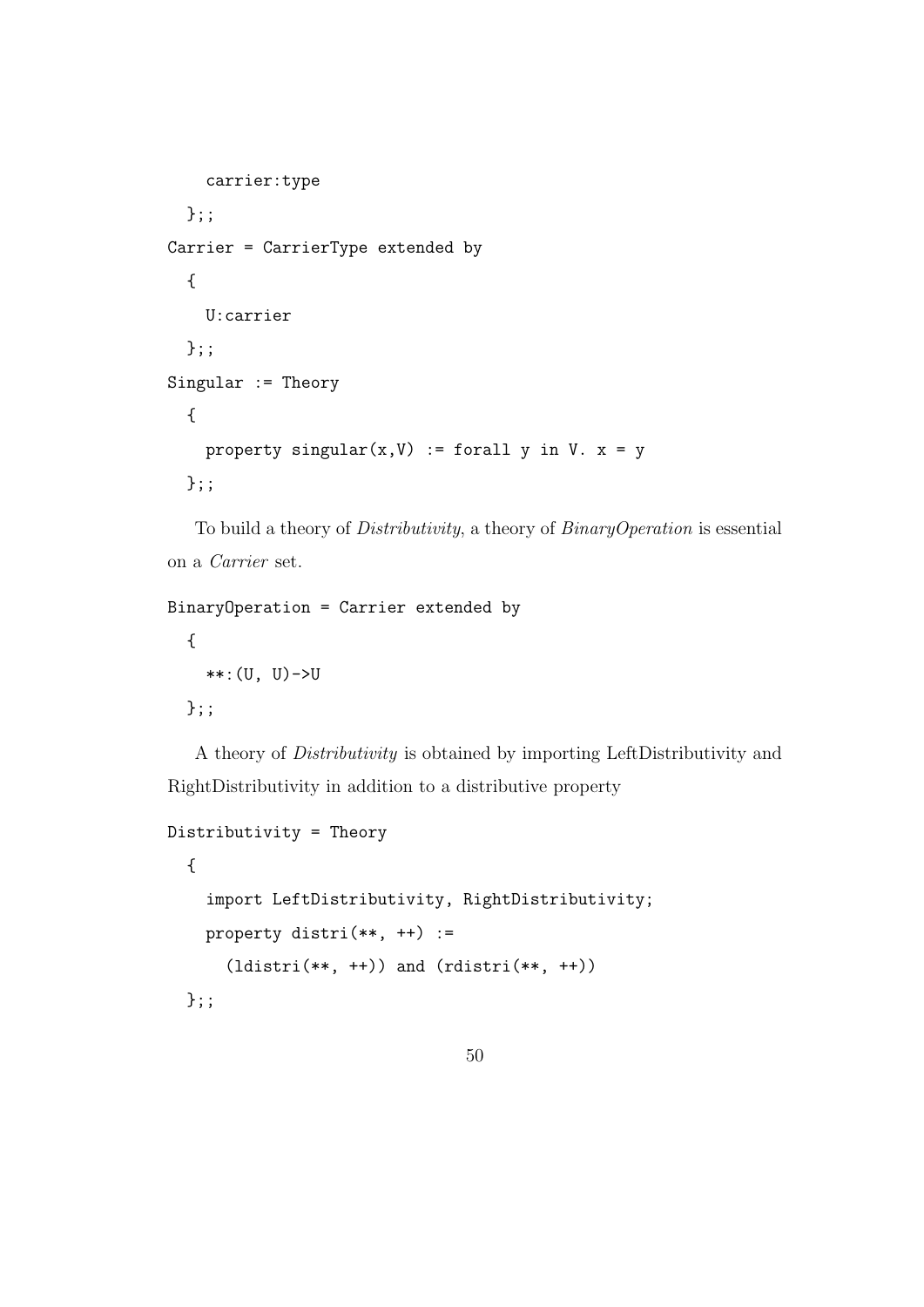therefore, a theory of Ring is decomposed through a list of subtheories and expressed one by one as follows:

```
Ring = Theory
 {
    carrier:type;
    U:carrier;
    property singular(x, V) := forall y in V. x = y;
    **:(U, U)->U;
    property distri(**, ++) :=
      ((ldistri(**, ++)) and (rdistri(**, ++)));
    S1 := AbelianGroup with ** = +, e = 0;
    S2 := Monoid with ** = *, e = 1;using AbelianGroup with ** = +, e = 0;
    using Monoid with ** = *, e = 1;axiom distrib(*, +)
 };;
```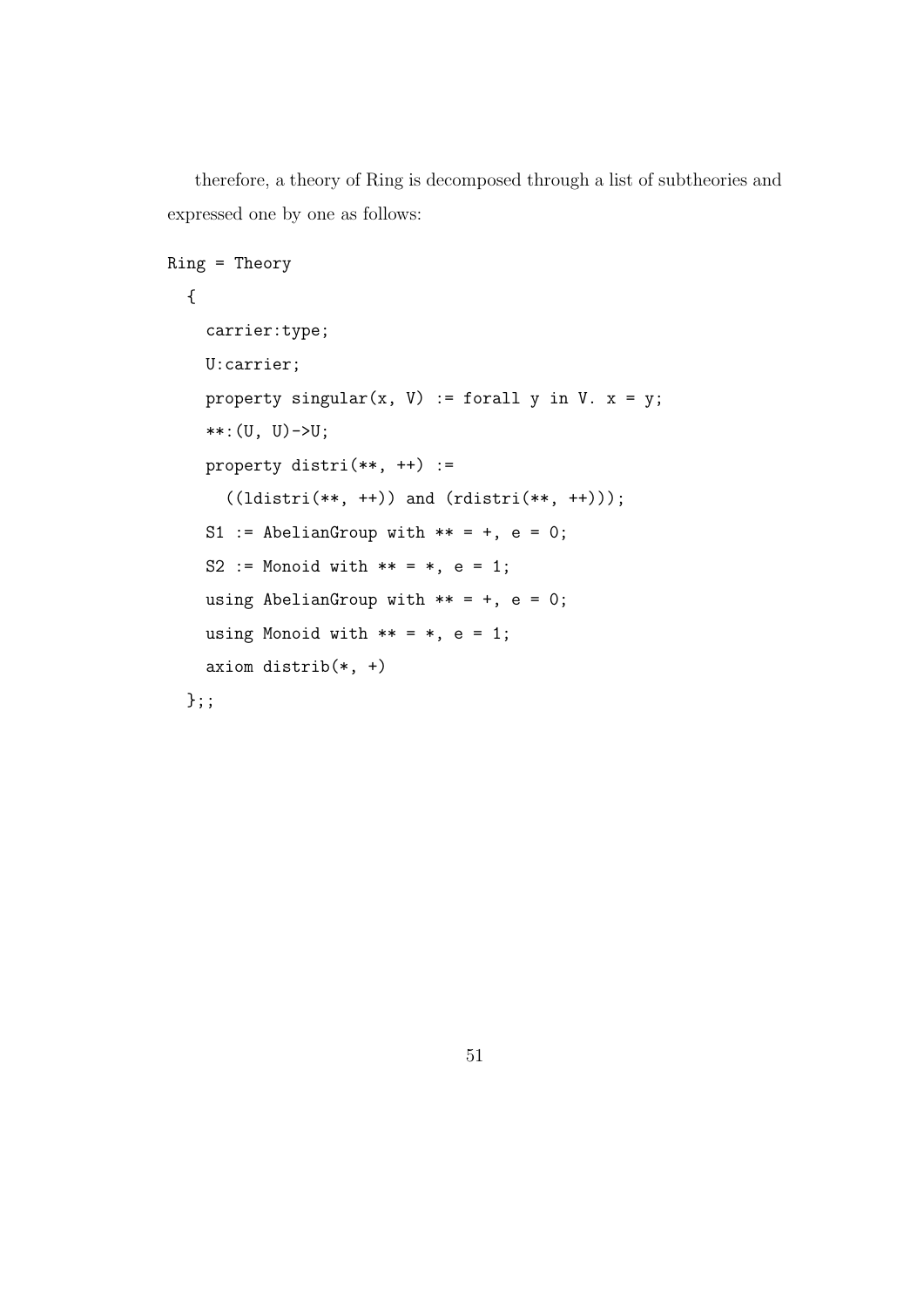# Chapter 8

# Conclusion and Future Work

## 8.1 Conclusion

MathScheme Language (MSL) is an expressive language providing both a formal semantics and a rich specification capability. This language can be a tool for theory specification, but it also serves to present mathematical knowledge in a manipulable form. Since MSL is an abstract and well-organized language, it builds our theory library in a compact and encapsulated fashion. Thus our design goal of a library of well-presented theories is achieved by the presentational feature of MSL. Through the little theories approach, our theory library is constructed incrementally from a portion of existing theories. The example of Group demonstrates that such method applied in MSL links theories together by theory building operations. Our deign goal of a library of well-structured theories is met by the usefulness of the little theories approach in MSL. MSL also meets our design goal of a library of interconnected and extended theories since its modular technique supports theory reuse and extension described in § 4.3. A design goal of an expressive language of signatures is achieved by the orthogonality between the one hand basic specifications providing means to write algebraic structures in a specific theory module system, which constructs our theory library; and on the other hand structured and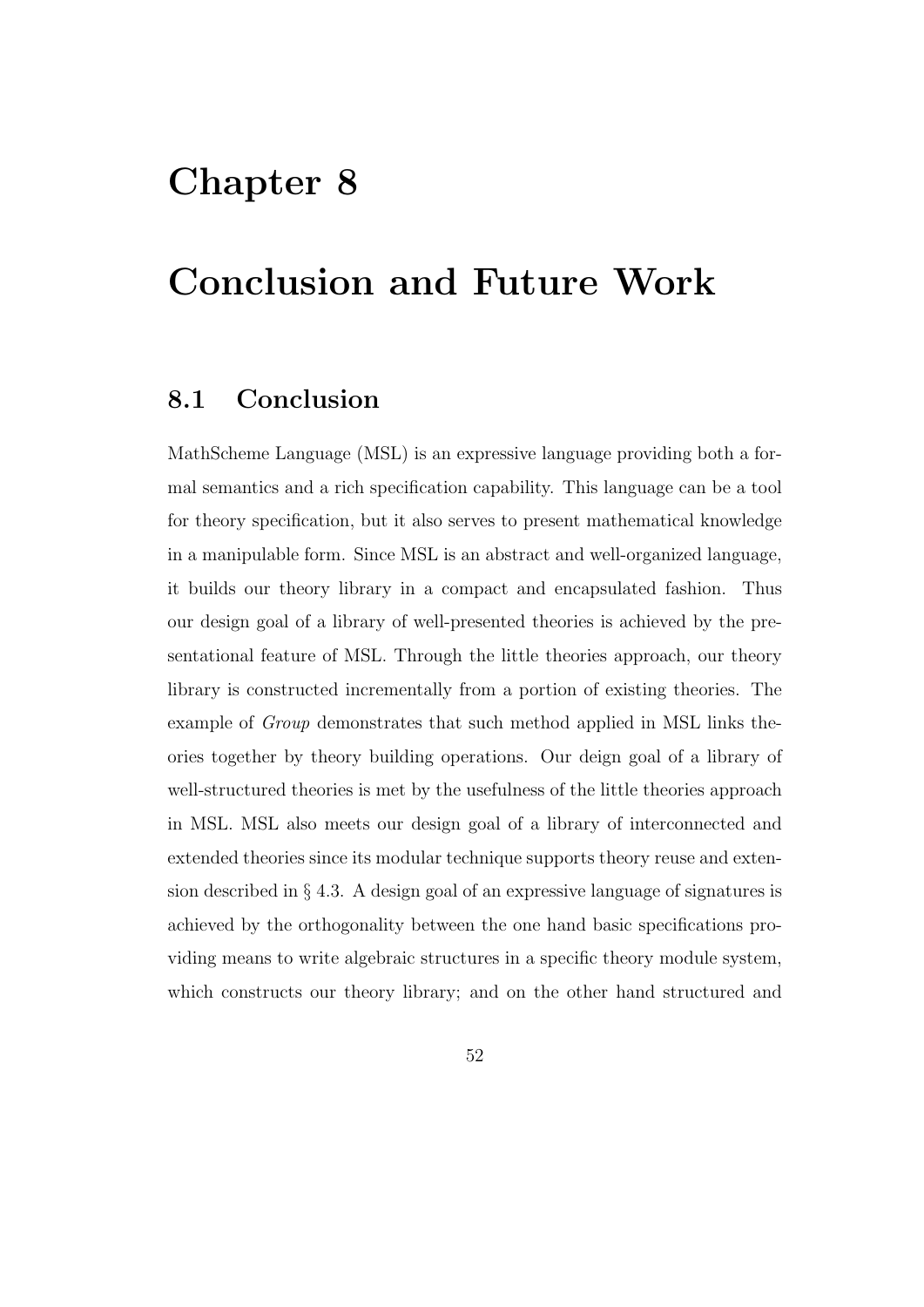architectural specifications, which have a logic-independent semantics.

## 8.2 Future work

A library of algebraic theory-types in Appendix B have been developed in the language of theory types. We have showed the library can be implemented using the language of theory-types. The work continues as using the language of theory types to specify and implement many categories of biform theories, such as more advanced algebraic structures, numbers, simple data types like boolean, pair, string, structured data types like array, various kinds of trees, list, map, queue, set, stack and model-building tools from mathematics. These data structures and tools will be used to carefully build up advanced mathematical knowledge in the library.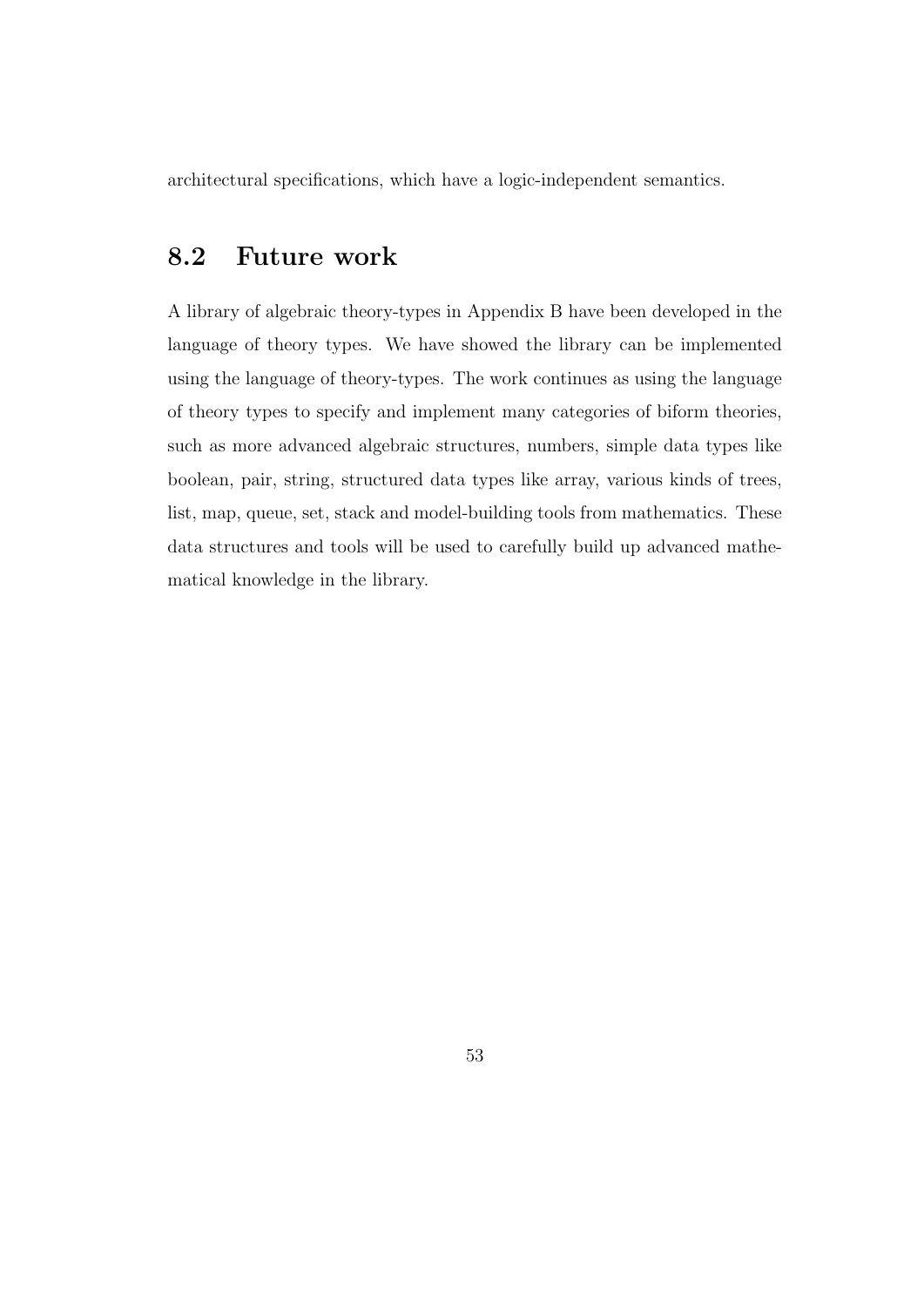# Bibliography

- [1] R. M. Burstall and J. A. Goguen. Putting Theories Together To Make Specifications. Proc. Fifth Int. Joint Conf. on Artificial Intelligence, pages 1045–1058. Cambridge, Mass., 1977.
- [2] B. W. Char, K. O. Geddes, G. H. Gonnet, B. L. Leong, M. B. Monagan and S. M. Watt. Maple V Language Reference Manual. Springer-Verlag, 1991.
- [3] Coq Development Team. The Coq Proof Assistant Reference Manual, Version 8.1, INRIA-Rocquencourt, 2006. Available at http://coq.inria.fr/doc/main.html
- [4] W. M. Farmer. A proposal for the development of an interactive mathematics laboratory for mathematics education. in: E. Melis, editor, Proceedings of the Workshop on Deduction Systems for Mathematics Education, pages 20–25. Carnegie Mellon University, Pittsburgh, Pennsylvania, 2000.
- [5] W. M. Farmer. Biform theories in Chiron. in: M. Kauers, M. Kerber, R. R. Miner, and W. Windsteiger, editors, Towards Mechanized Mathematical Assistants, volume 4573 of Lecture Notes in Computer Science, pages 66-79. Springer-Verlag, 2007.
- [6] W. M. Farmer. Chiron: A multi-paradigm logic. in: R. Matuszewski and A. Zalewska, editors, From Insight to Proof: Festschrift in Honour of An-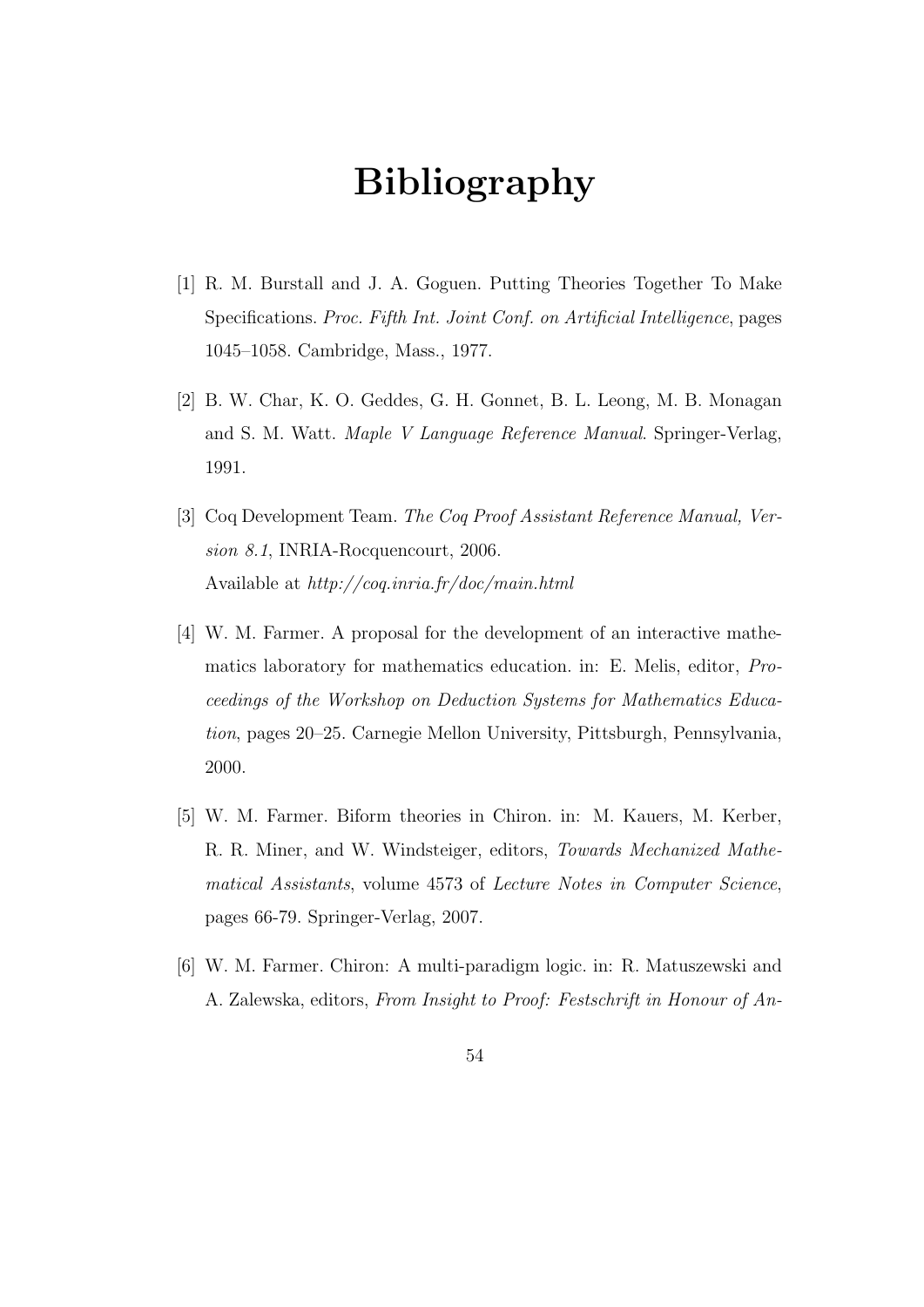drzej Trybulec, volume 10(23) of Studies in Logic, Grammar and Rhetoric, pages 1-19, University of Bialystok, 2007.

- [7] W. M. Farmer. The Interactive Mathematics Laboratory. in: Proceedings of the 31st Annual Midwest Instruction and Computing Symposium (MICS '98), pages 84–94, Fargo, North Dakota and Moorhead, Minnesota, 1998.
- [8] W. M. Farmer. Theory interpretations in simple type theory. in: J. Heering et al., editors, Higher-Order Algebra, Logic, and Term Rewriting, volume 816 of Lecture Notes in Computer Science, pages 96-123, 1994.
- [9] W. M. Farmer, J. D. Guttman and F. J. Thayer Fábrega. IMPS: An updated system description. in: M. McRobbie and J. Slaney, editors, Automated Deduction–CADE-13, volume 1104 of Lecture Notes in Computer Science, pages 298-302, 1996.
- [10] W. M. Farmer, J. D. Guttman and F. J. Thayer. Little Theories. in: D. Kapur, editor, Automated Deduction—CADE-11, volume 607 of Lecture Notes in Computer Science, pages 567-581. Springer-Verlag, 1992.
- [11] M. J. C. Gordon and T. F. Melham. Introduction to HOL: A Theorem Proving Environment for Higher Order Logic. Cambridge University Press, 1993.
- [12] R. D. Jenks and R. S. Sutor. Axiom: The Scientific Computation System. Springer-Verlag, 1992.
- [13] D. E. Knuth. Literate Programming. CSLI. Stanford, CA, 1992.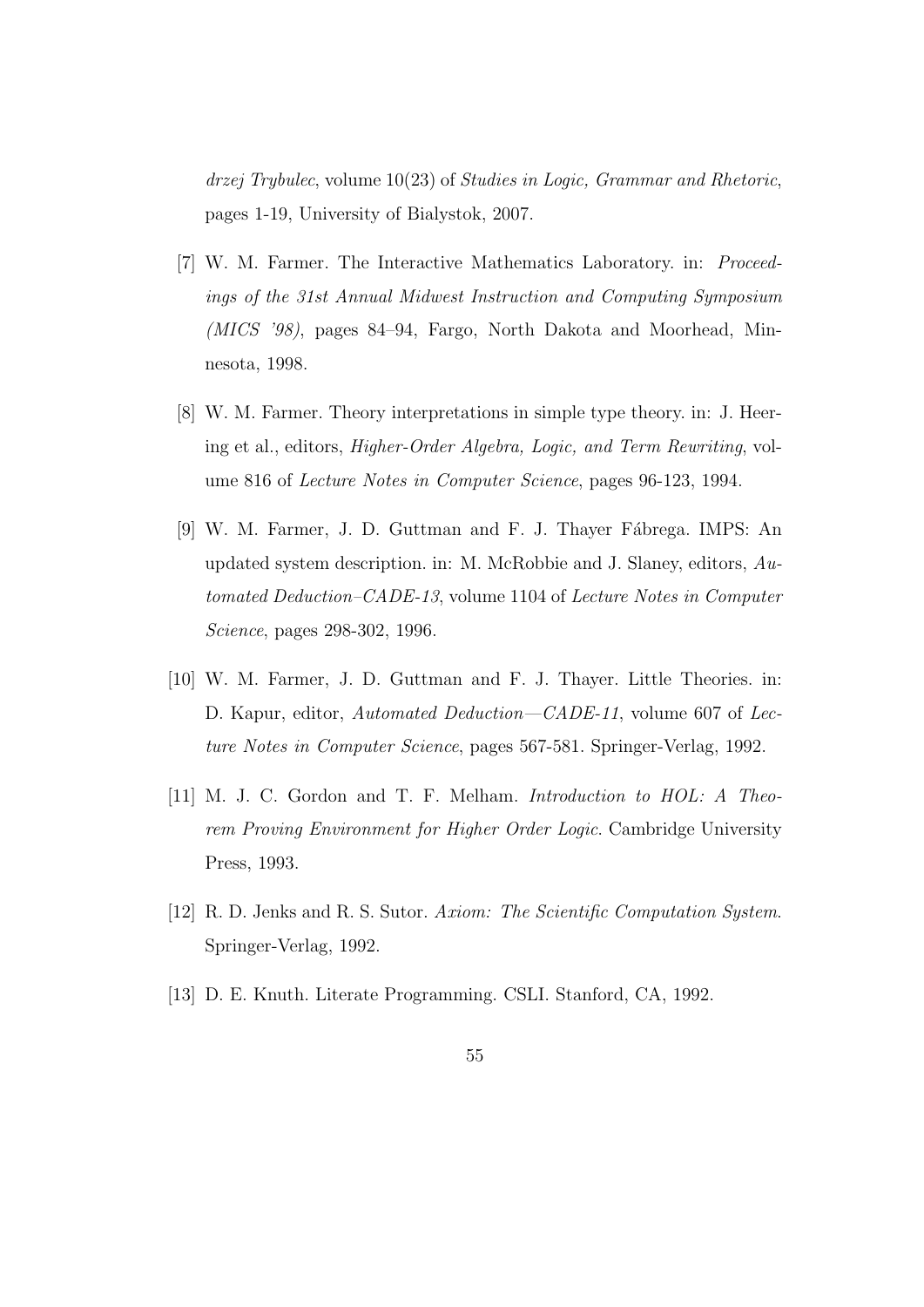- [14] B. Krieg-Brückner and D. Sannella. Structuring Specifications in-the-Large and in-the-Small: Higher-Order Functions, Dependent Types and Inheritance in SPECTRAL. Proc. Joint Conf. on Theory and Practice of Software Development (TAPSOFT), volume 494 of Lecture Notes in Computer Science, pages 313–336. Springer-Verlag, London, 1991.
- [15] MathScheme. An Integrated Framework for Computer Algebra and Computer Theorem Proving. Website at http://imps.mcmaster.ca/mathscheme/.
- [16] T. Mossakowski. CASL Basic Libraries. in: M. Bidoit and P. D. Mosses, editors, CASL User Manual: Introduction to Using the Common Algebraic Specification Language, volume 2900 of Lecture Notes in Computer Science, pages 143–154, Springer-Verlag, London, 2004.
- [17] H. Ni. Chiron: Mechanizing Mathematics in OCaml. Masters thesis, Mc-Master University, July 2009.
- [18] S. Owre, S. Rajan, J. M. Rushby, N. Shankar and M. Srivas. PVS: Combining specification, proof checking, and model checking. in: R. Alur and T. A. Henzinger, editors, Computer Aided Verification: 8th International Conference, CAV '96, volume 1102 of Lecture Notes in Computer Science, pages 411–414. Springer-Verlag, 1996.
- [19] N. Ramsey, K. Fisher and P. Govereau. An Expressive Language of Signatures. ICFP '05: Proceedings of the tenth ACM SIGPLAN international conference on Functional programming, pages 27–40. ACM Press, New York, 2005.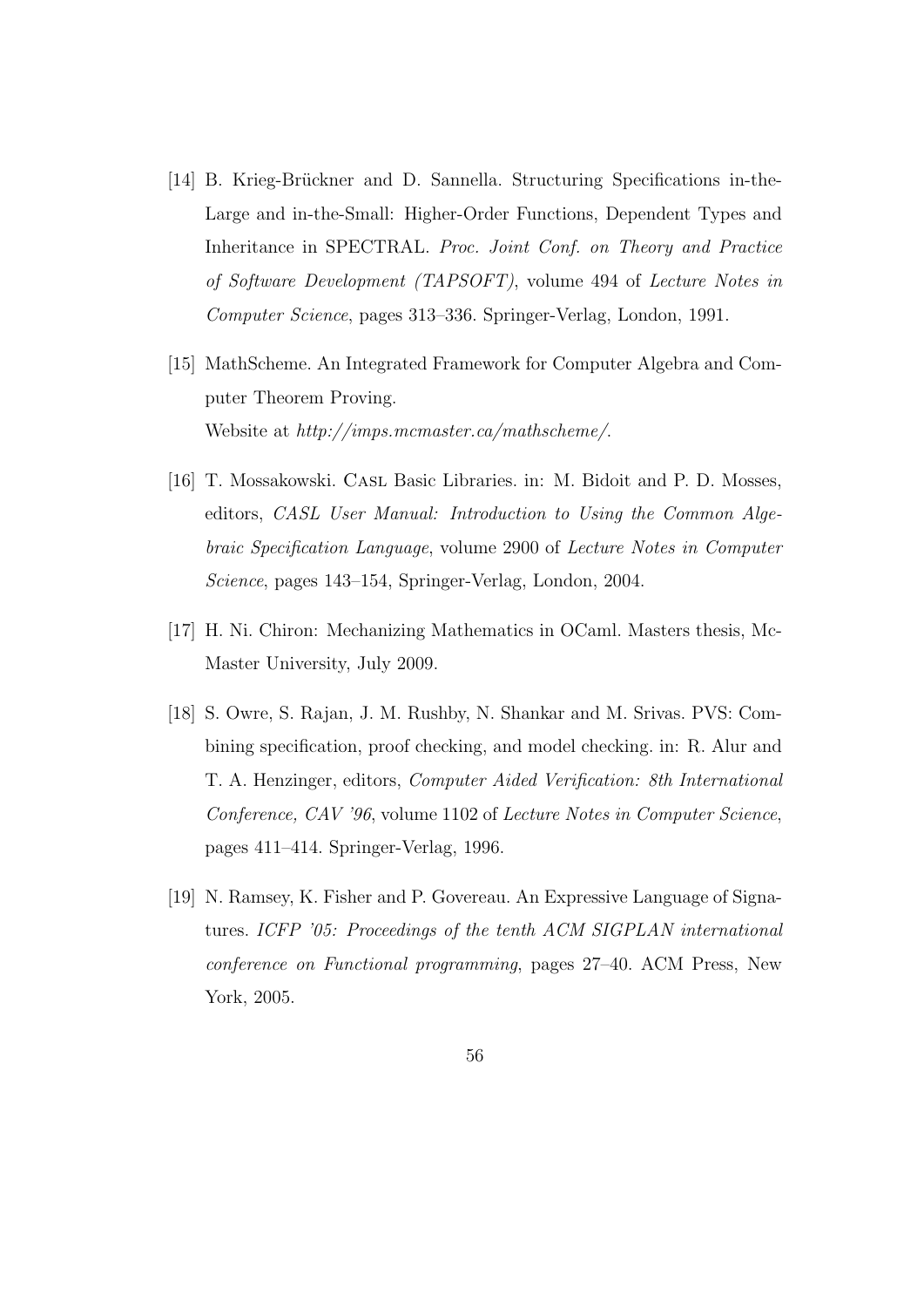- [20] P. Rudnicki. An overview of the MIZAR project. Technical report, Department of Computing Science, University of Alberta, 1992.
- [21] S. Wolfram. Mathematica: A System for Doing Mathematics by Computer. Addison-Wesley, 1991.
- [22] J. Xu. Mei A module system for mechanized mathematics systems. in: Programming Languages for Mechanized Mathematics Workshop, Hagenberg, Austria, 2007.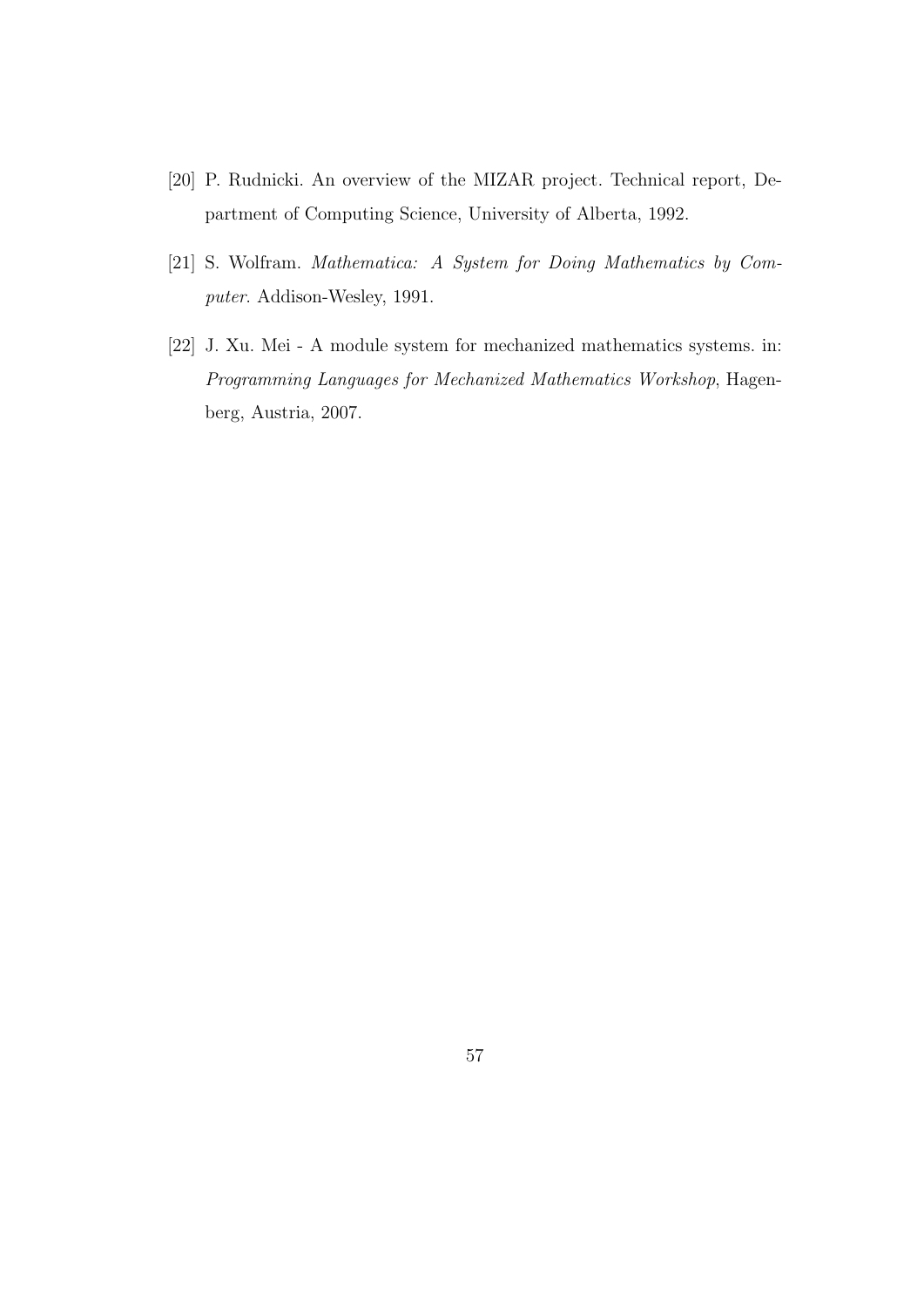# Appendix A

# Lexical Conventions

## A.1 Blanks

The following characters are considered as blanks: space, newline and horizontal tabulation. Blanks are ignored, but they separate tokens, such as adjacent identifiers, literals and keywords that would otherwise be confused as one single entity.

## A.2 Comments

Comments in the language are enclosed between  $(\mathcal{Q}^*$  and  $^*\mathcal{Q})$ , with no intervening blanks. Comments can also be nested. They can contain any character. Comments are treated as blank characters.

 $(Q^*$  This is a single-line comment.  $^*@)$  $(@* This should be a multi-line comment, but breaks line-counting. *@)$  $(\mathbb{Q}^*/\mathbb{Q}^*/\mathbb{Q}^*)$  This is a nested comment  $*\mathbb{Q}$   $*\mathbb{Q}$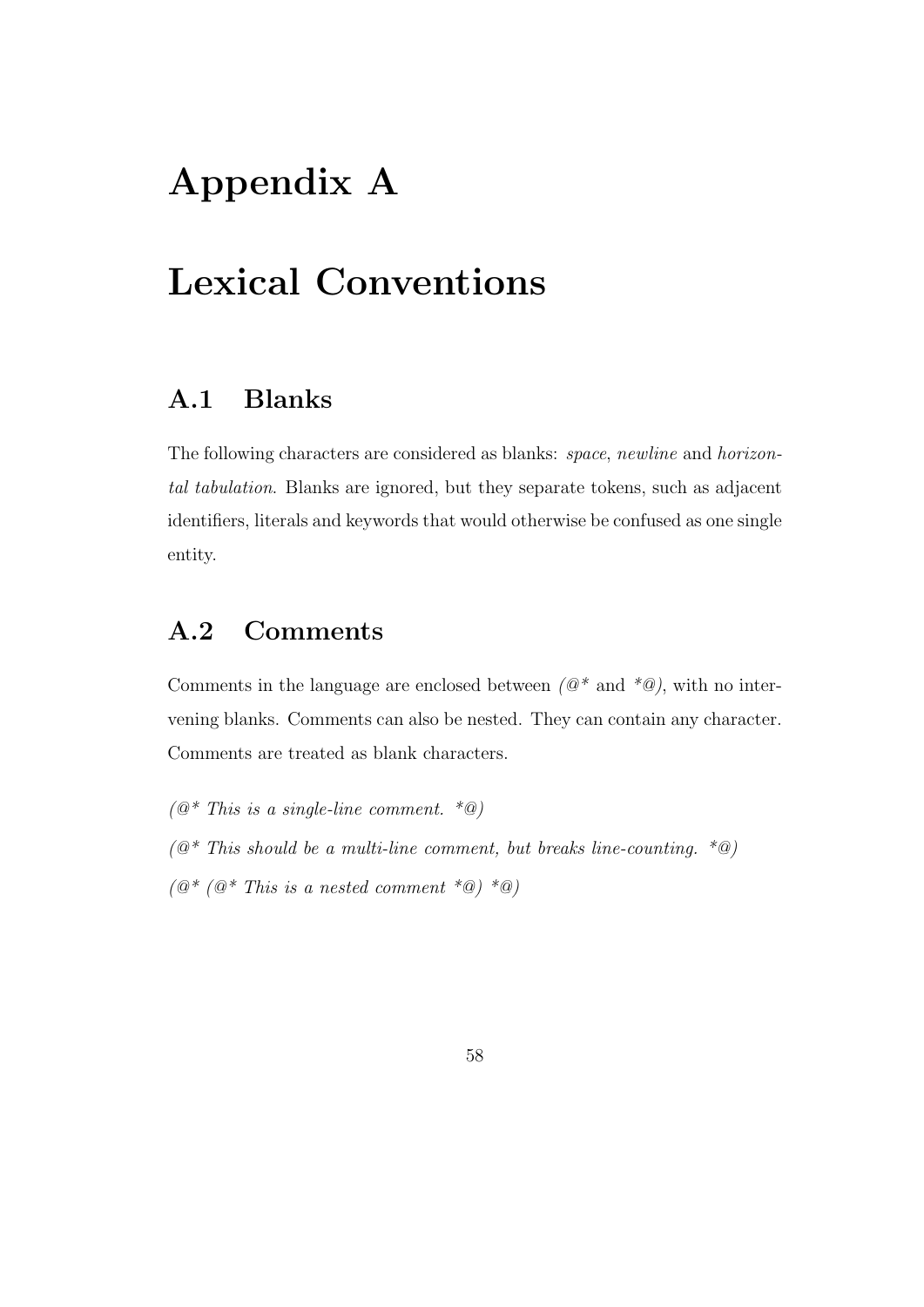# A.3 Identifiers

Identifiers, written *ident*, are sequences of alphabets, digits,  $\Box$  and  $\setminus$ , shown as Table A.1. Identifiers are case-sensitive. They are recognized by the following lexical class: (in ocamllex syntax)

> $alpha := [a - a' - a' - a' - a'']$  $\emph{digit}$  := ['0'-'9']  $\mathit{goodchars}$  := (alpha  $|$  digit  $|$  -  $|$   $\backslash)$  $ident := goodchars +$

> > Table A.1: Identifiers